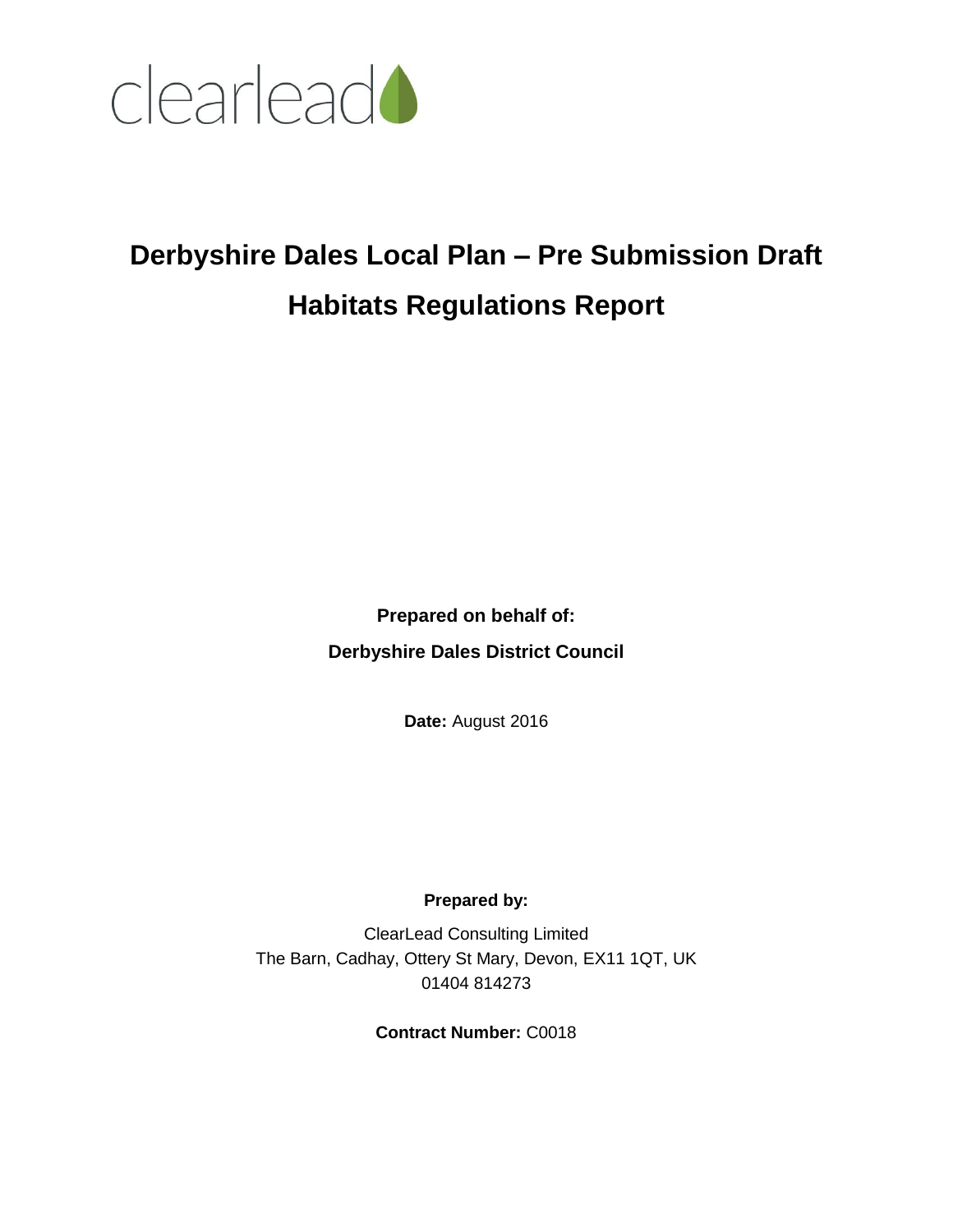# clearlead<sup>1</sup>

| Contract No:                            | C0018       |  |
|-----------------------------------------|-------------|--|
| Issue:                                  | 3           |  |
| Author<br>(signature):                  | V Pearson   |  |
|                                         |             |  |
| <b>Project Director</b><br>(signature): | J Mitchell  |  |
|                                         | Nitchell.   |  |
| Date:                                   | August 2016 |  |
|                                         |             |  |

| <b>Version Control Record</b> |                                  |          |                                     |    |  |  |  |  |  |
|-------------------------------|----------------------------------|----------|-------------------------------------|----|--|--|--|--|--|
| <b>Issue</b>                  | <b>Status</b>                    | Date     | Reviewer Initials   Author Initials |    |  |  |  |  |  |
|                               | Draft                            | 21/03/16 | JM                                  | VP |  |  |  |  |  |
|                               | Version for consultation         | 05/04/16 | JM                                  | VP |  |  |  |  |  |
| 3                             | <b>Pre Submission Local Plan</b> | 22/08/16 | JM                                  | VP |  |  |  |  |  |
|                               | version                          |          |                                     |    |  |  |  |  |  |

This report has been prepared by ClearLead Consulting, Limited. (ClearLead) with all reasonable skill, care and diligence. This report is confidential to the Client named on the front of this report and is protected by copyright for intellectual property. This report has been prepared at the Client's instruction and in accordance with the Services and the Terms agreed between ClearLead and the Client. ClearLead accepts no responsibility whatsoever to third parties to whom this report, or any part thereof, is made known, unless formally agreed by ClearLead beforehand. Any such party relies upon the report at their own risk.

ClearLead disclaims any responsibility to the Client and others in respect of any matters outside the agreed scope of the Services.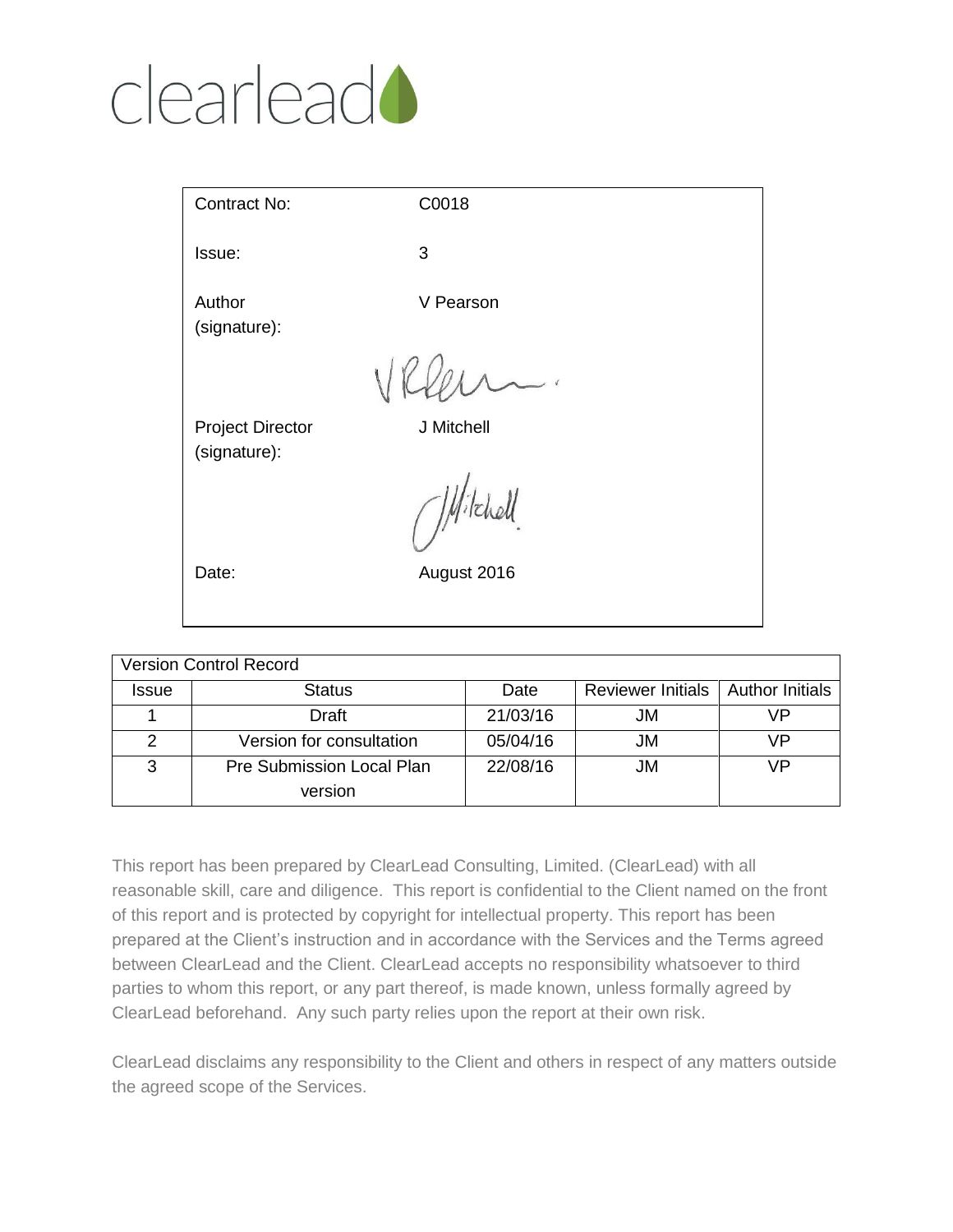# **Table of Contents**

| $\mathbf{1}$   |       |                                                                                              |  |
|----------------|-------|----------------------------------------------------------------------------------------------|--|
|                | 1.1   |                                                                                              |  |
|                | 1.2   |                                                                                              |  |
|                | 1.3   |                                                                                              |  |
| $\overline{2}$ |       |                                                                                              |  |
|                | 2.1   |                                                                                              |  |
|                | 2.2   |                                                                                              |  |
|                | 2.3   |                                                                                              |  |
| 3              |       |                                                                                              |  |
|                | 3.1   |                                                                                              |  |
|                | 3.2   |                                                                                              |  |
|                | 3.2.1 |                                                                                              |  |
|                | 3.2.2 |                                                                                              |  |
| 4              |       |                                                                                              |  |
|                | 4.1   |                                                                                              |  |
|                | 4.2   |                                                                                              |  |
|                | 4.3   |                                                                                              |  |
|                | 4.4   |                                                                                              |  |
|                | 4.5   |                                                                                              |  |
|                | 4.6   |                                                                                              |  |
| 5              |       |                                                                                              |  |
|                | 5.1   |                                                                                              |  |
|                | 5.2   |                                                                                              |  |
|                | 5.3   |                                                                                              |  |
| 6              |       |                                                                                              |  |
|                | 6.1   |                                                                                              |  |
|                | 6.2   |                                                                                              |  |
| 7              |       | Appropriate Assessment: increased water demand and effects on the local water environment 26 |  |
|                | 7.1   |                                                                                              |  |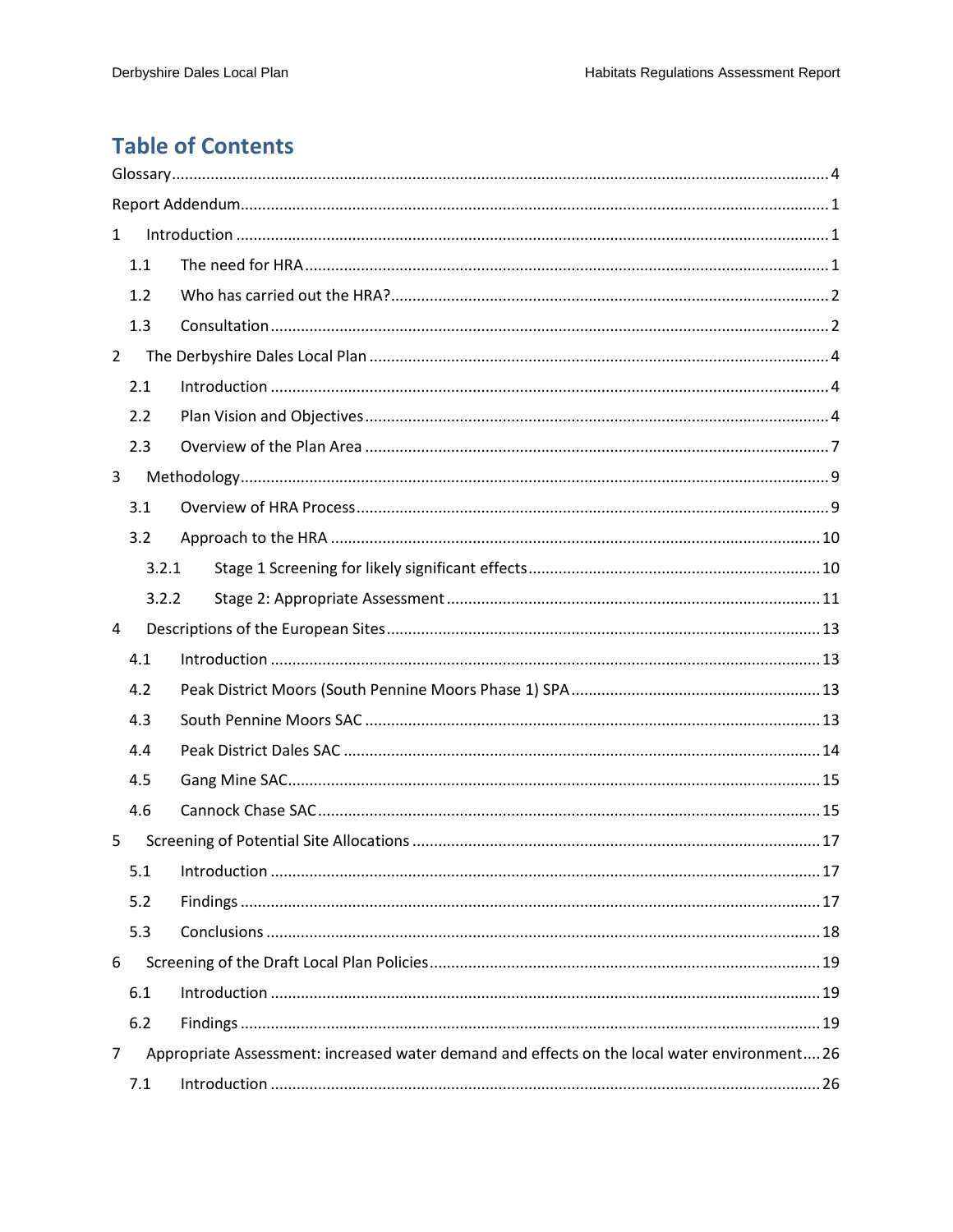|    | 7.2  |        |                                                                                                                                                                      |  |
|----|------|--------|----------------------------------------------------------------------------------------------------------------------------------------------------------------------|--|
|    |      | 7.2.1  | Potential Effects Relating to Water Demand on Peak District Moors (South Pennine Moors                                                                               |  |
|    |      | 7.2.2  | Potential Effects Relating to the Local Water Environment on the Peak District Moors                                                                                 |  |
|    | 7.3  |        |                                                                                                                                                                      |  |
| 8  |      |        |                                                                                                                                                                      |  |
|    | 8.1  |        |                                                                                                                                                                      |  |
|    | 8.2  |        |                                                                                                                                                                      |  |
|    | 8.3  |        |                                                                                                                                                                      |  |
|    |      | 8.3.1  | Peak District Moors (South Pennine Moors Phase 1) SPA and South Pennine Moors SAC 29                                                                                 |  |
|    |      | 8.3.2  |                                                                                                                                                                      |  |
|    |      | 8.3.3  |                                                                                                                                                                      |  |
|    | 8.4  |        |                                                                                                                                                                      |  |
| 9  |      |        |                                                                                                                                                                      |  |
|    | 9.1  |        |                                                                                                                                                                      |  |
|    | 9.2  |        |                                                                                                                                                                      |  |
|    |      | 9.2.1  | Potential Effects from Increasing the Resident Population and Visitors on the Peak District<br>Moors (South Pennine Moors Phase 1) SPA and South Pennine Moors SAC37 |  |
|    |      | 9.2.2  |                                                                                                                                                                      |  |
|    |      | 9.2.3  |                                                                                                                                                                      |  |
|    | 9.3  |        |                                                                                                                                                                      |  |
| 10 |      |        |                                                                                                                                                                      |  |
|    | 10.1 |        |                                                                                                                                                                      |  |
|    | 10.2 |        |                                                                                                                                                                      |  |
|    |      | 10.2.1 |                                                                                                                                                                      |  |
|    |      | 10.2.2 |                                                                                                                                                                      |  |
|    |      | 10.2.3 |                                                                                                                                                                      |  |
|    |      | 10.2.4 | Localised effects from construction on air quality and water quality  51                                                                                             |  |
|    |      | 10.2.5 |                                                                                                                                                                      |  |
|    |      | 10.2.6 |                                                                                                                                                                      |  |
|    | 10.3 |        |                                                                                                                                                                      |  |
|    |      | 10.3.1 | Peak District Moors (South Pennine Moors Phase 1) SPA and South Pennine Moors SAC 52                                                                                 |  |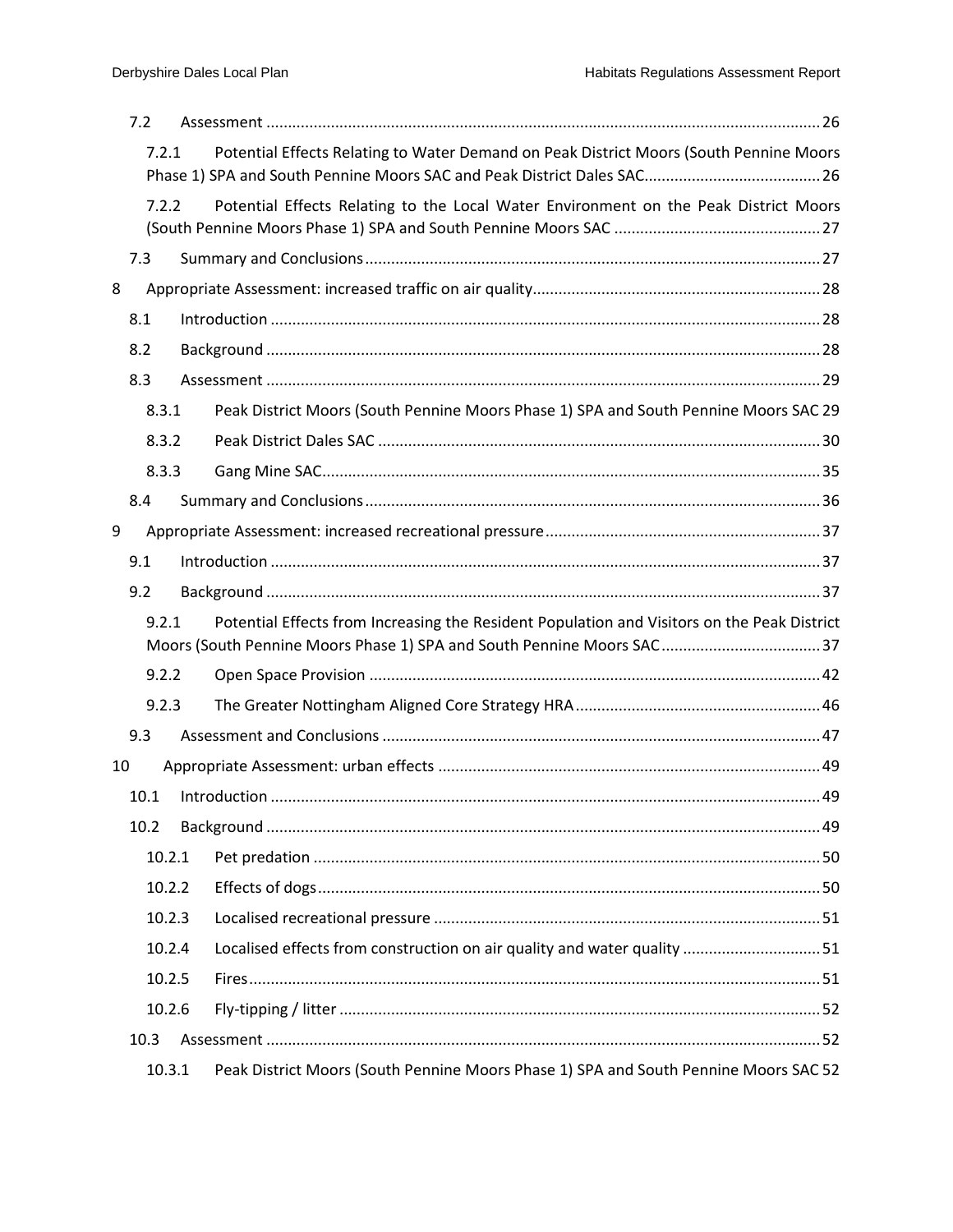#### **Separate Annexes Document**

- Annex A: Correspondence with Natural England
- Annex B: Detailed Information about European Sites
- Annex C: Maps
- Annex D: Screening of Preferred Options Policies
- Annex E: Local Plan Protection Policies
- Annex F: Air Quality Assessment Method
- Annex G: Excerpt from the Greater Nottingham Aligned Core Strategies HRA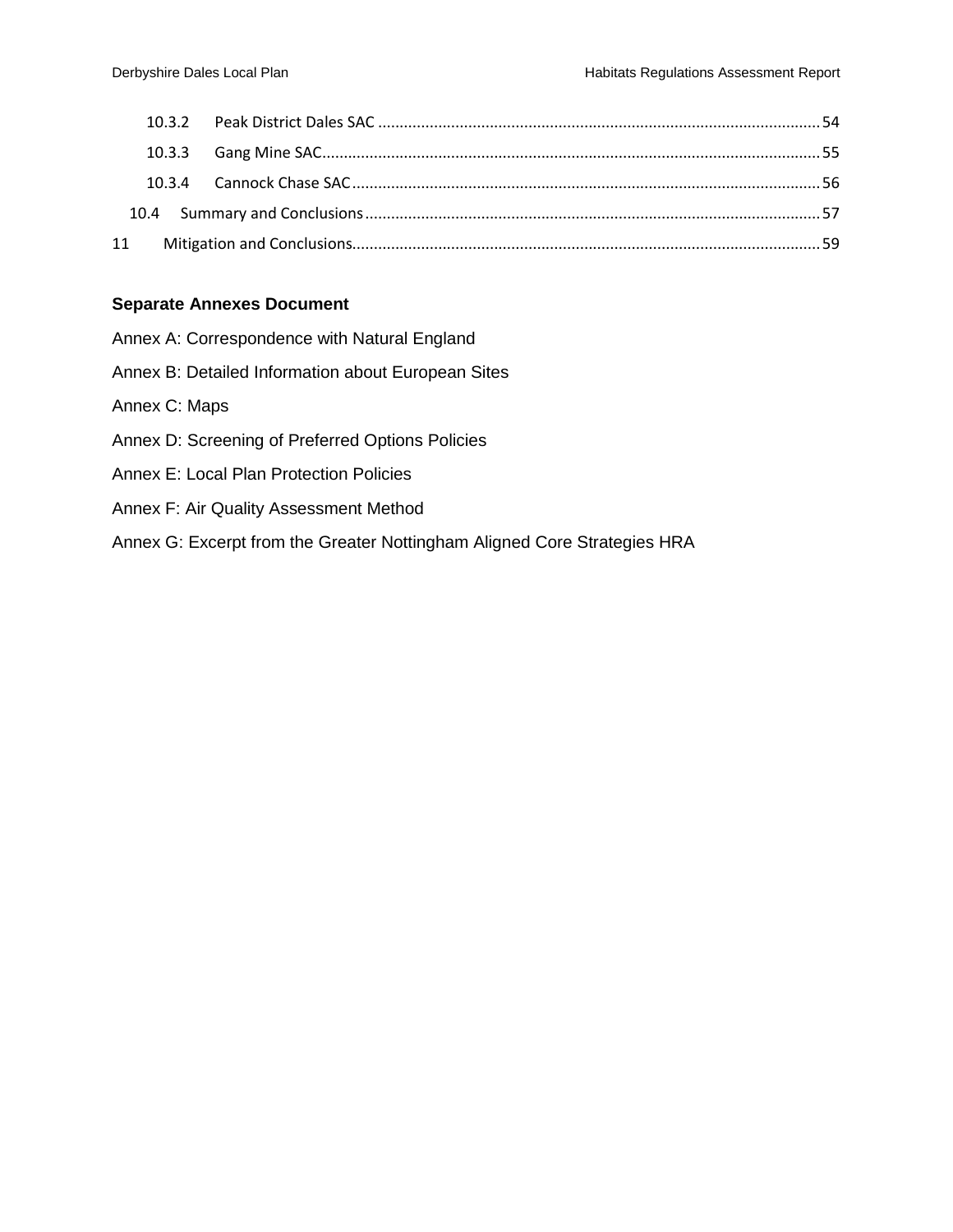# <span id="page-5-0"></span>**Glossary**

| In Combination Effects                       | Where policies, plans or projects might affect European<br>sites in combination with each other resulting in an in<br>combination effect.                                                                                                                                                                                                                                                                                                                                                                            |
|----------------------------------------------|----------------------------------------------------------------------------------------------------------------------------------------------------------------------------------------------------------------------------------------------------------------------------------------------------------------------------------------------------------------------------------------------------------------------------------------------------------------------------------------------------------------------|
| Development Plan                             | The statutory framework for planning decisions,<br>comprising the Development Plan Documents prepared<br>by local planning authorities (including the County Council<br>and District Councils).                                                                                                                                                                                                                                                                                                                      |
| DPD (Development Plan Document)              | A document containing local planning polices or proposals<br>which form part of the Development Plan, which has been<br>subject to independent examination.                                                                                                                                                                                                                                                                                                                                                          |
| Habitats Regulations Assessment (HRA)        | An assessment in accordance with the Habitats<br>Regulations (the Conservation (Natural Habitats, & c.)<br>Regulations 2010 as amended) to ascertain the<br>significance of potential impacts of a plan on relevant<br>European sites. The assessment determines whether the<br>plan would adversely affect the integrity of the sites in<br>terms of its nature conservation objectives. Where<br>negative effects are identified, other options should be<br>examined to avoid any potential for damaging effects. |
| LDD (Local Development Document)             | The main group of documents within the LDF, comprising<br>Development Plan Documents and Supplementary<br>Planning Documents.                                                                                                                                                                                                                                                                                                                                                                                        |
| Local Plan                                   | A plan prepared by District, Unitary and National Park<br>authorities but which is being superseded by Development<br>Plan Documents.                                                                                                                                                                                                                                                                                                                                                                                |
| NPPF (National Planning Policy<br>Framework) | Published in March 2012, the National Planning Policy<br>Framework (NPPF) sets out the Government planning<br>policies for England and how these are expected to be<br>applied. The NPPF consolidates and replaces most<br>previous planning policy guidance from Government. The<br>NPPF is supported by the National Planning Practice<br>Guidance (NPPG).                                                                                                                                                         |
| Proposals Map                                | A map accompanying the LDF showing areas of<br>protection and identifying locations for land use and<br>development proposals included in the adopted<br>Development Plan Documents.                                                                                                                                                                                                                                                                                                                                 |
| SA (Sustainability Appraisal)                | A systematic process required by the Planning and<br>Compulsory Purchase Act 2004 and incorporating the<br>requirements of the SEA Directive, aimed at appraising<br>the social, environmental and economic effects of plan<br>strategies and policies and ensuring that they accord with<br>the objectives of sustainable development.                                                                                                                                                                              |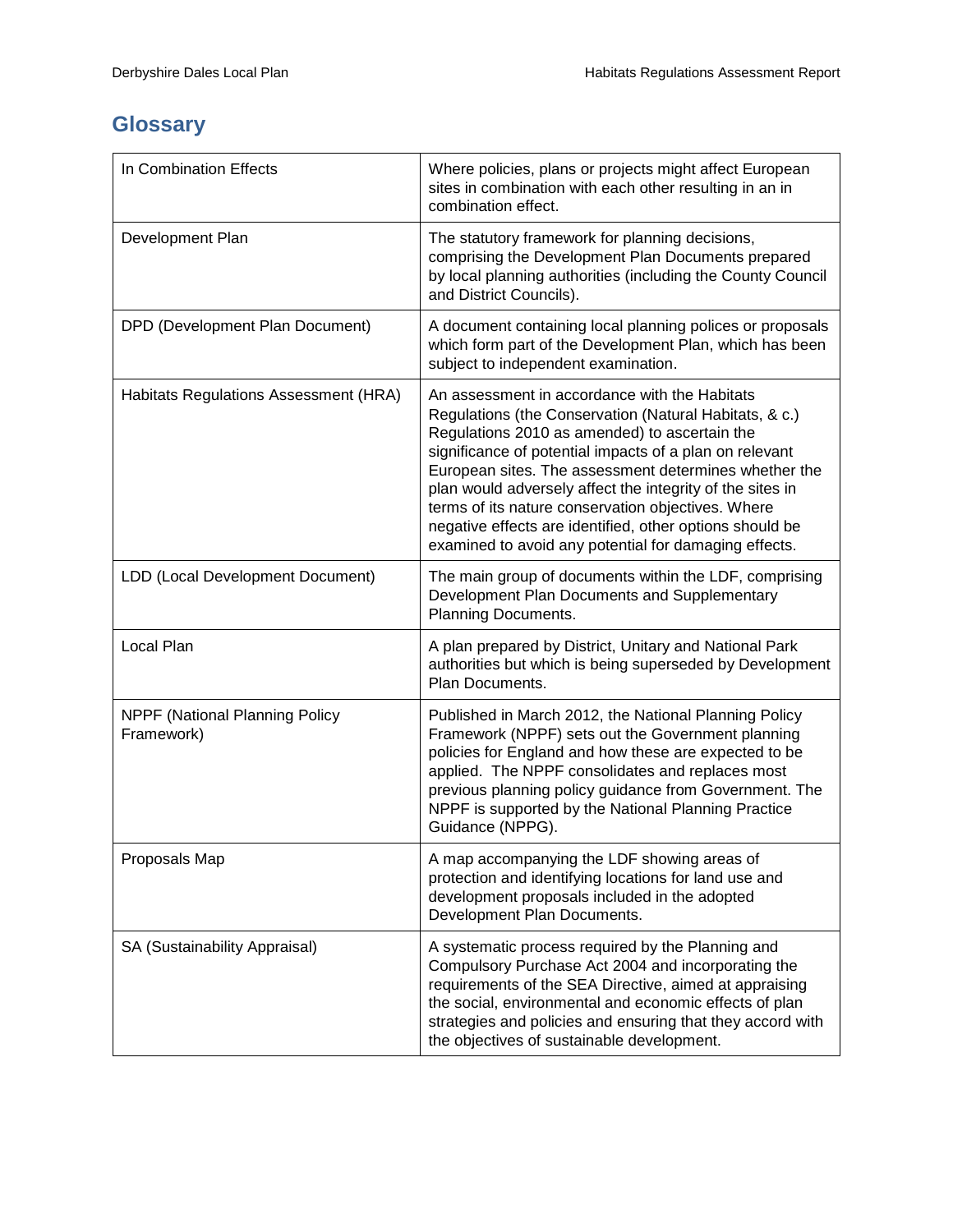| <b>SEA (Strategic Environmental</b><br>Assessment) | A process required by EU Directive 2001/42/EC (known<br>as the SEA Directive) and the SEA Regulations (Statutory<br>Instrument No. 1633) for the formal assessment of certain<br>plans and programmes which are likely to have significant<br>effects on the environment. |
|----------------------------------------------------|---------------------------------------------------------------------------------------------------------------------------------------------------------------------------------------------------------------------------------------------------------------------------|
|----------------------------------------------------|---------------------------------------------------------------------------------------------------------------------------------------------------------------------------------------------------------------------------------------------------------------------------|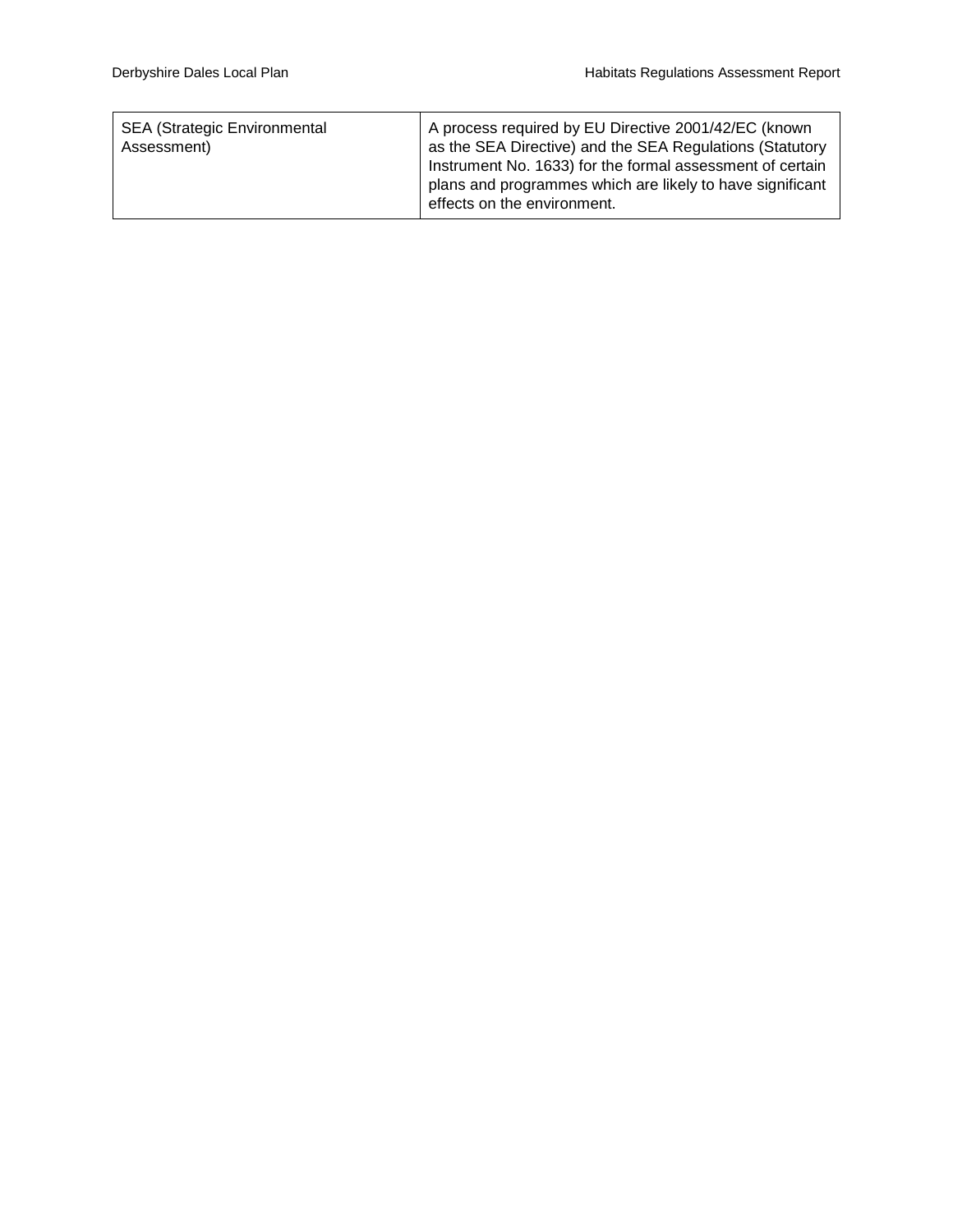## <span id="page-7-0"></span>**Report Addendum**

The majority of the HRA work on the Derbyshire Dales Local Plan has occurred at the preferred options / Draft Plan stage of the plan preparation. It was at this stage that draft policies and site allocations were identified and screened for potential Likely Significant Effects (LSEs) on European sites. Some LSEs were identified through screening and the potential for effects occurring has been considered within the main body of this HRA Report. The HRA Report was then consulted on alongside the Draft Local Plan during April and May 2016. The response received from Natural England on that version of the HRA Report is included within Annex A. Natural England agreed with the conclusions of the HRA, that the Local Plan would not result in any adverse effects on European sites, either alone or in combination with other plans and projects.

Following consultation on the Draft Local Plan, Derbyshire Dales District Council has made modifications to the plan policies and these are presented as a Pre Submission Draft of the Local Plan. The modifications to the policies have been screened for LSEs and this is recorded in Annex D. The screening has concluded that none of the policy modifications give rise to any LSEs and therefore the conclusions of the HRA are unaltered.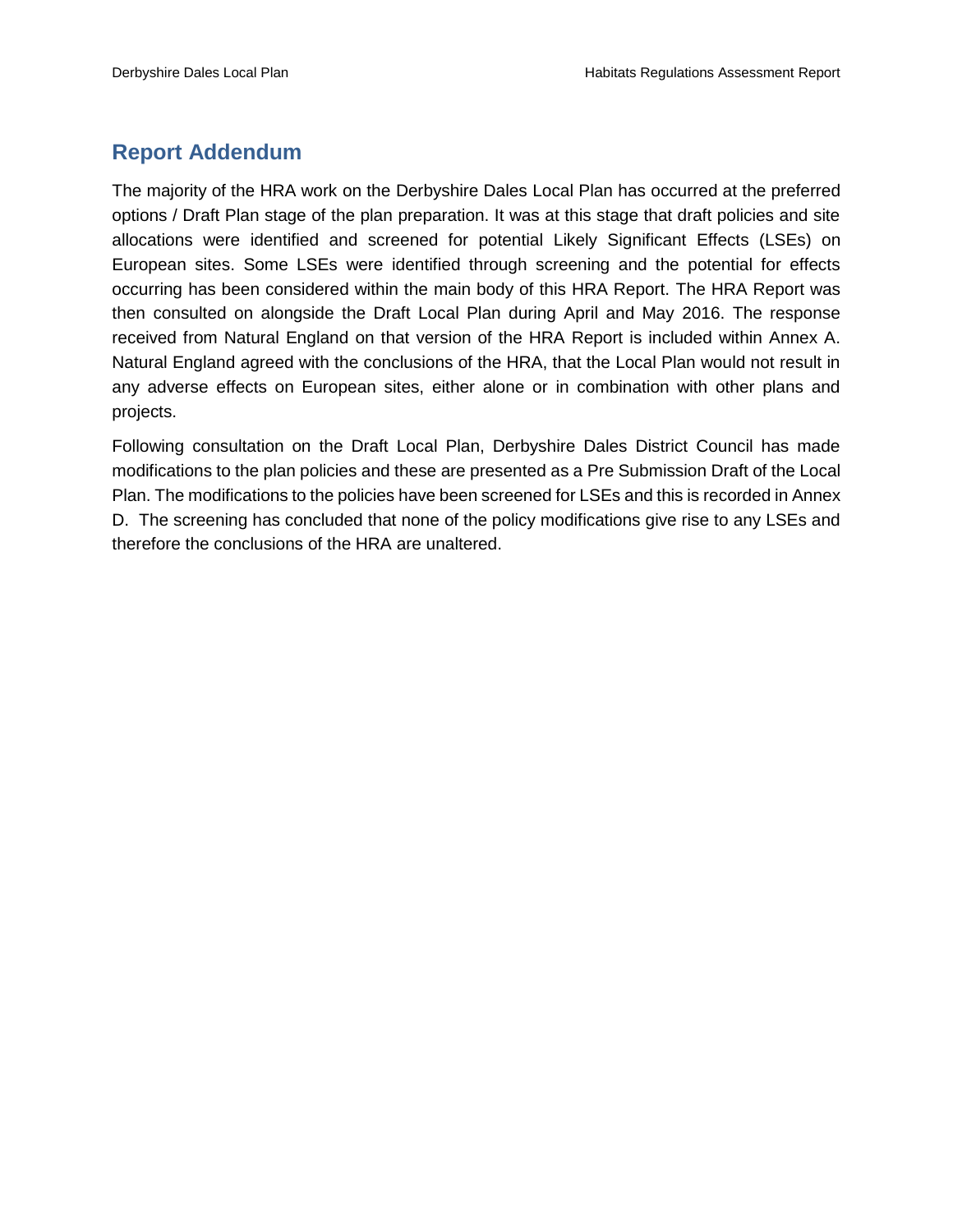## <span id="page-8-0"></span>**1 Introduction**

Derbyshire Dales District Council ('the Council') is preparing a Revised Local Plan following a decision to withdraw the previous Local Plan from Examination in order that the full Objectively Assessed Need (OAN) for housing within the Derbyshire Dales can be reconsidered.

The Local Plan must be subjected to Habitats Regulations Assessment (HRA), a parallel process which commences at an early stage in plan preparation. This report presents the findings of the HRA of the Derbyshire Dales Local Plan – Draft Plan, including options for site allocations.

## <span id="page-8-1"></span>**1.1 The need for HRA**

Directive 92/43/EEC on the conservation of natural habitats and wild flora and fauna, commonly known as the 'Habitats Directive,' provides for the protection of habitats and species of European Community importance. Article 2 of the Directive requires the maintenance (or restoration), at favourable conservation status, of habitats and species of European Community interest. This is partly implemented through a network of protected areas referred to as 'Natura 2000 sites' (N2K), or 'European sites', consisting of:

- Special Areas of Conservation (SACs) designated under the Habitats Directive<sup>1</sup>; and
- Special Protection Areas (SPAs) designated under the Wild Birds Directive<sup>2</sup>.

'Ramsar sites', designated under the Ramsar Convention 1971, are treated by UK Government policy as if they were European sites in terms of the protection and management afforded to them. They should be included in assessment, where relevant.

Article 6(3) of the Habitats Directive requires that: *"Any plan or project not directly connected with or necessary to the management of the site but likely to have a significant effect thereon, either individually or in combination with other plans or projects, shall be subject to appropriate assessment of its implications for the site in view of the site's conservation objectives."*

This requirement is implemented in domestic English law through The Conservation of Habitats and Species Regulations 2010, with Regulation 102 setting out the obligations of the Directive's Article 6 placed upon local plan-making authorities:

*"(1) Where a land use plan –*

 $\overline{a}$ 

<sup>1</sup> Council Directive 94/43/EEC on the conservation of natural habitats and of wild fauna and flora (the 'Habitats Directive')

<sup>2</sup> Council Directive 79/409/EEC on the conservation of wild birds. The 'Wild Birds' Directive.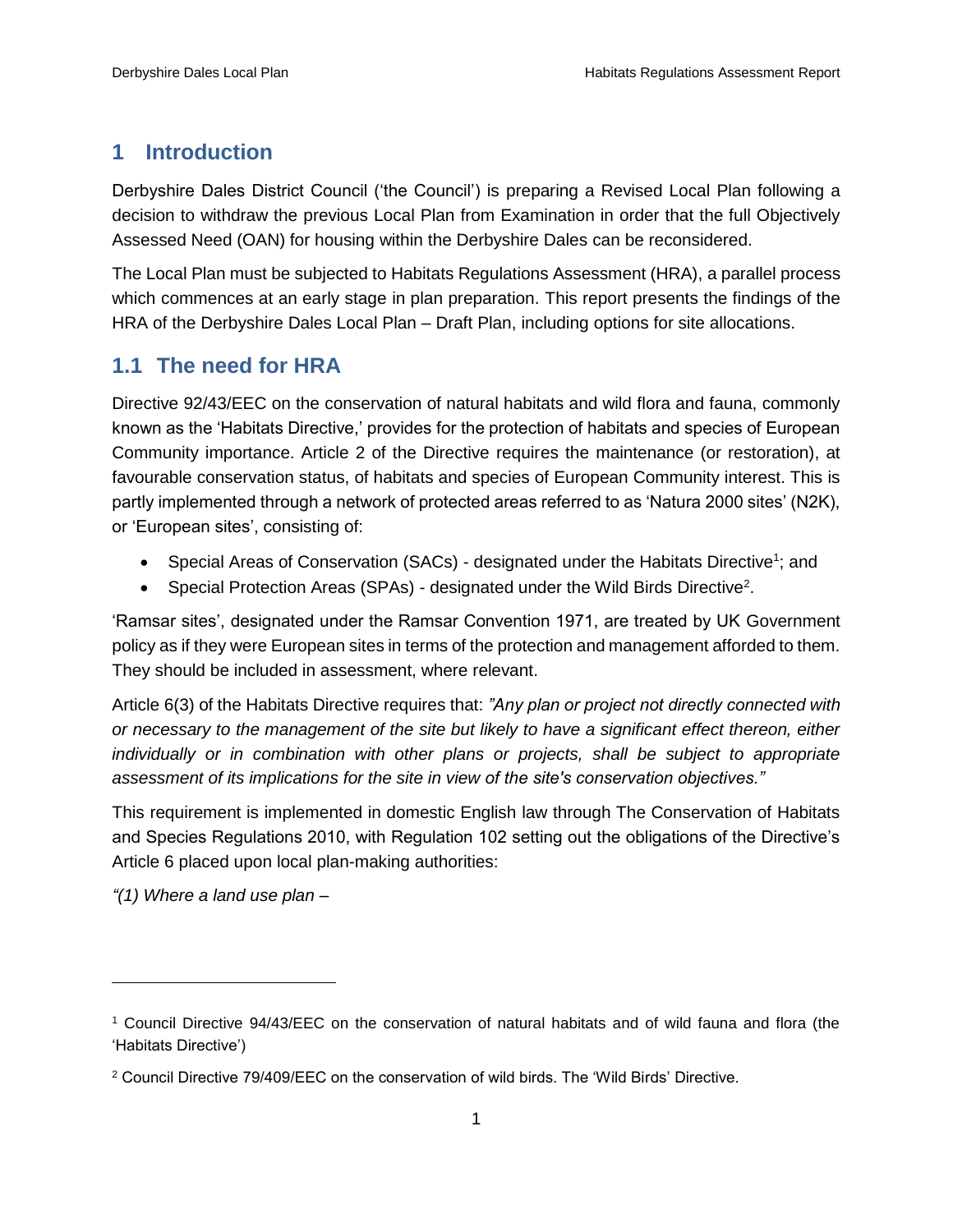*(a) is likely to have a significant effect on a European sites or a European offshore marine site (either alone or in combination) with other plans or projects), and*

*(b) is not directly connected with or necessary to the management of the site,*

*the plan-making authority must, before the plan is given effect, make an appropriate assessment of the implications for the site in view of that site's conservation objectives.*

*(4) In the light of the conclusions of the assessment, and subject to regulation 103 (considerations of imperative reasons of overriding public interest), the plan-making authority… must give effect*  to the land use plan only after having ascertained that it will not adversely affect the integrity of *the European site or the offshore European marine site (as the case may be)."*

Undertaking of these particular requirements is often termed a 'Habitat Regulations Assessment'.

The purpose of an HRA is to assess the significance of potential impacts of a plan on relevant European sites. The assessment should determine whether the plan would adversely affect the integrity of the site in terms of its nature conservation objectives. Where negative effects are identified, other options should be examined to avoid any potential for damaging effects.

## <span id="page-9-0"></span>**1.2 Who has carried out the HRA?**

The SA (and HRA) has been undertaken by independent consultants from ClearLead Consulting Limited, who have worked closely with the District Council's planning policy officers during the preparation of the Revised Local Plan. Consultants from ClearLead Consulting Limited have also undertaken the parallel SA.

## <span id="page-9-1"></span>**1.3 Consultation**

This report was consulted on alongside the Draft Local Plan between 7<sup>th</sup> April 2016 and 19<sup>th</sup> May 2016. One representation was received, from Natural England, and this is presented within Annex A. The response has not required any changes to be made to the HRA Report. This report will be subject to a further round of public consultation between 11<sup>th</sup> August and 22<sup>nd</sup> September 2016, alongside the Pre Submission Draft of the Local Plan.

#### **How to comment on this report:**

Please provide responses by 22<sup>nd</sup> September 2016 to: Esther Lindley Senior Planning Policy Officer Regeneration and Policy Derbyshire Dales District Council Town Hall Bank Road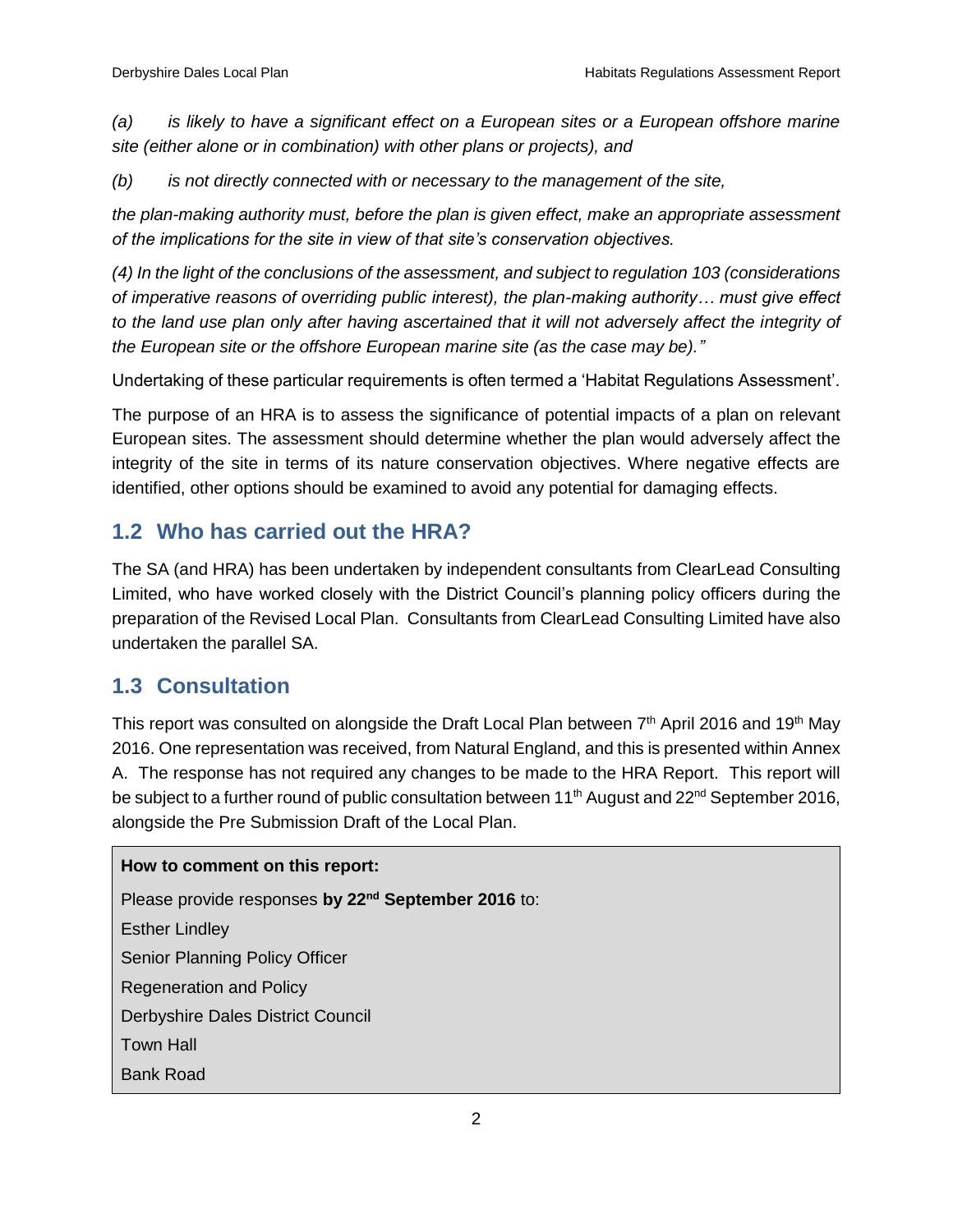# **Matlock**

DE4 3NN

[localplan@derbyshiredales.gov.uk](mailto:localplan@derbyshiredales.gov.uk)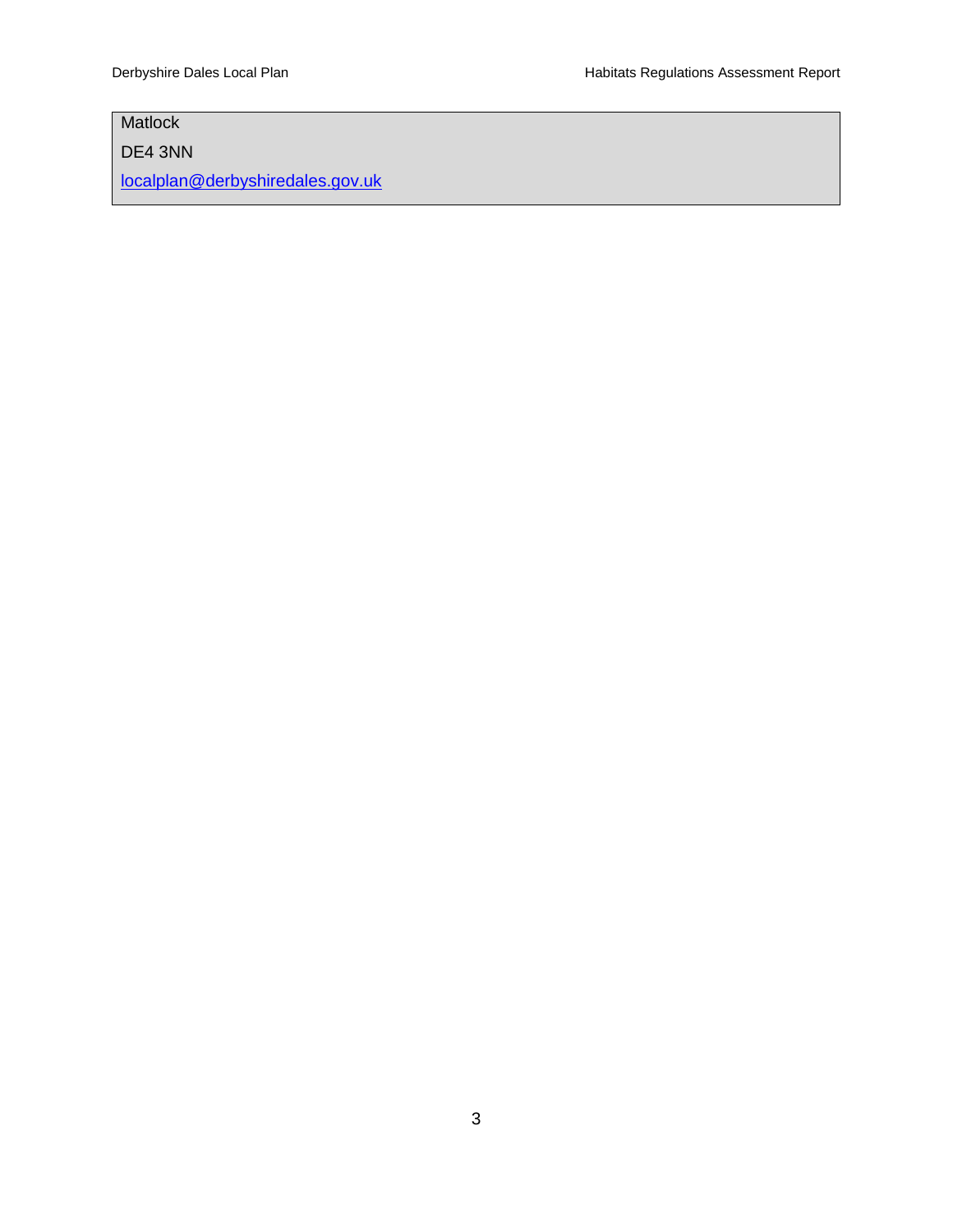## <span id="page-11-0"></span>**2 The Derbyshire Dales Local Plan**

## <span id="page-11-1"></span>**2.1 Introduction**

Derbyshire Dales District Council are preparing a revised Local Plan, which will set out the overall vision, objectives and policies for future development of the parts of the Derbyshire Dales that lie outside the Peak District National Park. The Plan seeks to address local needs, especially for housing and economic development, while ensuring that the very special qualities of the District's environment, both natural and built are conserved and where possible enhanced. The Derbyshire Dales Local Plan includes a series of policies which are intended to address the strategic priorities for the area as well as provide guidance to the development management process in the day to day determination of planning applications. Once adopted the Derbyshire Dales Local Plan will guide development across the plan area up to the year 2033.

## <span id="page-11-2"></span>**2.2 Plan Vision and Objectives**

The vision for the Local Plan is reproduced within Box 2.1.

#### **Box 2.1: Strategic Vision of the Derbyshire Dales Local Plan**

The vision for the Derbyshire Dales is that it will be widely recognised as a distinctive rural area with vibrant villages and market towns, which reflects the character of the Derbyshire Dales landscape. The area will complement and not compete with Sheffield and Derby and outcommuting will reflect a sustainable balance of living and working.

Development in the Derbyshire Dales will be managed in a sustainable way that mitigates against, and responds to, our changing climate. The traditional character of the Market Towns and larger villages serving the smaller settlements within their rural hinterland will be maintained with increasing emphasis on the promotion of sustainable communities.

The landscape of the Derbyshire Dales is a complex combination of physical and cultural elements, developed over centuries to produce a landscape of particularly high quality which will be protected and enhanced.

New development particularly in Ashbourne, Matlock, and Wirksworth, will seek to satisfy the identified social and economic needs of local residents, which in turn will be supported by the protection and enhancement of areas of green space around them. Opportunities for the provision of new and improved recreation opportunities will be brought forward.

Market towns will be encouraged to respond to pressure from competing centres outside the area in order to further strengthen the Peak District's economy, provide more choice and reduce the need to travel. Proactive measures will be taken to maximise the use of previously developed land whilst recognising that some development will be required on greenfield land.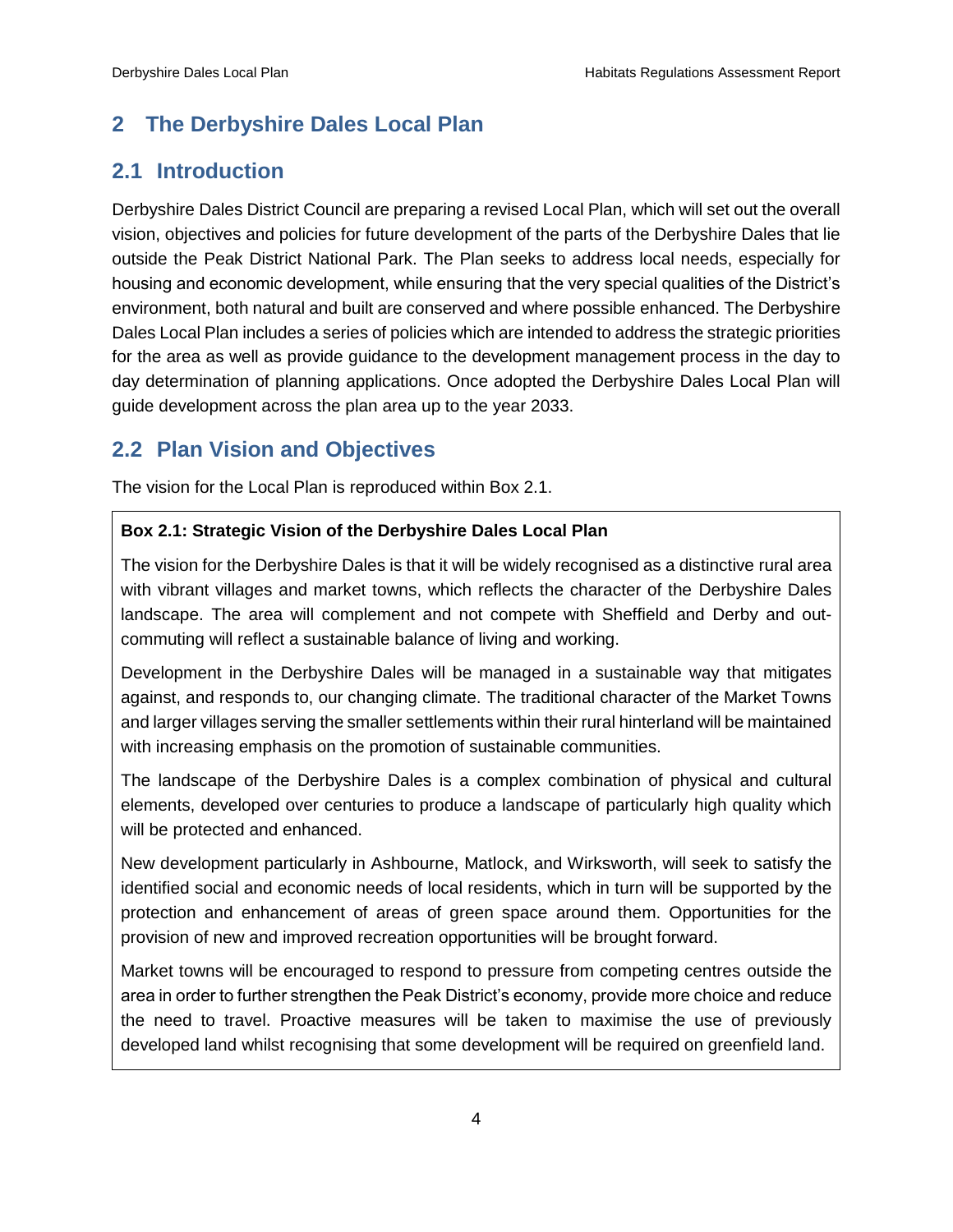## **Box 2.1 9 Continued: Strategic Vision of the Derbyshire Dales Local Plan**

Larger villages including Tansley, Doveridge and Brailsford will benefit from development with an improved range of amenities and facilities including schools and healthcare provision. Areas of countryside and green space around the villages of the plan will act as an important resource for recreational uses.

The sustainability of the villages and countryside will be promoted through appropriate investment, including agricultural diversification, and affordable homes that will help people remain in, or return to, their local communities.

The character of the Derbyshire Dales will be protected and enhanced with care taken to ensure new development is well integrated with its surroundings. The integrity of our towns and villages will be maintained by ensuring that there is appropriate separation between settlements, in particular between Matlock and Darley Dale along the A6 corridor.

Strengthening the local economy to deliver higher-level skills and wages will be facilitated through the proactive development of new employment opportunities in Matlock, Ashbourne and Wirksworth, and improved telecommunications connectivity.

The rich legacy of craft and industrial traditions, like textile manufacture, will complement new sectors and provide employment that secures the traditions of the Peak District. Where appropriate, redundant quarry sites will be sensitively re-used to bring economic benefits to the area. The Derwent Valley Mills World Heritage Site will continue grow in significance and increasing visitor numbers will lead to the development of new accommodation and attractions in and around the corridor.

Residents will be happier, healthier and more active and will enjoy an improved quality of life. The promotion of healthy and sustainable communities will improve access to a wider range of local jobs, housing, high quality services and facilities, cultural and leisure opportunities.

Opportunities to secure improvements in accessibility to services and facilities throughout the rural area will be seized. There will be an emphasis upon minimising the adverse impacts of traffic on the adjoining Peak District National Park together and finding more sustainable ways to reap the benefits of tourism in the towns and villages without increasing the use of the private car.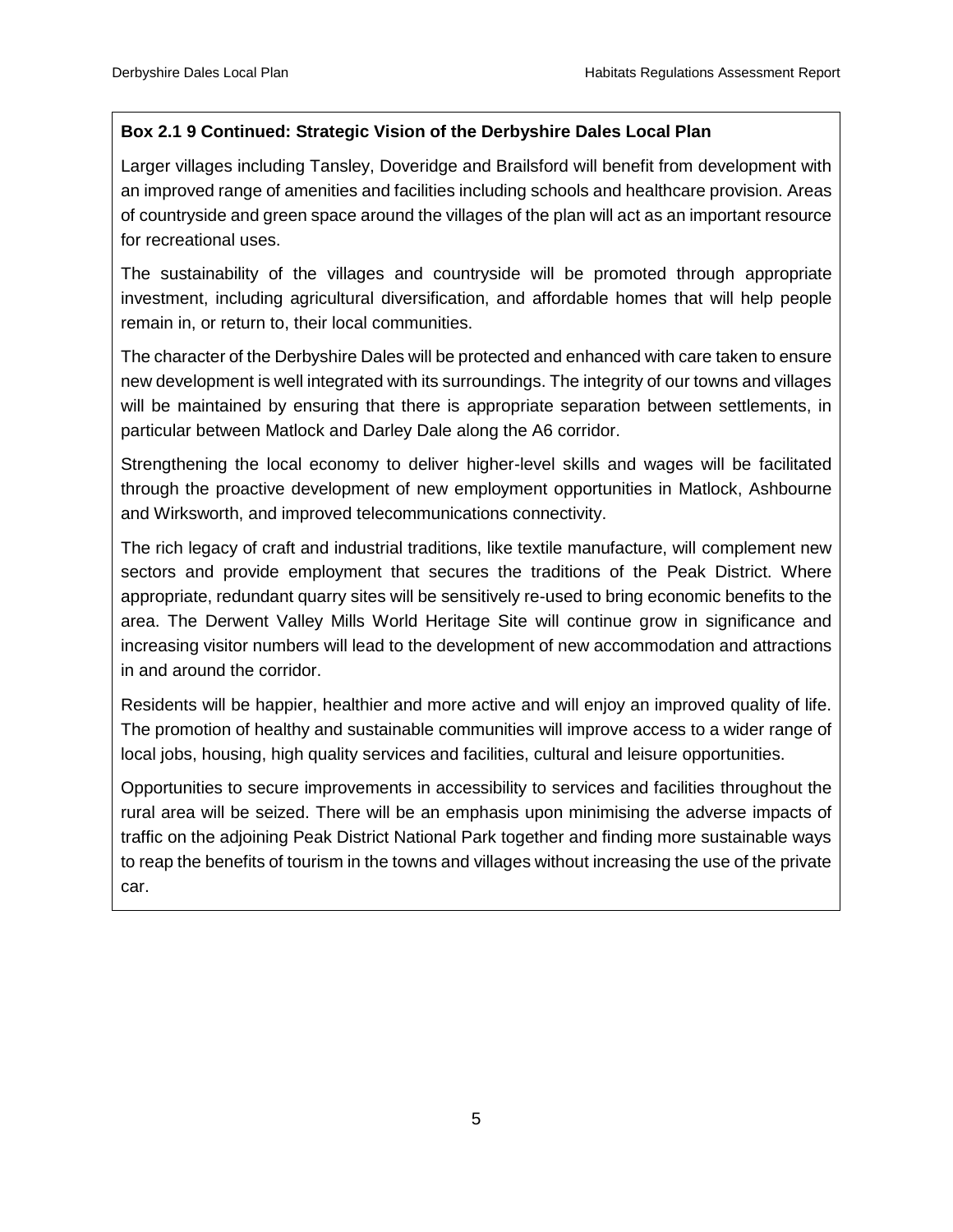Strategic objectives for the Local Plan are presented within Box 2.2.

### **Box 2.2: Strategic Objectives of the Derbyshire Dales Local Plan**

Protecting Derbyshire Dales Character

SO1: To protect and enhance the Green Infrastructure Network

SO2: To maintain, enhance and conserve the areas distinct landscape characteristics, biodiversity, and cultural and historic environment.

SO3. To ensure that design of new development is of high quality, promotes local distinctiveness and integrates effectively with its setting.

SO4: To protect and enhance the character, appearance and setting of the District's towns and villages.

SO5: To address, mitigate and adapt to the effects of climate change on people, wildlife and places.

Promoting Healthy and Sustainable Communities

S06: To meet the objectively assessed housing need of the District, subject to consideration of other Strategic Objectives of the Local Plan.

SO7: To ensure that there is an adequate mix of housing types, sizes and tenures to meet the need of all sectors of the community.

SO8. To protect and facilitate the necessary infrastructure, connectivity, services and facilities to support the development of the District and connectivity.

SO9: To support developments that minimise risks to safety and health as a result of crime (or fear of crime), flooding, pollution and climate change of local residents, employees or visitors

SO10. To encourage development that increases opportunities for healthy lifestyles.

SO11: To promote the efficient use of suitably located previously developed land and buildings whilst minimising the use of greenfield land.

SO12: To facilitate low carbon development and energy generation from renewable sources, of a type, and scale appropriate to its location

SO13. To increase the opportunities for travel using sustainable forms of transport by securing improvements to public transport, walking and cycling infrastructure.

Supporting the Rural Economy and Enhancing Prosperity

S014: To facilitate development that will support the growth of the District's economy, particularly through improving the quality of local employment.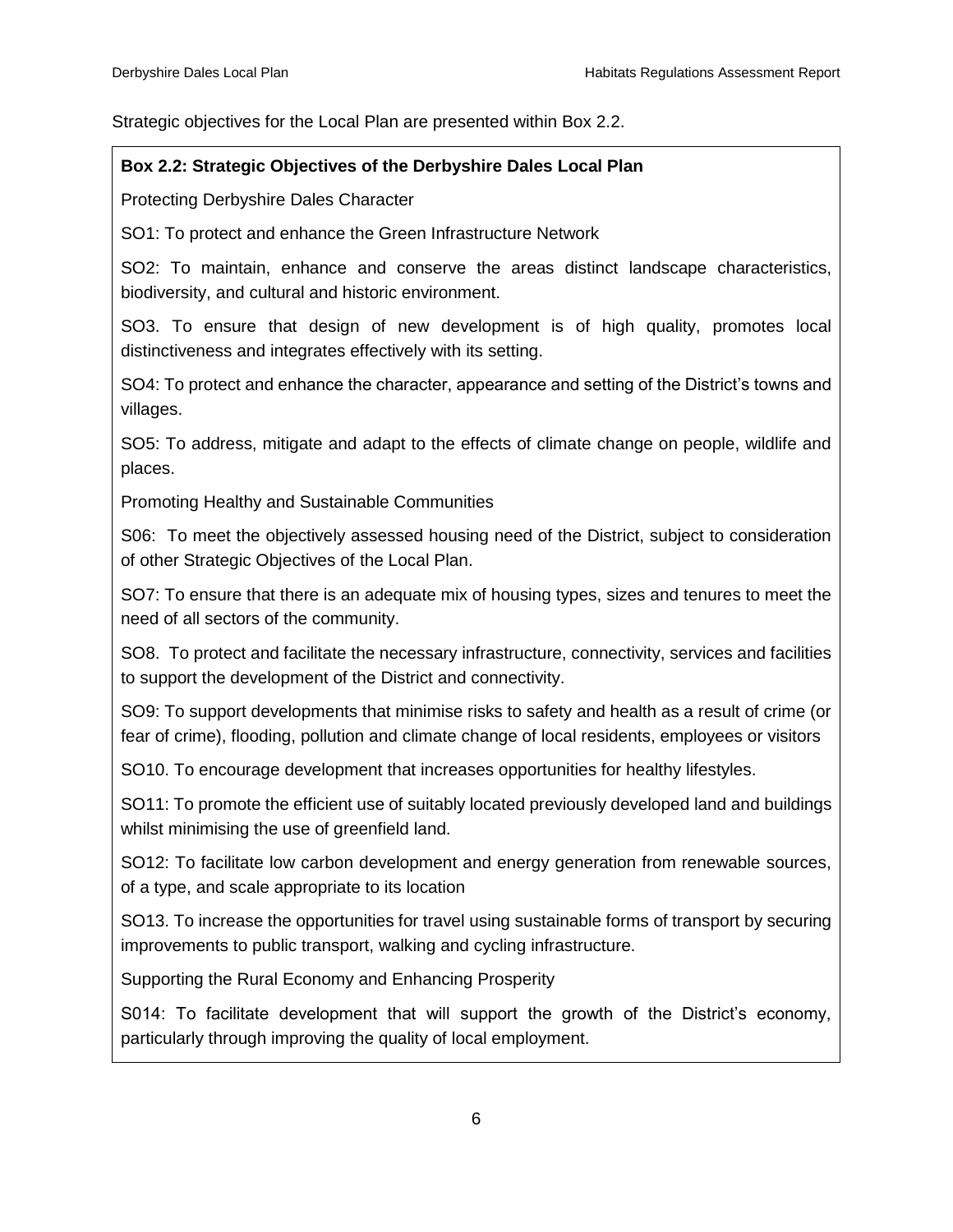#### **Box 2.2 Continued: Strategic Objectives of the Derbyshire Dales Local Plan**

SO15: To support employment development in locations and of a scale appropriate to the plan area.

SO16: To support and develop the District's tourism and cultural offer.

SO17: To strengthen the vitality and viability of the District's market towns as places for employment, shopping, services, leisure and tourism.

## <span id="page-14-0"></span>**2.3 Overview of the Plan Area**

The Local Plan area covers the parts of Derbyshire Dales which sit outside the Peak District National Park, which is a local planning authority in its own right. The Plan area can be seen on Figure 2.1.

The Derbyshire Dales Local Planning Authority area comprises 33,000 hectares and has a resident population of over 44,700 people.

The area is largely rural and includes attractive countryside interspersed with a large number of villages and hamlets. The area includes Matlock, Wirksworth and Ashbourne, which are long established rural market towns. These towns act as service centres to wide rural hinterlands and are home to 47% of the total population, whilst 29% live within large villages and the remaining 24% are scattered among the rural parishes in small villages and hamlets.

The geographical position of Derbyshire Dales and its close proximity to the major cities such as Sheffield and Derby put much of the plan area within easy commuting distance of these major conurbations. This relationship affects the role and function of the towns and villages, as well as the local housing market and the local economy of the plan area. The map below shows the relationship between the Local Plan Area and the surrounding area.

The proximity of the National Park is reflected in the quality of the landscapes in which the towns and villages of the local plan are set. The landscape of the Derbyshire Dales is key to the fortunes of the area, attracting people to live and work in the area, as well as playing an important role for the economy both inside and outside the National Park.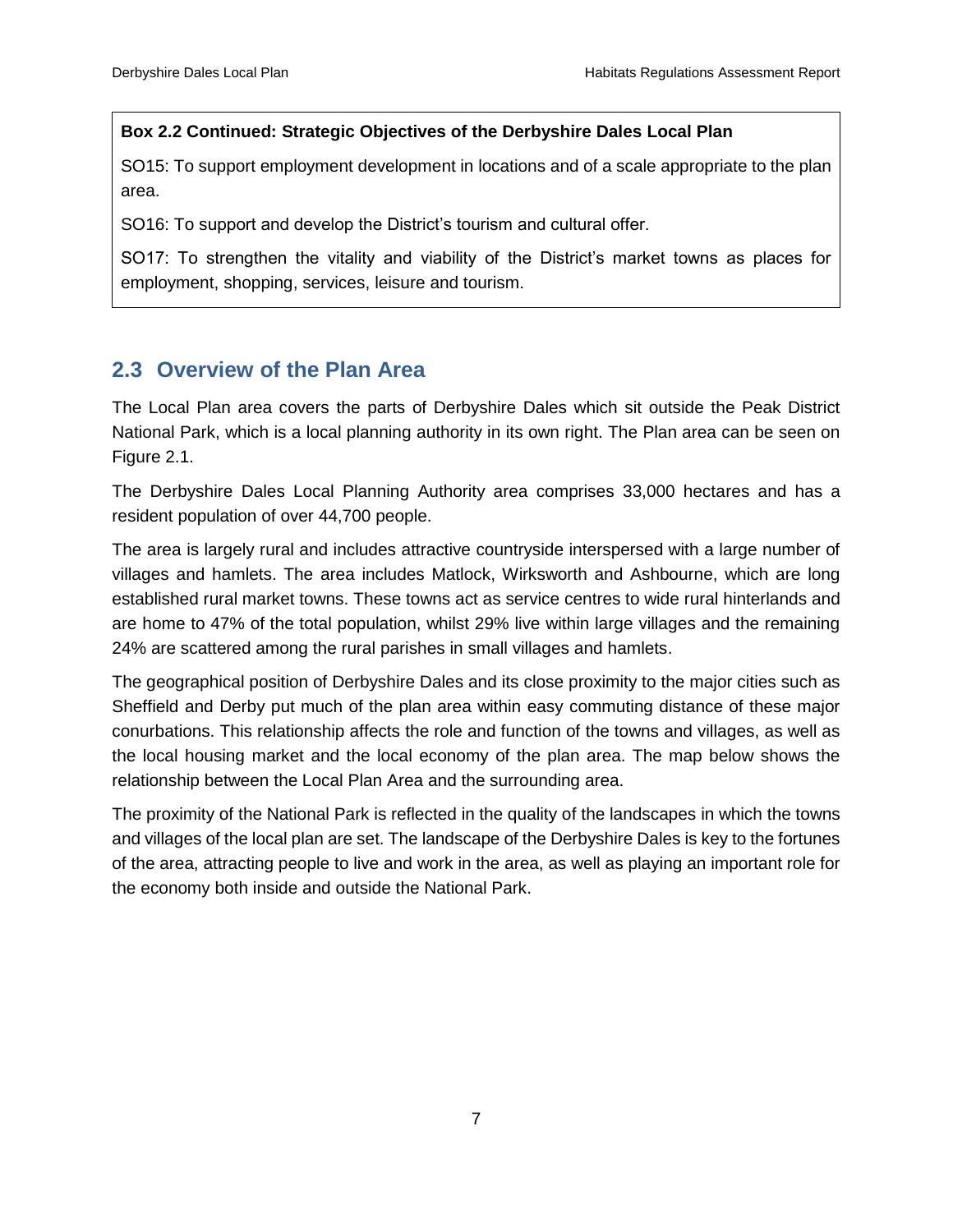

**Figure 2.1: Relationship between the Derbyshire Dales Plan area and surrounding area**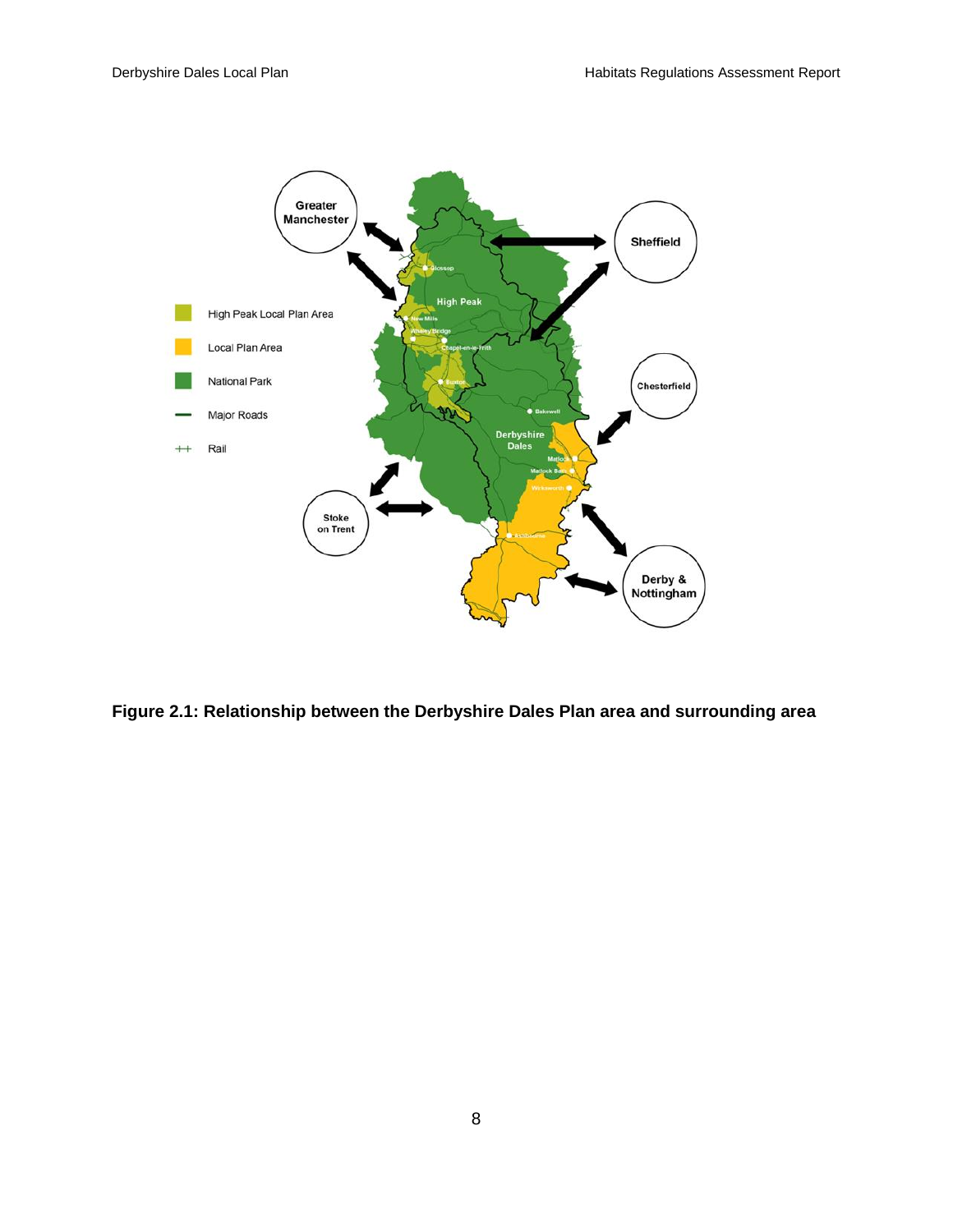# <span id="page-16-0"></span>**3 Methodology**

## <span id="page-16-1"></span>**3.1 Overview of HRA Process**

An outline of the overall HRA process in accordance with current guidance<sup>3</sup>,<sup>4</sup> is set out below.

Stage 1: Screening for likely significant effects

- Identify European sites that should be considered in the assessment;
- Gather information about the European sites;
- Discretionary consultation with statutory nature conservation body (Natural England for England) on the list of European sites, method and scope of screening;
- Screen the plan for likely significant effects (LSEs)<sup>5</sup> on a European site, including the potential for effects in combination with other plans or programmes;
- Consider potential for the application of mitigation measures, in order to avoid potential effects;
- Rescreen the plan after mitigation measures applied; and
- Prepare a draft record of the HRA (Screening Report).

If it can be determined that there will be no significant effects on any European sites, taking into consideration potential mitigation measures and on the basis of objective information, then the HRA process may stop here.

If significant effects cannot be ruled out (applying the precautionary principle), then the effect must be reported as likely, and the HRA must progress to Stage 2: Appropriate Assessment (AA).

Stage 2: Appropriate assessment

 $\overline{a}$ 

- Undertake an appropriate assessment in view of the conservation objectives of the European site(s);
- Apply mitigation measures until there is no adverse effect on site integrity;

<sup>3</sup> Habitats Regulations Appraisal of Plans: Guidance for plan-making bodies in Scotland v2.0 (David Tyldesley and Associates; August 2012). Note although this guidance was originally prepared for Scottish Natural Heritage it is recognised as an authoritative source of guidance throughout the UK.

<sup>4</sup> European Commission: 'Assessment of plans and projects significantly affecting Natura 2000 sites: Methodological guidance on the provisions of Article 6(3) and (4) of the Habitats Directive 92/43/EEC' (European Communities, 2002)

<sup>5</sup> The accepted meanings of 'likely' and 'significant' in the context of HRA come from the European Court of Justice (ECJ) ruling on 7 September 2004. Case C-127/02 Waddenzee cockle fishing. 'Likely' - "if it cannot be excluded, on the basis of objective information, that it will have a significant effect on the site…": 'significant' – "Where a plan or project has an effect on that site but it is not likely to undermine its conservation objectives, it cannot be considered likely to have a significant effect on that site."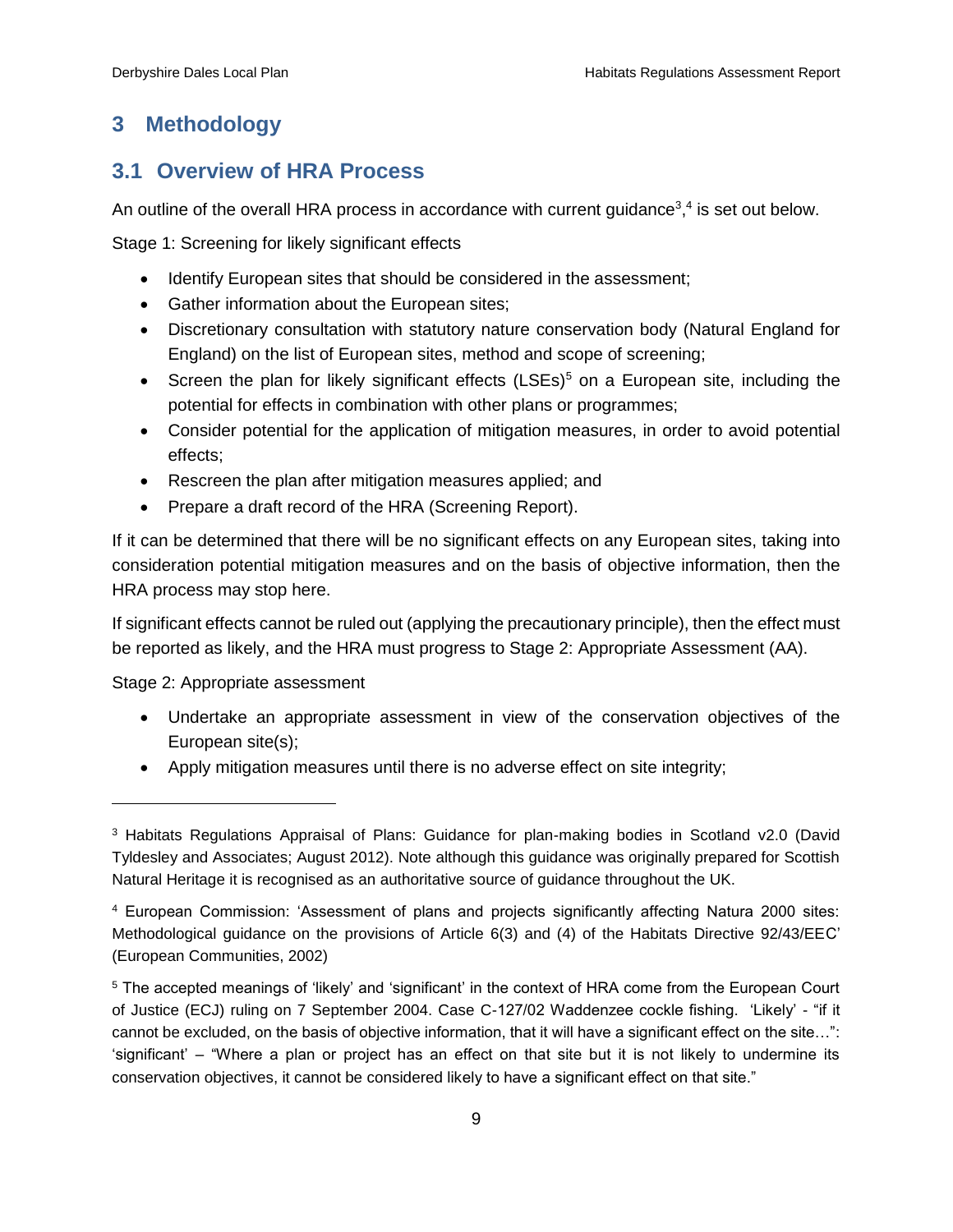- Consult Natural England (and other stakeholders and the public if appropriate) on the HRA;
- Screen any amendments for likelihood of significant effects and carry out appropriate assessment if required;
- Re-consult Natural England if necessary on amendments; and
- Complete and publish final HRA Report.

Should the situation arise where there were no alternative solutions and adverse impacts remain, then the plan could only proceed if it meets the test of Imperative Reasons of Overriding Public Interest (IROPI test), and all necessary compensatory measures are secured. However, it should be noted that the guidance states that this should only be undertaken in exceptional circumstances, and to date no UK plan has reached this stage.

The HRA process is iterative and should be revisited as policies develop, in response to consultation and as more information becomes available. This report is a final HRA Report which accompanies the Submission Local Plan.

## <span id="page-17-0"></span>**3.2 Approach to the HRA**

## <span id="page-17-1"></span>**3.2.1 Stage 1 Screening for likely significant effects**

The withdrawn Local Plan was prepared between 2009 and 2014. This preparation work included an HRA and, although the draft Local Plan may differ from the withdrawn Local Plan, it is proposed that relevant information collated for the HRA of the previous plan will be utilised as far as possible. The HRA of the withdrawn Local Plan was developed in consultation with Natural England and it is also proposed that assumptions and mitigation previously agreed with Natural England will be reviewed as a part of this HRA and used as far as possible and as relevant.

Natural England were consulted in July 2015 regarding the proposed approach to the HRA and the Europeans sites to be considered in the assessment. Copies of this correspondence can be found in Annex A. Natural England agreed to the approach set out within the letter dated 29<sup>th</sup> July and the sites to be considered in the HRA. Natural England suggested that the reasons for excluding the Bees Nest and Green Clay Pits SAC from the assessment should be provided. The reasons that it has not been included within this HRA and the previous HRA of the Withdrawn Local Plan are:

- The site is not publicly accessible;
- There is no existing residential development within the immediate vicinity of the SAC. The nearest village is Brassington and no allocation sites have been proposed at this village; and
- The key factor affecting the integrity of the SAC is its management, which the Draft Local Plan will not have any influence over.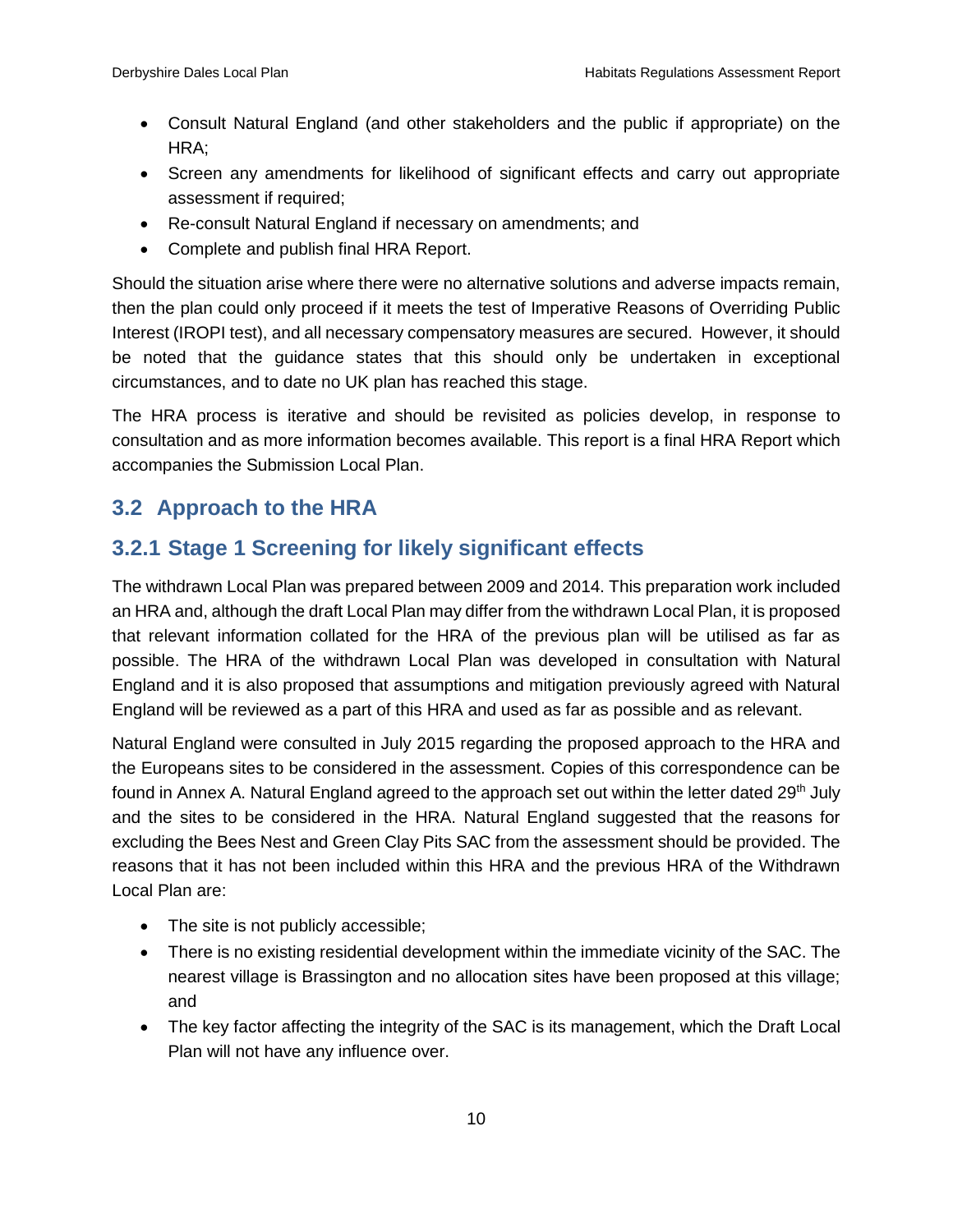It has therefore been agreed with Natural England that the likelihood for significant effects on the following European sites will be considered within the HRA:

- Peak District Moors (South Pennine Moors Phase 1) Special Protection Area (SPA);
- South Pennine Moors Special Area of Conservation (SAC);
- Peak District Dales SAC:
- Gang Mine SAC: and
- Cannock Chase SAC.

Detailed information relating to the reasons for designation of the sites, their conservation objectives, requirements to maintain favourable condition status of the site and the key factors affecting site integrity are presented within Annex B. This information was presented within Derbyshire Dales Local Plan Submission Version Habitats Regulations Assessment Report (ENVIRON, May 2014) and has been subsequently reviewed and updated using web-based data accessed in August 2015. Brief descriptions of the sites are presented in Section 5. Maps showing the location of the European sites listed above are included in Annex C.

Potential housing allocations were screened for LSEs at the same time as they were assessed for sustainability implications as a part of the parallel Sustainability Appraisal (SA). The findings of the screening of sites were reported to the plan authors prior to the drafting of the Preferred Options Local Plan and are also presented within Section 5 of this report.

The policies within the Preferred Options version of the Local Plan were screened for LSEs at an early stage of their drafting and the findings of the screening are presented within Section 6.

The screening of the site allocation options and the Preferred Options policies identified LSEs and, based on the previous work undertaken on the Withdrawn Local Plan, it was decided to progress to Stage 2 of the HRA in order to examine the risk of adverse effects on the conservation objectives of the European sites and to ensure that suitable mitigation measures are in place within the policy wording of the Local Plan. This is presented in this report from Section 7 onwards.

# <span id="page-18-0"></span>**3.2.2 Stage 2: Appropriate Assessment**

The following potential adverse effects have been investigated within the AA:

- Increased water demand and effects on water quality;
- Air quality effects from increased traffic;
- Increased recreational pressure from population increase across the district; and
- Urban effects (i.e. localised recreation effects, fly tipping, fire setting, pet predation).

Where appropriate, in combination effects of policies have been considered with regards to each of the potential effects identified above. Where the potential for in-combination effects with other plans was identified, the scope of the AA was broadened to assess the possible combined effects of plans across the wider Peak District. This approach was used in the AA of effects regarding air quality (Section 8) and recreational pressure (Section 9).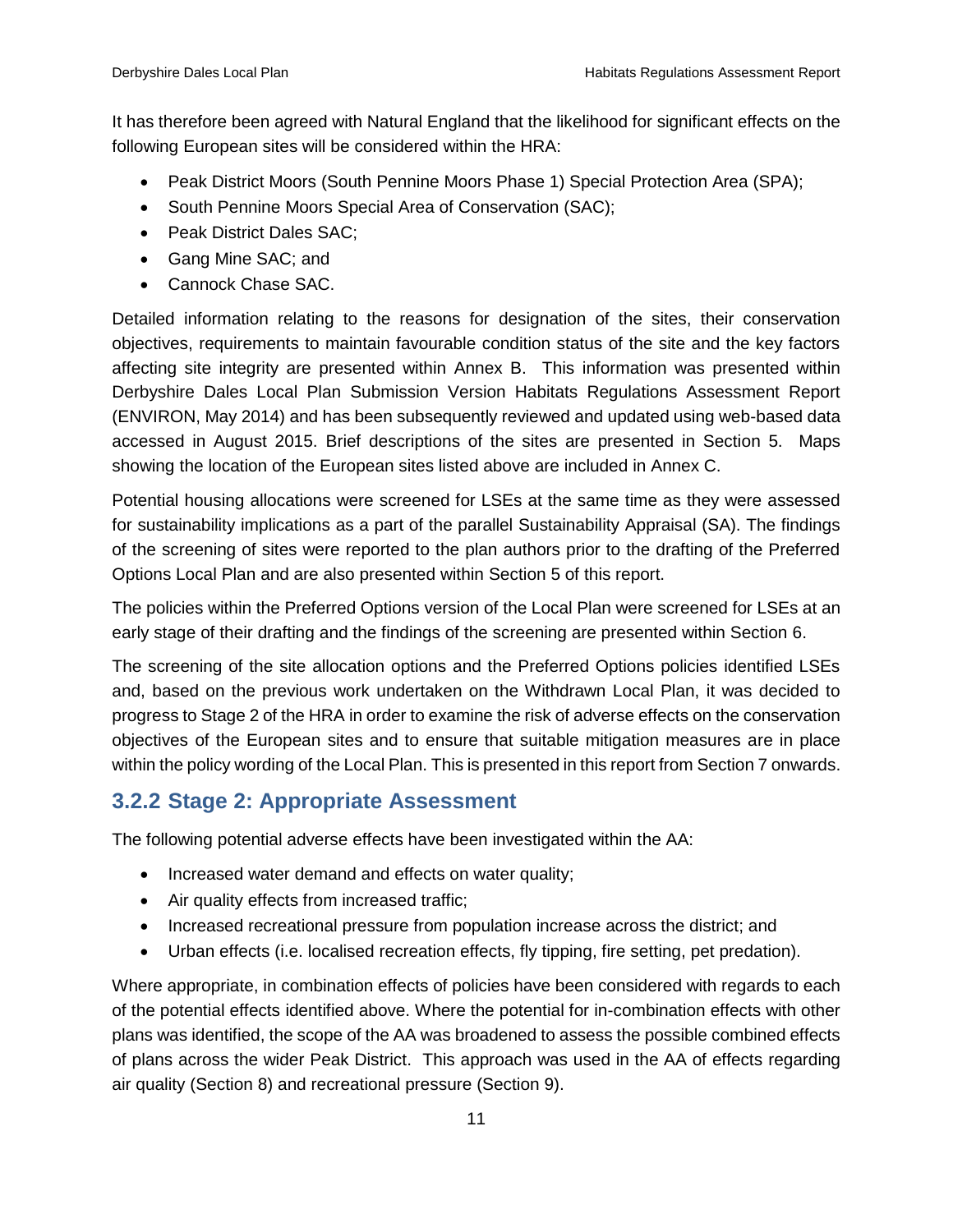Following consultation on the Draft Local Plan, Derbyshire Dales District Council has made modifications to the plan policies and these are presented as a Pre Submission Local Plan. The modifications to the policies have been screened for LSEs and this is recorded in Annex D. The screening has concluded that none of the policy modifications give rise to any LSEs and therefore the conclusions of the HRA are unaltered.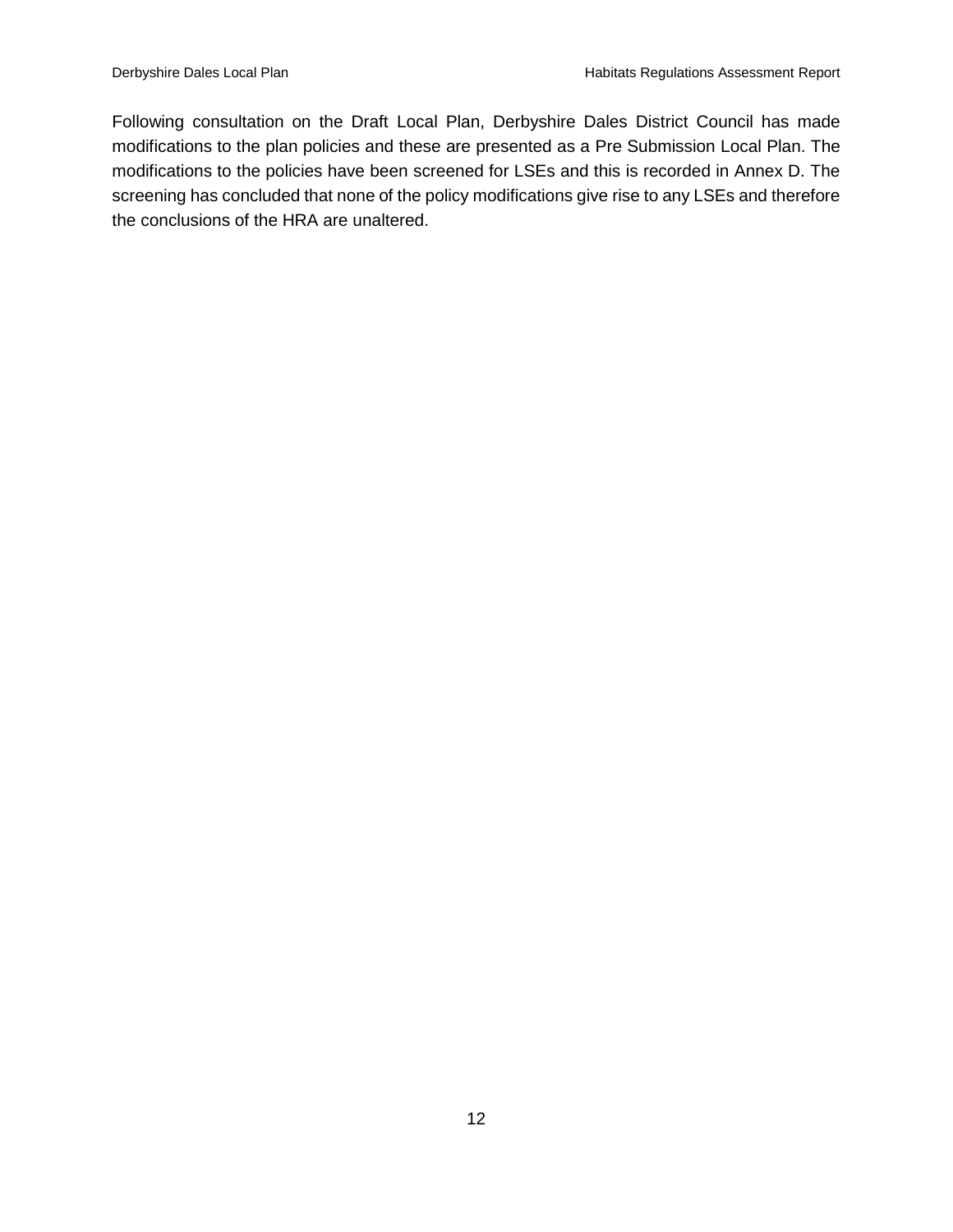## <span id="page-20-0"></span>**4 Descriptions of the European Sites**

## <span id="page-20-1"></span>**4.1 Introduction**

This section provides brief descriptions of the European sites screened in to the HRA in agreement with Natural England. Detailed information relating to the reasons for designation of the sites, their conservation objectives, requirements to maintain favourable condition status of the site and the key factors affecting site integrity are presented within Annex B. Maps are presented within Annex C.

## <span id="page-20-2"></span>**4.2 Peak District Moors (South Pennine Moors Phase 1) SPA**

The South Pennine Moors SPA (including the proposed extension to encompass Eastern Peak District Moors SSSI) includes the major moorland blocks of the South Pennines from Ilkley in the north to Leek and Matlock in the south. It covers extensive tracts of semi-natural moorland habitats including upland heath and blanket mire. The site is of European importance for several upland breeding species, including birds of prey and waders. Both Merlin and Golden Plover spend some of their time feeding outside the SPA on adjacent areas of in-bye land.

The following factors affect the integrity of the sites:

- Maintenance of habitats on site;
- Maintenance of bird feeding areas outside the site (avoidance of agricultural intensification), in particular Golden Plover;
- Ground nesting birds Maintaining low levels of disturbance and predation, i.e. where humans, dogs and predators are. Management of human access should direct disturbance away from sensitive areas;
- Wet heaths Maintaining hydrological conditions. Water quality, including lack of eutrophication and maintenance of oligotrophic character;
- Avoidance of fires:
- Air quality Air pollution and atmospheric deposition is likely to be an important cause of eutrophication for wet and dry heaths;
- Mires and bogs changes in hydrology and maintenance of natural regimes, water quality, and water table levels; and
- Absence of barriers e.g. wind farms.

## <span id="page-20-3"></span>**4.3 South Pennine Moors SAC**

This SAC is largely co-located with the South Pennine Moors SPA. The site is representative of upland dry heath at the southern end of the Pennine range, the habitat's most south-easterly upland location in the UK. Dry heath covers extensive areas, occupies the lower slopes of the moors on mineral soils or where peat is thin, and occurs in transitions to acid grassland, wet heath and blanket bogs. The upland heath of the South Pennines is strongly dominated by heather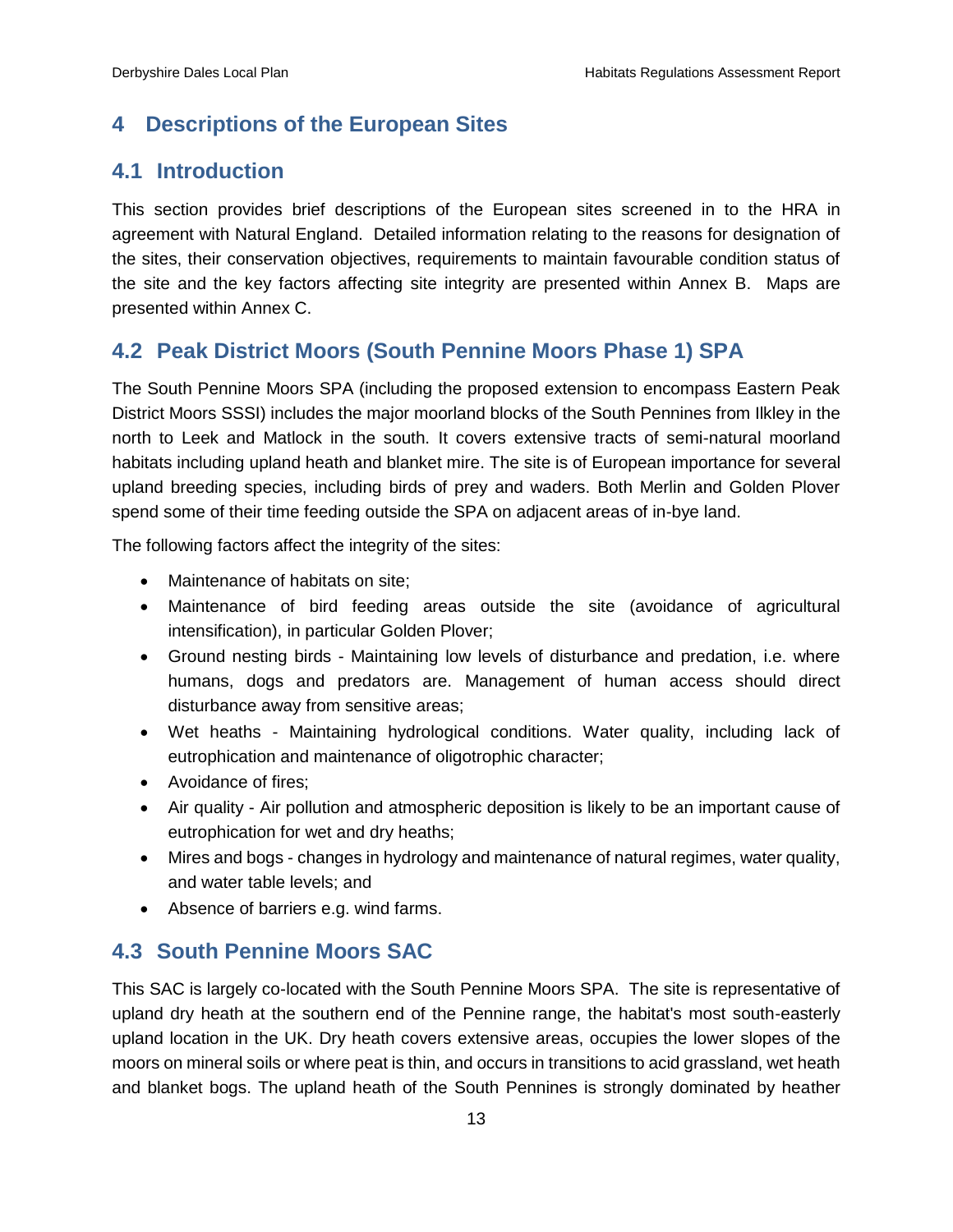*Calluna vulgaris*. On the higher, more exposed ground *Vaccinium myrtillus - Deschampsia flexuosa* heath becomes more prominent. In the cloughs, or valleys, which extend into the heather moorlands, a greater mix of dwarf shrubs can be found together with more lichens and mosses. The moors support a rich invertebrate fauna, especially moths, and important bird assemblages.

The site also includes blanket bog in the south Pennines, the most south-easterly occurrence of the habitat in Europe. The bog vegetation communities are botanically poor. Hare's-tail cottongrass is often overwhelmingly dominant and the usual bog-building Sphagnum mosses are scarce. Where the blanket peats are slightly drier, heather, crowberry and bilberry become more prominent. The uncommon cloudberry is locally abundant in bog vegetation. Bog pools provide diversity and are often characterised by common cottongrass.

Around the fringes of the upland heath and bog of the South Pennines are blocks of old sessile oak woods, usually on slopes. These tend to be dryer than those further north and west, such that the bryophyte communities are less developed (although this lowered diversity may in some instances have been exaggerated by the effects of 19th century air pollution). Other components of the ground flora such as grasses, dwarf shrubs and ferns are common. Small areas of alder woodland along stream-sides add to the overall richness of the woods.

The following factors affect the integrity of the site:

- Maintenance of habitats on site;
- Heaths Maintaining hydrological conditions. Water quality, including lack of eutrophication and maintenance of oligotrophic character;
- Avoidance of fires:
- Air quality Air pollution and atmospheric deposition is likely to be an important cause of eutrophication for wet and dry heaths; and
- Mires and bogs changes in hydrology and maintenance of natural regimes, water quality, and water table levels.

## <span id="page-21-0"></span>**4.4 Peak District Dales SAC**

Peak District Dales is composed of a group of sites (classified individually as SSSIs) spread out over the Peak District. The SAC includes one of the most extensive surviving areas in England of *Festuca ovina - Avenula pratensis* grassland. Grasslands at this site range from hard-grazed short turf through to tall herb-rich vegetation, with transitions through to calcareous scrub and *Tilio-Acerion* forests - a diversity of structural types unparalleled in the UK. There is also a great physical diversity due to rock outcrops, cliffs, screes and a variety of slope gradients and aspects. The Dales provide good examples of woodland-scrub-grassland transitions, with associated rich invertebrate populations and plant communities. Among the uncommon plants present in the woods are mezereon and green hellebore, as well as whitebeam on the crags. The River Dove has a population of white-clawed crayfish in a high-quality, upland limestone river, in the northeast of the species' UK range.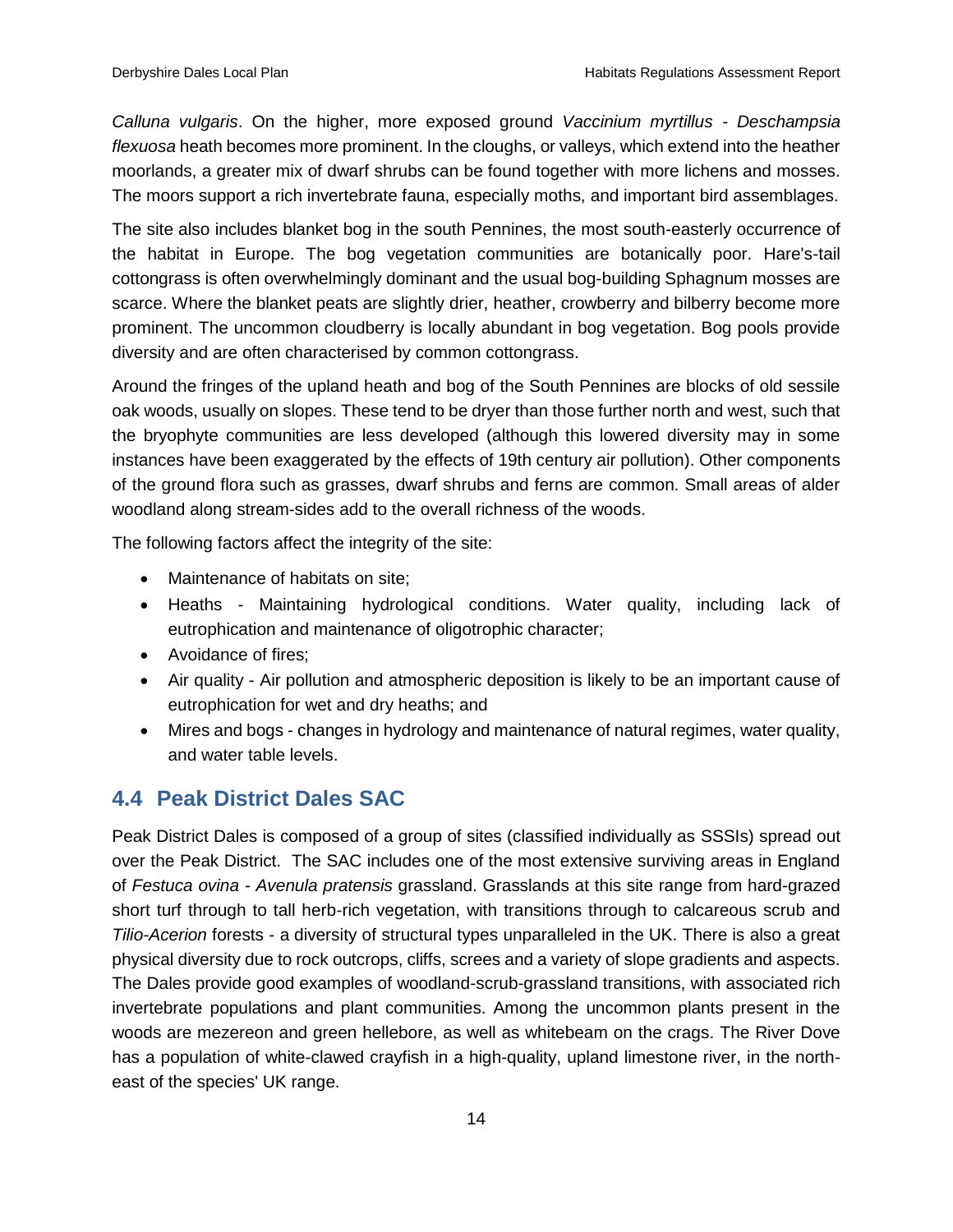The following factors affect the integrity of the site:

- Grasslands maintain management including appropriate grazing or rotational cutting;
- Calaminarian Grasslands sporadic management such as occasional light grazing may be beneficial;
- Alkaline fens air quality, water quality and water levels;
- Calcareous rocky habitats Maintenance of natural processes such as erosion;
- Crayfish Maintenance of extent of habitat and water quality. Absence of introduced species and crayfish plague. Maintain visitor awareness initiatives, sympathetic management of fishery practices and regular monitoring; and
- Fish Bullhead and Brook Lamprey maintenance of the rivers' natural structure and form. Avoiding creation of artificial barriers. Maintaining sustainable fish populations.

## <span id="page-22-0"></span>**4.5 Gang Mine SAC**

The site is currently managed as a nature reserve and is designated as an SAC for Calaminarian grasslands, which grow on soils that have relatively high concentrations of heavy metals, usually as a result of historical mining activity. The site provides an example of the habitat type on sedimentary rocks; it has colonised the large area of mine workings and spoil heaps on limestone. These are notable for the wide variations in slope, aspect and soil toxicity. With regards to flora, the site contains the richest anthropogenic Calaminarian grasslands in the UK, with abundant spring sandwort *Minuartia verna* and alpine penny-cress *Thlaspi caerulescens*. Other species of grassland vegetation present include early-purple orchid *Orchis mascula* and dyer's greenweed *Genista tinctoria*. Many of these species are likely to be distinct genotypes adapted to soils rich in heavy metals.

The designated habitat is sensitive to air pollution and nutrient enrichment. It is unclear whether dust production from adjacent quarry workings is significantly affecting the site.

The following factors affect the integrity of the site:

- Maintenance of suitable habitat and avoidance of succession; and
- Air pollution (possibly including dust although this is unclear) and nutrient enrichment.

## <span id="page-22-1"></span>**4.6 Cannock Chase SAC**

Cannock Chase SAC is located within Staffordshire and is designated because of the extent of its European Dry Heath habitat. Northern Atlantic Wet Heaths with *Erica tetralix* is a supporting Annex I habitat. It is regarded as one of the best areas in the UK. The area of lowland heathland at Cannock Chase is the most extensive in the Midlands, although there have been losses due to fragmentation and scrub/woodland encroachment.

Cannock Chase has the main British population of the hybrid bilberry *Vaccinium intermedium*, a plant of restricted occurrence. There are important populations of butterflies and beetles, as well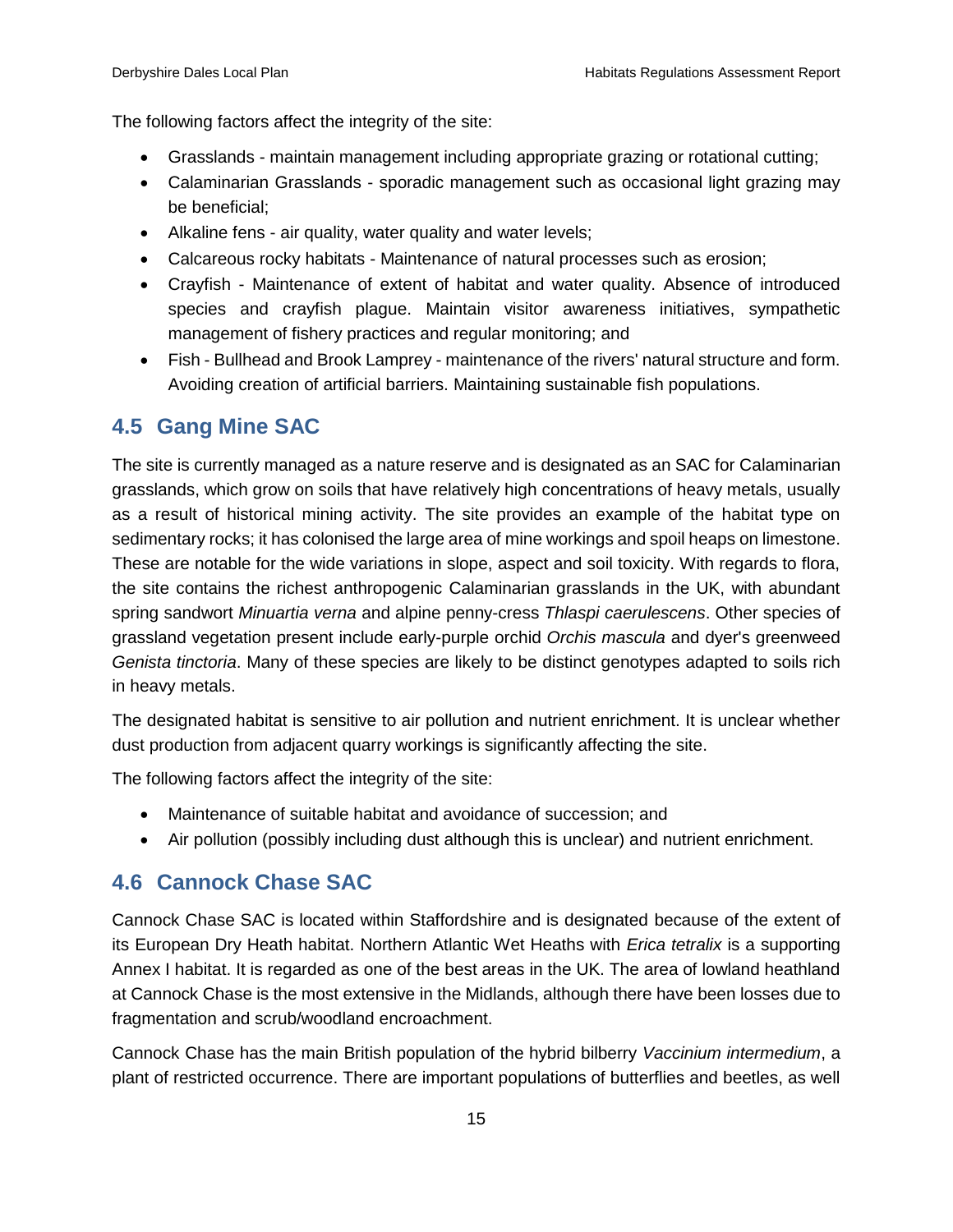as European nightjar *Caprimulgus europaeus* and five species of bats. Much of Cannock Chase falls within a popular and well-used Country Park. Visitor pressures include dog walking, horse riding, mountain biking and off-track activities such as orienteering, all of which cause disturbance and result in erosion, new track creation and vegetation damage.

The following factors affect the integrity of the site:

- Recreational damage to vegetation composition and structure as well as erosion;
- Invasion by alien plant species; and
- Maintenance of suitable air and soil quality.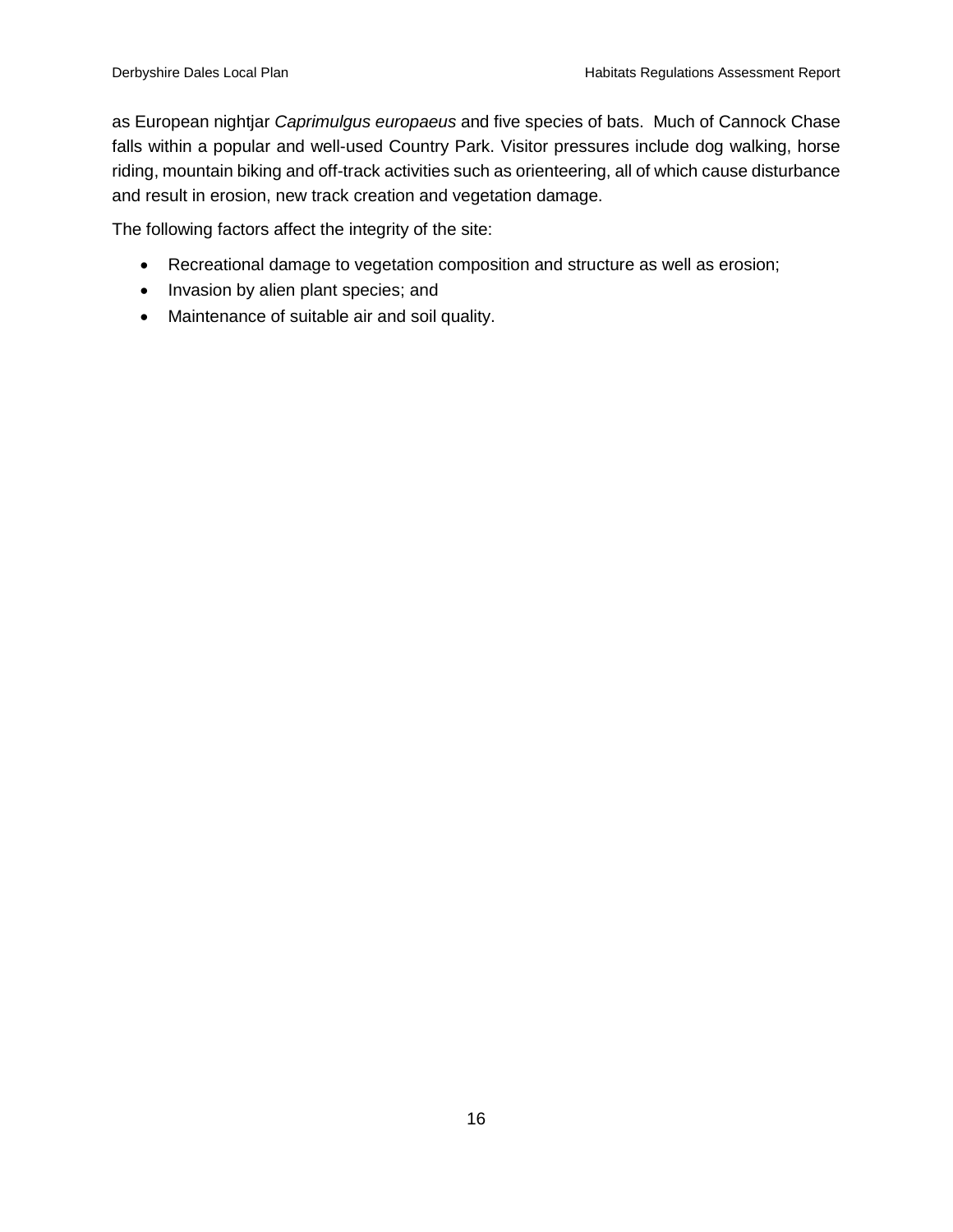## <span id="page-24-0"></span>**5 Screening of Potential Site Allocations**

## <span id="page-24-1"></span>**5.1 Introduction**

This section presents the findings of the screening of site allocation options. The screening assessment considered the potential for likely significant effects (LSEs) on each of the European sites in turn as a result of the potential allocation sites which passed the Strategic Housing and Economic Land Availability Assessment (SHELAA) Stage B undertaken between November 2015 and January 2016. The screening assessment was undertaken in January and February 2016. Further sites which came forward following the Draft Local Plan consultation in April / May 2016 were screening in July 2016 and no LSEs were identified.

All sites that passed stage B of the SHELAA assessment have been screened for LSEs.

## <span id="page-24-2"></span>**5.2 Findings**

## **Peak District Moors (South Pennine Moors Phase 1) Special Protection Area (SPA) and South Pennine Moors Special Area of Conservation (SAC)**

LSEs were identified in relation to the allocation sites at Northwood (SHLAA311, SHLAA324 and SHLAA281) as a precautionary measure. Site SHLAA324 was identified as a potential allocation site but has since been rejected due to highway constraints. The site is now considered undevelopable due to overriding constraints.

It was identified that further consideration of the potential risks to the SAC and SPA to the north east of the village are required in the HRA, including consideration of the potential for impacts on the water environment.

The HRA of the Draft Plan will also need to consider potential LSEs from the level of development proposed within in the Local Plan with regards to this SAC and SPA.

#### **Peak District Dales SAC**

An LSE was identified in relation to the allocation of site SHLAA187 at Bonsall. A watercourse on site flows into the Via Gellia SSSI which is a component site of the SAC. The potential allocation site is approximately 500m from the SSSI component site. This site has a capacity for only one dwelling and has therefore not been included in the Draft Local Plan as an allocation due to its size. SHLAA435 is also less than 1km from a component site of the SAC (Matlock Woods SSSI) and could result in a LSE, such as in relation to construction impacts on air quality and water. Since this screening exercise was undertaken, a further site was considered as an allocation (SHLAA471/allocation site reference HC2(y) located at Middleton) and an LSE was identified due to its proximity to the SAC.

It was identified that potential effects on the SAC require further consideration in the HRA.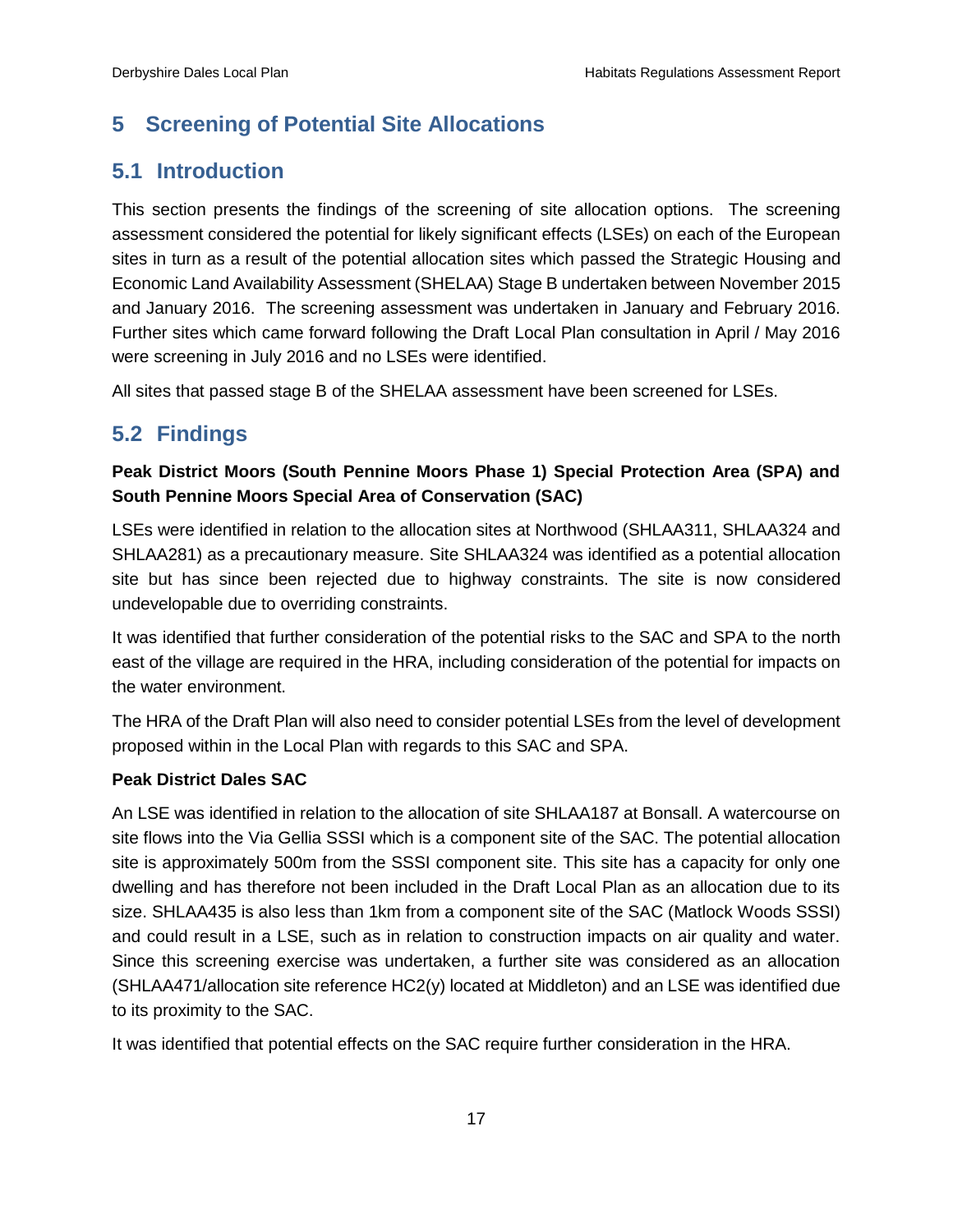## **Gang Mine SAC**

The nearest proposed development sites is SHLAA160 which is approximately 400m to the north east of the SAC. SHLAA270 is approximately 500m to the south east and SHLAA269 is approximately 600m to the south of the SAC.

LSEs were identified as a result of the allocation of these sites, requiring further consideration within the HRA regarding the potential effects of construction and recreation on the SAC. Note that SHLAA270 only has capacity for 4 units and therefore has not been included in the Draft Local Plan as an allocation site due to its size.

#### **Cannock Chase SAC**

A 15km 'zone of influence' was identified in the Cannock Chase Visitor Impacts Mitigation report (2012) within which new housing developments had the potential to result in increased recreational pressure on the Cannock Chase SAC. The report recommends that developer contributions be required within this zone, and noted that large developments, defined as developments of over 100 houses, outside the 15 km zone may also require Appropriate Assessment (AA) in relation to this SAC, subject to advice from Natural England.

The 15km zone of influence extends into the south western corner of the Derbyshire Dales District but does not include any of the main District settlements. The village of Doveridge falls just outside the zone, approximately 17km from Cannock Chase SAC.

None of the potential development sites in Doveridge are over 100 dwellings and therefore are not classified as a "large development". However, the combined capacity of the 3 potential allocation sites in Doveridge is currently estimated to be 149 dwellings and therefore, in accordance with the precautionary principle, a potential LSE was identified requiring further consideration in the HRA.

## <span id="page-25-0"></span>**5.3 Conclusions**

LSEs were identified in relation to the following European sites resulting from the potential allocation sites considered:

- Peak District Moors (South Pennine Moors Phase 1) Special Protection Area (SPA) and South Pennine Moors Special Area of Conservation (SAC);
- Peak District Dales SAC;
- Gang Mine SAC: and
- Cannock Chase SAC.

The screening assessment identified that the risk of adverse effects occurring on these European sites required further investigation in the HRA (i.e. Appropriate Assessment) and this is addressed within Sections 7 onwards of this report.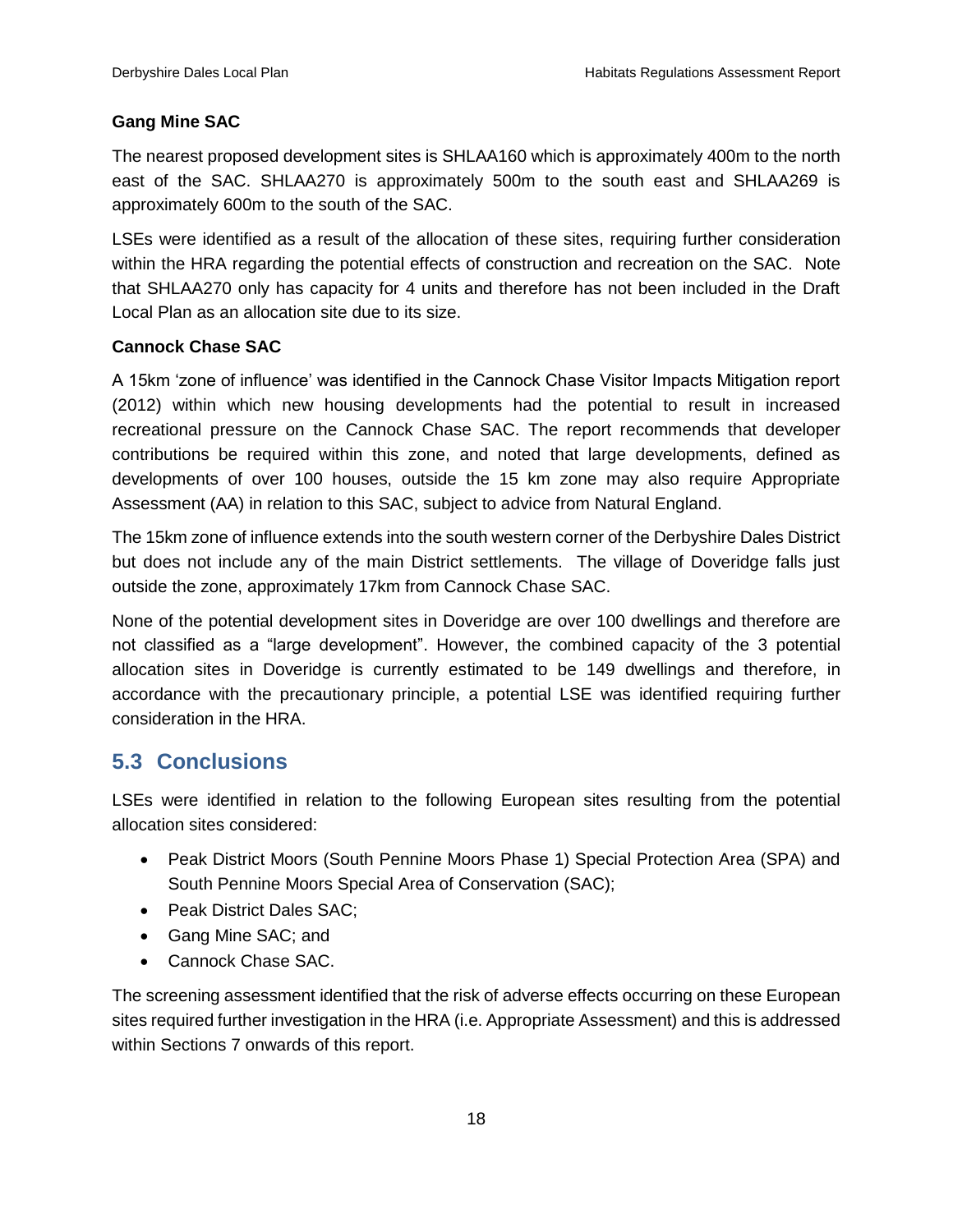## <span id="page-26-0"></span>**6 Screening of the Local Plan Policies**

## <span id="page-26-1"></span>**6.1 Introduction**

This section presents the findings of the screening of the policies within the Draft Local Plan. The screening assessment considered the potential for LSEs of each of the policies in turn. The approach to the screening was adapted from the HRA guidance prepared for Scottish National Heritage<sup>6</sup>. Policies have been screened out of the HRA (i.e. no LSE is identified) for the following reasons and further details can be found within Annex D:

- The policy is a general statement of policy setting out a strategic aspiration for the planmaking body for a certain issue or the policy is a general 'criteria based' policy expressing the tests or expectations of the plan-making body when it comes to consider particular proposals. (Note that a distinction is drawn between them and more site specific criteria based policies such as Policy HC2 Housing Land Allocations, which may require further assessment);
- The policy is intended to protect the natural or built environment;
- The policy promotes development or change but it is so general that it is not known where, when or how the aspect of the plan may be implemented, or where any potential effects may occur, or which European sites, if any, may be affected. European sites will be protected from such development by Local Plan Policy PD3;
- The policy could have no conceivable effect on a European site because no impact pathway is identified;
- Potential for a significant effect has been previously identified but adequate measures have been built into the policy wording to avoid any adverse effects from occurring.

## <span id="page-26-2"></span>**6.2 Findings**

 $\overline{a}$ 

Table D.1 in Annex D presents the detailed findings of the screening of policies. Table 6.1 below identifies the policies for which LSEs were identified.

<sup>6</sup> Scottish Natural Heritage (January 2015) Habitats Regulations Appraisal of Plans Guidance For Plan-Making Bodies In Scotland Version 3.0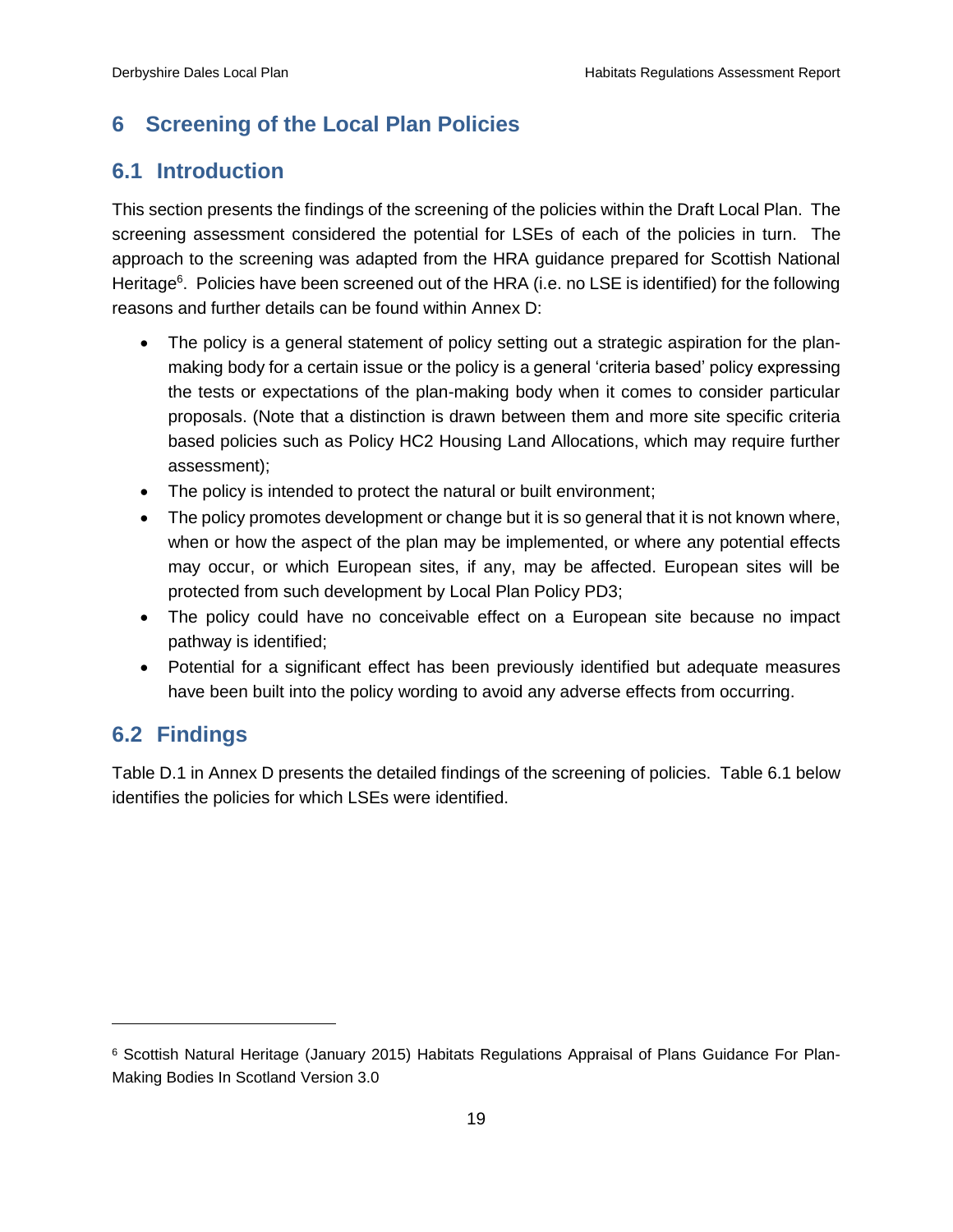| Table 6.1: Policies screened into the HRA                                                 |                                                                                        |                                                              |                                                       |                                   |                                       |                                                                                                                                                                                                                                                                                                                                                                                                                                                                                                                                                                                                                                      |  |  |
|-------------------------------------------------------------------------------------------|----------------------------------------------------------------------------------------|--------------------------------------------------------------|-------------------------------------------------------|-----------------------------------|---------------------------------------|--------------------------------------------------------------------------------------------------------------------------------------------------------------------------------------------------------------------------------------------------------------------------------------------------------------------------------------------------------------------------------------------------------------------------------------------------------------------------------------------------------------------------------------------------------------------------------------------------------------------------------------|--|--|
| <b>Policy</b>                                                                             | Peak District<br><b>Moors (South</b><br><b>Pennine</b><br><b>Moors Phase</b><br>1) SPA | <b>South</b><br><b>Pennine</b><br><b>Moors</b><br><b>SAC</b> | Peak<br><b>District</b><br><b>Dales</b><br><b>SAC</b> | Gang<br><b>Mine</b><br><b>SAC</b> | <b>Cannock</b><br>Chase<br><b>SAC</b> | Reasoning                                                                                                                                                                                                                                                                                                                                                                                                                                                                                                                                                                                                                            |  |  |
| S6 - Strategic Housing<br>Development                                                     | $\checkmark$                                                                           | $\checkmark$                                                 | $\checkmark$                                          | $\checkmark$                      | $\checkmark$                          | Could increase recreational pressure and air<br>pollution through increasing housing provision<br>and therefore the population of the District.                                                                                                                                                                                                                                                                                                                                                                                                                                                                                      |  |  |
| S <sub>8</sub><br>Matlock/<br>Wirksworth / Darley<br>Development<br>Dale<br>Area Strategy | $\checkmark$                                                                           | $\checkmark$                                                 | $\checkmark$                                          | $\checkmark$                      |                                       | Development in these locations could increase<br>recreational, air quality and construction<br>impacts on European sites nearby.                                                                                                                                                                                                                                                                                                                                                                                                                                                                                                     |  |  |
| HC2 - Housing Land<br>Allocations                                                         | $\checkmark$                                                                           | $\checkmark$                                                 | ✓                                                     | $\checkmark$                      | $\checkmark$                          | LSEs were identified on all of these European<br>sites from several of the allocation sites during<br>the options assessment stage. LSEs are<br>identified in relation to allocation references:<br>HC2(m) Land at Cavendish Cottage,<br>Doveridge, HC2(n) Land At Derby Road /<br>Doveridge<br>hall<br>Drive,<br>(increasing<br>recreational pressure on Cannock Chase<br>SAC approx. 17km away);<br>HC2(v) Land to the North of Porter Lane /<br>East of main Street,<br>Middleton<br>by<br>Wirksworth (recreational pressure and<br>other urban effects on Peak District Dales<br>SAC and Gang Mine SAC approx.300m<br>away); and |  |  |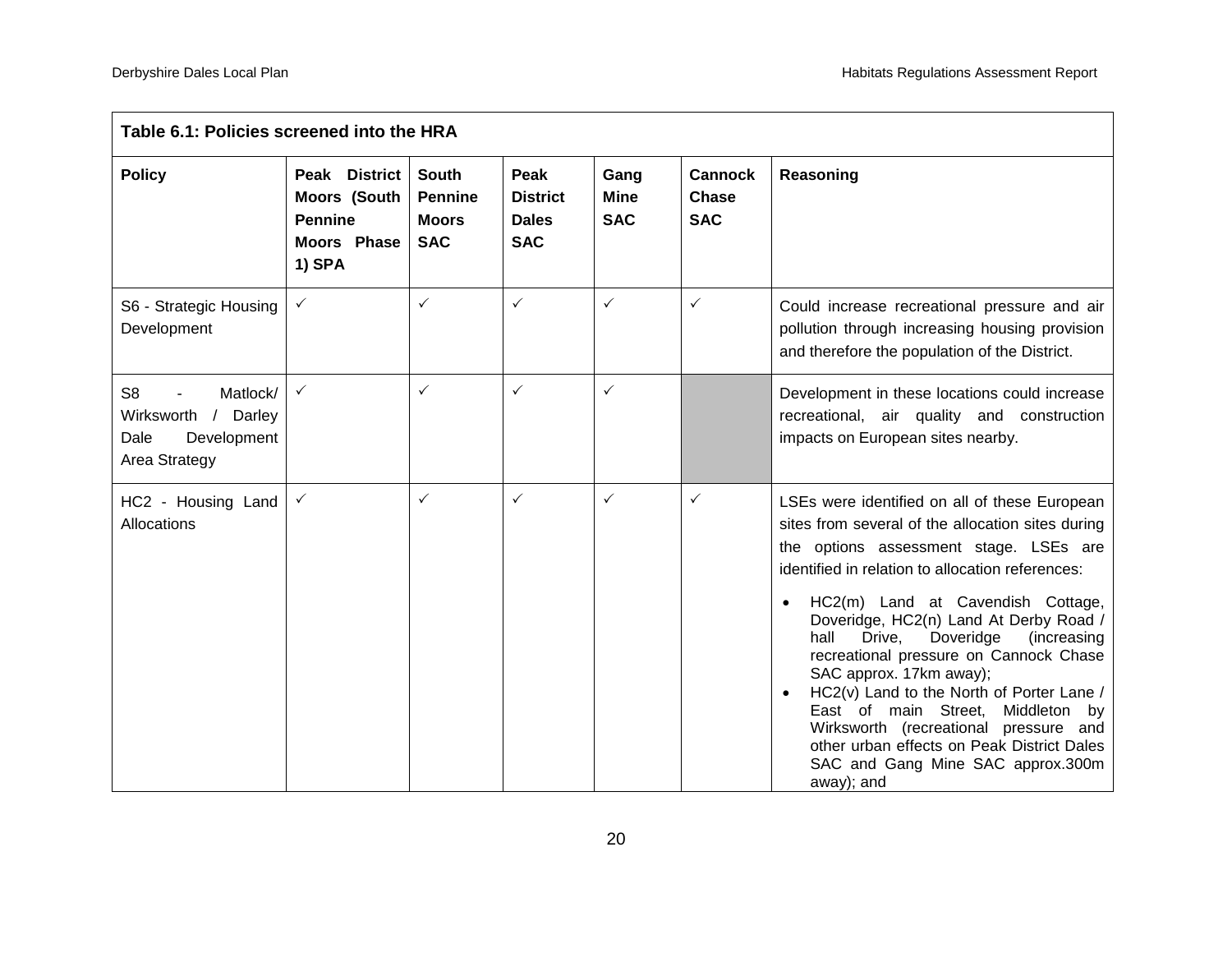| Table 6.1: Policies screened into the HRA                        |                                                                                 |                                                              |                                                       |                                   |                                              |                                                                                                                                                                                                                                                                                           |  |  |
|------------------------------------------------------------------|---------------------------------------------------------------------------------|--------------------------------------------------------------|-------------------------------------------------------|-----------------------------------|----------------------------------------------|-------------------------------------------------------------------------------------------------------------------------------------------------------------------------------------------------------------------------------------------------------------------------------------------|--|--|
| <b>Policy</b>                                                    | Peak District<br>Moors (South<br><b>Pennine</b><br><b>Moors Phase</b><br>1) SPA | <b>South</b><br><b>Pennine</b><br><b>Moors</b><br><b>SAC</b> | Peak<br><b>District</b><br><b>Dales</b><br><b>SAC</b> | Gang<br><b>Mine</b><br><b>SAC</b> | <b>Cannock</b><br><b>Chase</b><br><b>SAC</b> | Reasoning                                                                                                                                                                                                                                                                                 |  |  |
|                                                                  |                                                                                 |                                                              |                                                       |                                   |                                              | HC2(I) Land at Stancliffe Quarry, Darley<br>$\bullet$<br>Dale (recreation, urban and water effects<br>on Peak District Moors (South Pennine<br>Moors Phase 1) SPA and South Pennine<br>Moors SAC approx. 1.4km away). This site<br>is also subject to a separate policy (DS3).            |  |  |
| EC8 - Promoting Peak<br>District Tourism and<br>Culture          | $\checkmark$                                                                    | $\checkmark$                                                 | $\checkmark$                                          |                                   |                                              | Policy seeks to increase visitors to the District<br>which could increase air pollution and<br>recreational pressure on these European sites<br>located mainly within the National Park which<br>tourists may visit.                                                                      |  |  |
| DS3<br>Land<br>at<br><b>Stancliffe</b><br>Quarry,<br>Darley Dale | $\checkmark$                                                                    | $\checkmark$                                                 |                                                       |                                   |                                              | LSE identified in site screening due to location<br>near to South Pennine Moors SAC and SPA.<br>The development site is approx. 1.4km from the<br>SAC/SPA. The HRA needs to investigate<br>whether a potential adverse effect could occur<br>in relation to recreation and water effects. |  |  |
| EC <sub>2</sub> -<br>Employment<br><b>Land Allocations</b>       |                                                                                 |                                                              |                                                       | $\checkmark$                      |                                              | The allocation 'Land at Porter Lane / Cromford<br>Road, Wirksworth' lies within a few metres of<br>Gang Mine SAC. It is not likely that business<br>use on this site will increase recreation pressure<br>on the SAC which would result in nutrient                                       |  |  |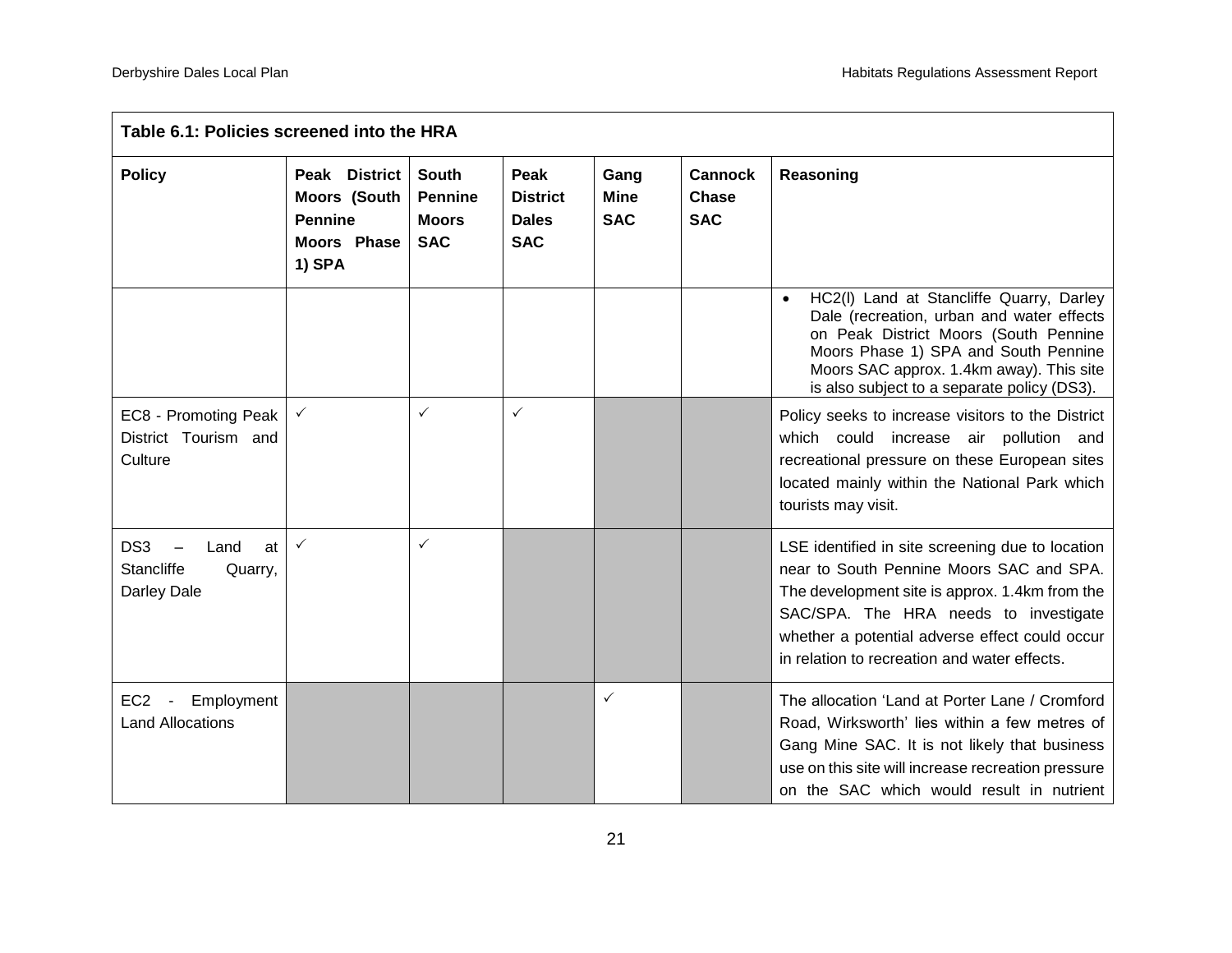| Table 6.1: Policies screened into the HRA                                                            |                                                                                 |                                                       |                                                       |                            |                                              |                                                                                                                                                                                                                                             |  |  |  |
|------------------------------------------------------------------------------------------------------|---------------------------------------------------------------------------------|-------------------------------------------------------|-------------------------------------------------------|----------------------------|----------------------------------------------|---------------------------------------------------------------------------------------------------------------------------------------------------------------------------------------------------------------------------------------------|--|--|--|
| <b>Policy</b>                                                                                        | Peak District<br><b>Moors (South</b><br><b>Pennine</b><br>Moors Phase<br>1) SPA | South<br><b>Pennine</b><br><b>Moors</b><br><b>SAC</b> | Peak<br><b>District</b><br><b>Dales</b><br><b>SAC</b> | Gang<br>Mine<br><b>SAC</b> | <b>Cannock</b><br><b>Chase</b><br><b>SAC</b> | Reasoning                                                                                                                                                                                                                                   |  |  |  |
|                                                                                                      |                                                                                 |                                                       |                                                       |                            |                                              | enrichment from walking dogs. It is considered<br>that Policies PD3 and PD9 (reproduced in<br>Annex E) contain adequate mitigation to avoid<br>adverse effects from construction and operation<br>of this employment site on Gang Mine SAC. |  |  |  |
| Key<br>$\sqrt{ }$ Likely Significant Effect (LSE)<br>Greyed out cells indicate no effect identified. |                                                                                 |                                                       |                                                       |                            |                                              |                                                                                                                                                                                                                                             |  |  |  |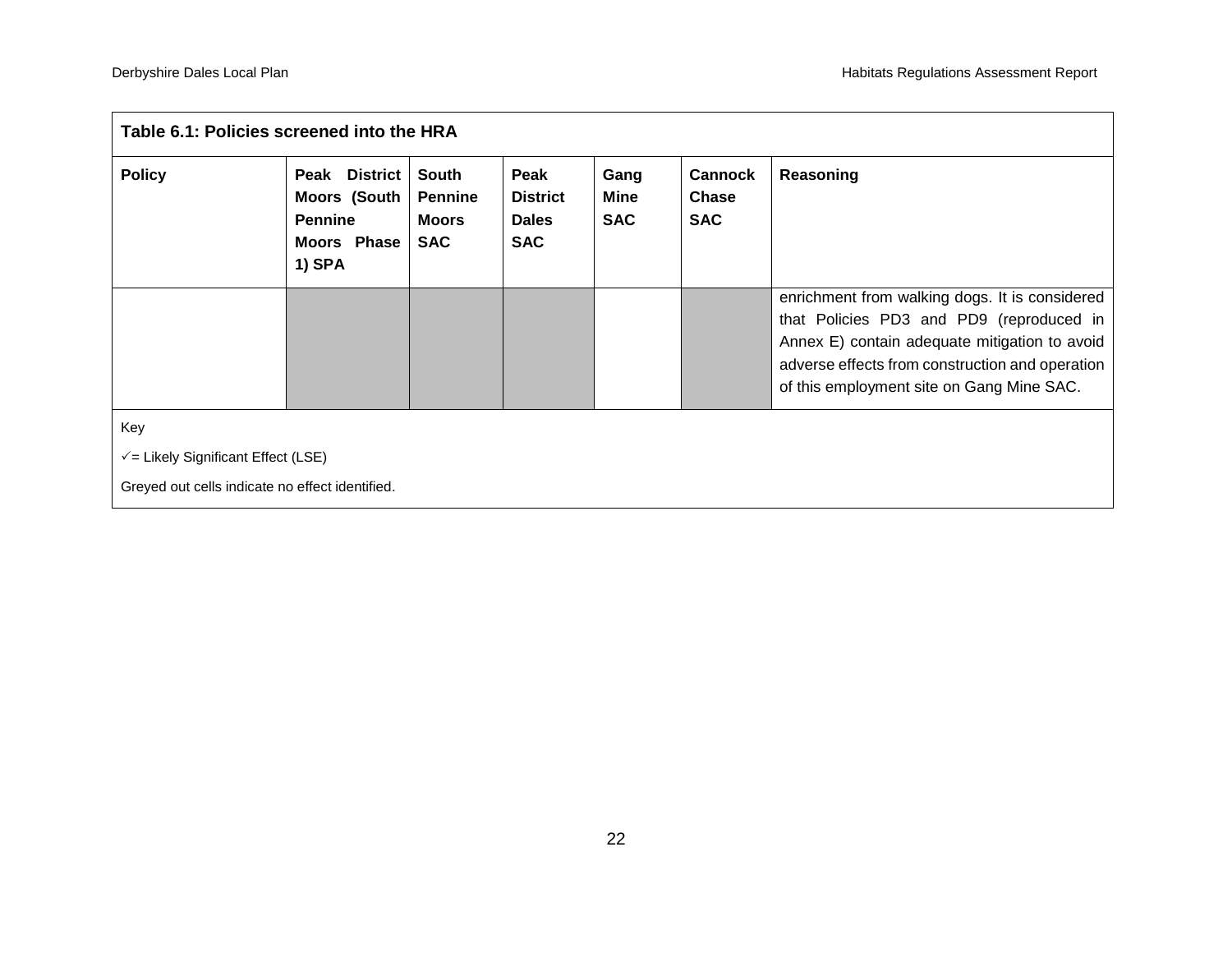The screening exercise has identified the following potential effects on European sites:

**Policy S6 Strategic Housing Development** could increase recreational pressure, increase water demand and air pollution from traffic through provision of housing to accommodate growth in the population of the Plan Area. LSEs were identified in relation to:

- Peak District Moors (South Pennine Moors Phase 1) Special Protection Area (SPA);
- South Pennine Moors Special Area of Conservation (SAC);
- Peak District Dales SAC;
- Gang Mine SAC; and
- Cannock Chase SAC.

Development in the Matlock, Wirksworth and Darley Dale areas could increase recreational, air quality, urban effects and construction impacts on these European sites which are located nearby. LSEs were identified as a result of **Policy S8 Matlock / Wirksworth / Darley Dale Development Area Strategy** on the following European sites:

- Peak District Moors (South Pennine Moors Phase 1) Special Protection Area (SPA);
- South Pennine Moors Special Area of Conservation (SAC);
- Peak District Dales SAC: and
- Gang Mine SAC.

LSEs were identified as a result of **Policy HC2 Housing Land Allocations** on the following European sites:

- Peak District Moors (South Pennine Moors Phase 1) Special Protection Area (SPA);
- South Pennine Moors Special Area of Conservation (SAC);
- Peak District Dales SAC;
- Gang Mine SAC; and
- Cannock Chase SAC.

LSEs were identified with regards to operational effects in relation to the allocation sites:

- **HC2(m) Land at Cavendish Cottage, Doveridge,** and **HC2(n) Land At Derby Road / Hall Drive, Doveridge** (increasing recreational pressure on Cannock Chase SAC approx. 17km away);
- **HC2(v) Land to the North of Porter Lane / East of main Street, Middleton by Wirksworth** (recreational pressure and other urban effects on Peak District Dales SAC and Gang Mine SAC approx.300m away); and
- **HC2(l) Land at Stancliffe Quarry, Darley Dale (DS3)** (recreation, urban and water effects on Peak District Moors (South Pennine Moors Phase 1) SPA and South Pennine Moors SAC approx. 1.4km away). This site is also subject to a separate policy (DS3).

LSEs were identified as a result of **Policy EC8 Promoting Peak District Tourism and Culture** because this policy seeks to increase visitors to the District which could increase air pollution from traffic and recreational pressure on these European sites located within the National Park. LSEs were identified on the following European sites: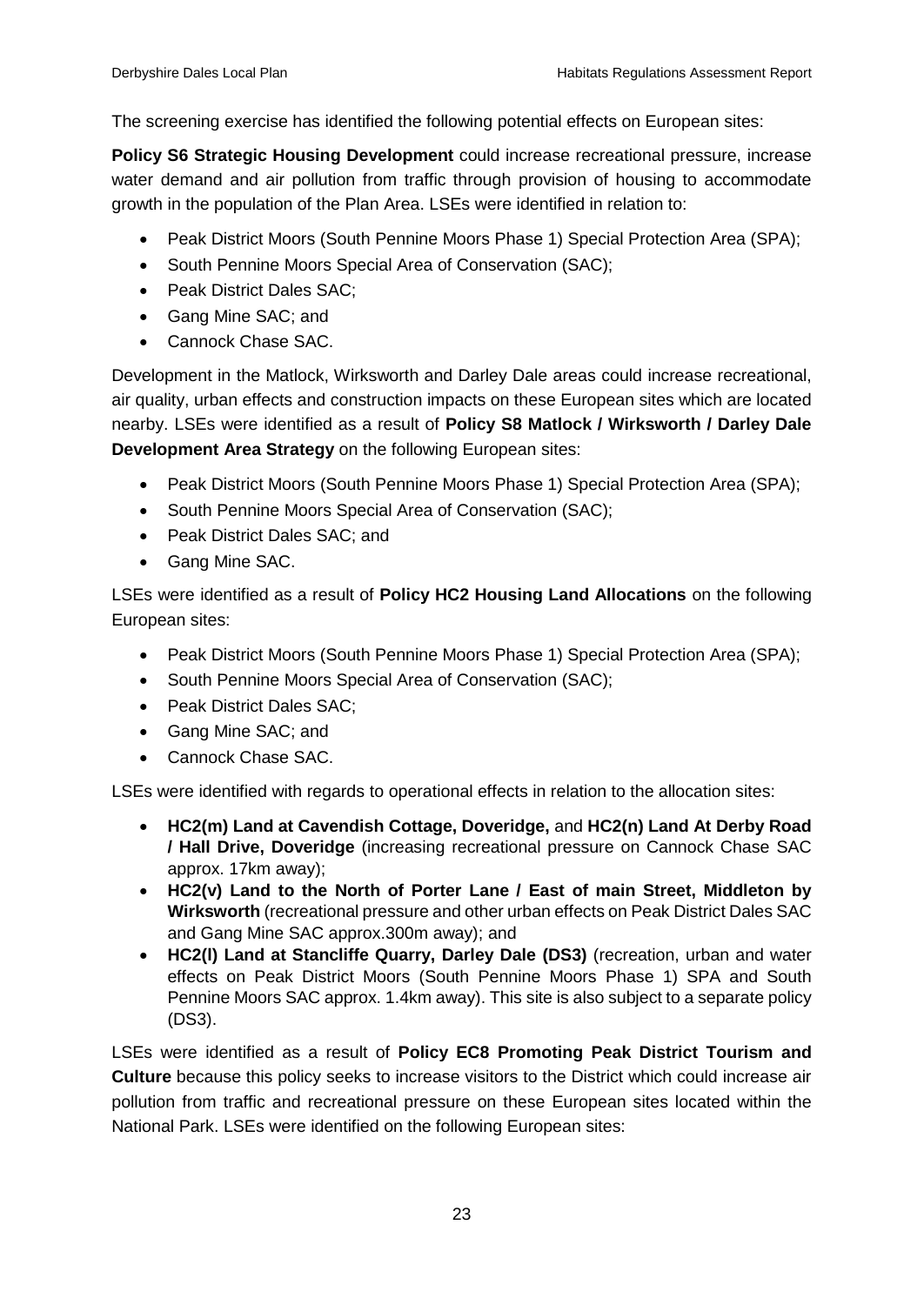- Peak District Moors (South Pennine Moors Phase 1) Special Protection Area (SPA);
- Peak District Dales SAC: and
- South Pennine Moors Special Area of Conservation (SAC).

The Preferred Options policies have been developed using relevant policy wording from the withdrawn Local Plan. Mitigation was developed in consultation with Natural England as a part of the HRA of the withdrawn Local Plan and as the Local Plan has been revised, the policy authors have ensured that all relevant mitigation (mainly in the form of policy wording) has also been built the Preferred Options policies. Therefore, when the policies were screened it was found that measures that will avoid adverse effects occurring on European sites are present within a number of policies.

Policy PD3 Biodiversity and the Natural Environment (reproduced within Annex E) within the Local Plan Preferred Options seeks to protect, manage and where possible enhance the biodiversity and geological resources of the Plan Area by ensuring that development proposals will not result in significant harm to biodiversity interests including SACs and SPAs. The policy goes on to state that the District Council will not permit any development proposals that has an adverse effect on the integrity of a European site either alone or in combination with other plans or projects. This policy therefore provides adequate protection for any development proposals which come forward through the planning application process which could have a potential adverse effect on a European site and therefore mitigates for any development resulting from the Local Plan policies for which locations are currently unknown, e.g. some housing or commercial developments.

In addition, the following policies relating to allocation sites contain specific wording which avoids effects on European sites:

- **Policy EC4 - Regenerating an Industrial Legacy**: An LSE on Gang Mine SAC was previously identified in the screening of sites in relation to 'Land off Middleton Road' which is allocated via Policy EC4. This allocation site lies approximately 600m to the south of the SAC. The site could potentially result in adverse effects on the SAC from air pollution and from increased recreational pressure from new residents. However, the wording of Policy DS6 Land off Middleton Road/Cromford Road, Wirksworth requires an assessment of air quality and recreation which identify any potential effects and mitigation measures necessary to avoid adverse effects on the SAC. The policy includes adequate measures to mitigate for the potential effects relating to air quality and recreation and therefore the screening concluded that there will be no LSE associated within this policy.
- **Policy DS6 – Land off Middleton Road/Cromford Road, Wirksworth**: As above, an LSE on Gang Mine SAC was previously identified in the screening of sites in relation to this site. The wording of Policy DS6 includes adequate measures to mitigate for the potential effects relating to air quality and recreation and therefore the screening concluded that there will be no LSE associated within this policy.
- **Policy DS5 – Land at Halldale Quarry/Matlock Spa Road, Matlock**: This site is less than 1km from a component site of the Peak District Dales SAC (Matlock Woods SSSI) and could potentially result in a significant effect, such as in relation to construction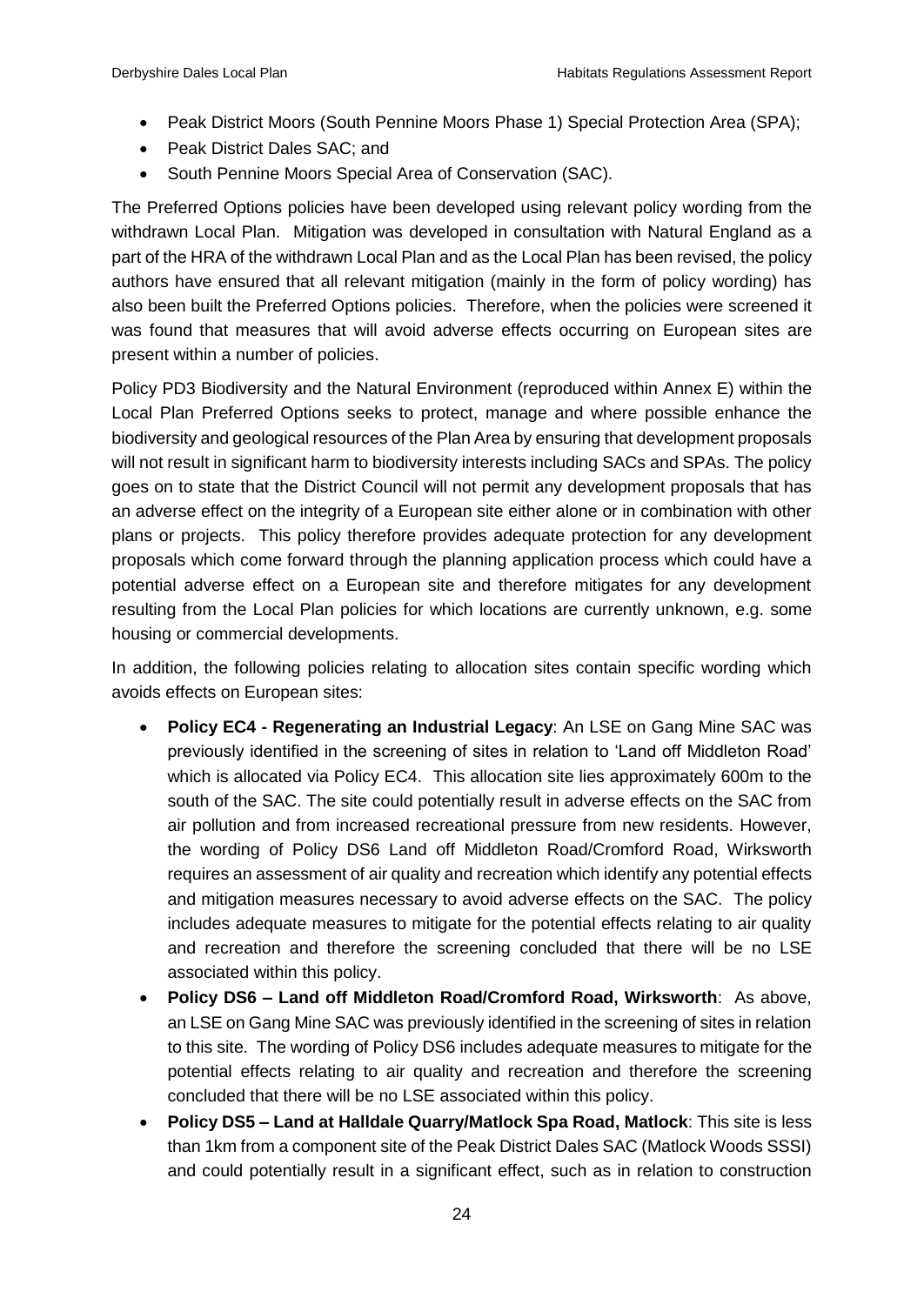impacts on air quality and water. However, the policy requires an assessment of air quality and hydrological and hydrogeological assessment which identify any potential effects and mitigation measures necessary to avoid adverse effects on the SAC. Therefore the screening concluded that there will be no LSE associated with this policy.

- **Policy DS7 – Land at Middle Peak Quarry, Wirksworth**: An LSE on Gang Mine SAC was previously identified in the screening of sites. This allocation site lies approximately 700m to the south west of the SAC. The site could result in adverse effects on the SAC from air pollution and from increased recreational pressure from new residents. However, the wording of this policy requires an assessment of air quality and recreation which identify any potential effects and mitigation measures necessary to avoid adverse effects on the SAC. The policy includes adequate measures to mitigate for the potential effects relating to air quality and recreation and therefore the screening concluded that there will be no LSE associated within this policy.
- **PD7 - Climate Change**: The policy includes a safeguard for European sites protecting 'acknowledged biodiversity interests (and the habitats that support them)' from adverse impacts therefore the screening concluded that there will be no LSE associated within this policy.

Policies PD7 and DS5 in addition to Policy PD3 will ensure that any potential effects on water quality and from renewable energy proposals such as wind turbines which could adversely affect European sites will be avoided and therefore they do not require any further consideration in the HRA.

The remaining sections of this document assess the potential for adverse effects to occur on European sites with relation to water demand, changes to the local water environment, air quality, recreational pressure and urban effects.

Following consultation on the Draft Local Plan, Derbyshire Dales District Council has made modifications to the plan policies and these are presented as a Pre Submission Local Plan. The modifications to the policies have been screened for LSEs and this is recorded in Annex D. The screening has concluded that none of the policy modifications give rise to any LSEs and therefore the conclusions of the HRA are unaltered.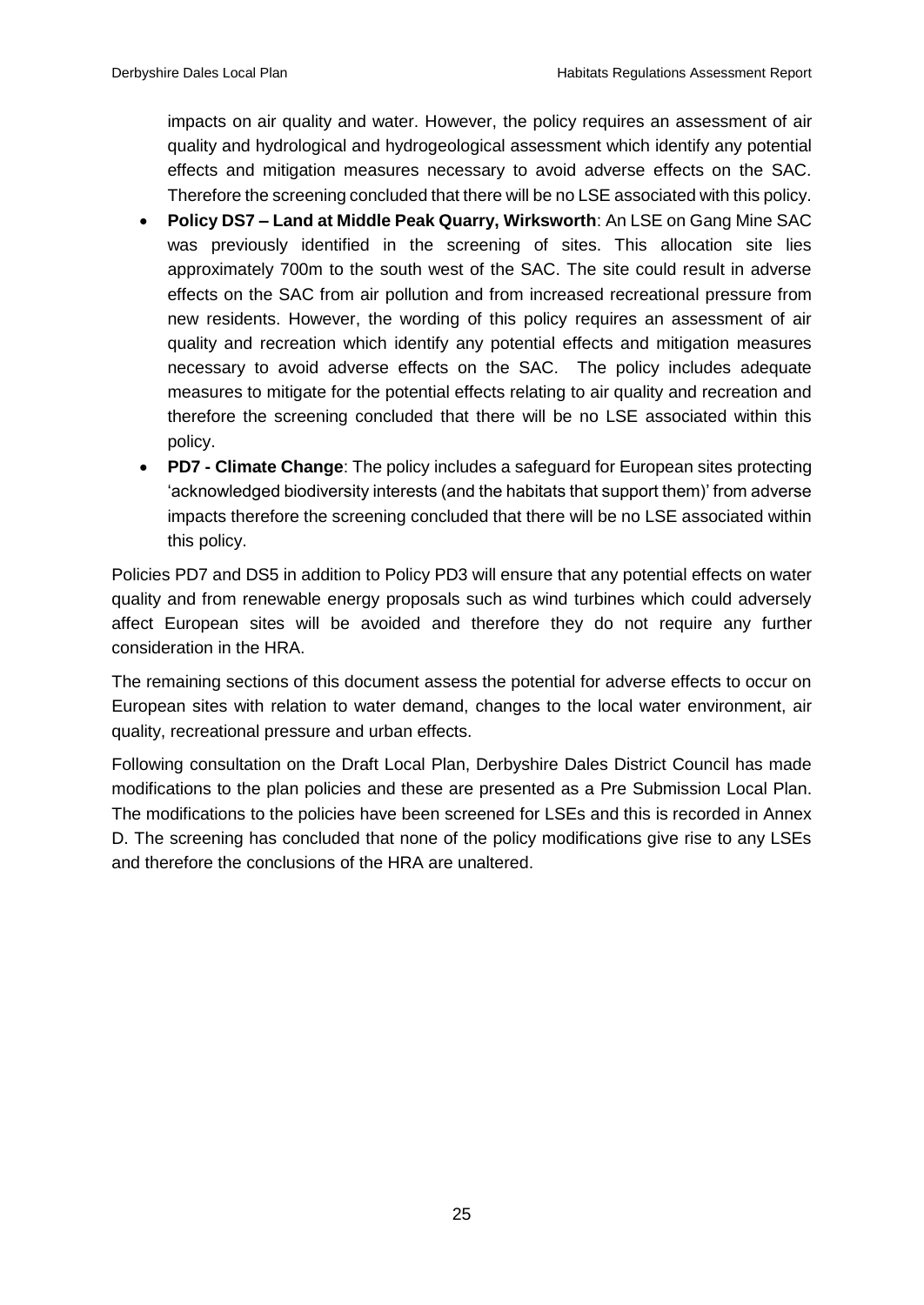# <span id="page-33-1"></span><span id="page-33-0"></span>**7 Appropriate Assessment: increased water demand and effects on the local water environment**

# **7.1 Introduction**

Screening of the Preferred Options policies identified that **Policy S6 Strategic Housing Development** could increase water demand and therefore result in an LSE on the following European sites through increasing housing provision and therefore the population of the District:

- Peak District Moors (South Pennine Moors Phase 1) Special Protection Area (SPA);
- South Pennine Moors Special Area of Conservation (SAC); and
- Peak District Dales SAC.

<span id="page-33-2"></span>Screening also identified Potential LSEs in relation to effects on the local water environment as a result of allocation site **HC2(l) /DS3 Land at Stancliffe Quarry, Darley Dale** due to its proximity to the Peak District Moors (South Pennine Moors Phase 1) Special Protection Area (SPA) and South Pennine Moors Special Area of Conservation (SAC).

## <span id="page-33-3"></span>**7.2 Assessment**

-

# **7.2.1 Potential Effects Relating to Water Demand on Peak District Moors (South Pennine Moors Phase 1) SPA and South Pennine Moors SAC and Peak District Dales SAC**

Increased water demand could affect some of the habitats within the European sites identified above if the Plan Area and European site share a water catchment area.

The Derbyshire Dales Plan Area is supplied with water by Severn Trent Water. The Derbyshire Dales District is located within the Strategic Grid Water Resource Zone (WRZ). Severn Trent Water have responded to a consultation request<sup>7</sup> which can be found in Annex A.

Severn Trent Water confirm that they are not expecting to apply for any new abstractions in this zone up to 2019. Although Severn Trent Water cannot confirm that they will not apply for any new abstraction licences in this WRZ between 2019 and 2033, they do state that they are extremely unlikely to apply for any new abstraction licences in this zone that would negatively affect any designated European sites. One reason for this is that Severn Trent Water carry out Strategic Environmental Assessments (SAE) and HRAs on each of their 5-yearly Water Resource Management Plans (WRMPs). These HRA/ SEA processes rule out options that do not comply with the Habitats or SEA directives. In addition, the Environment Agency would not grant licences that could cause environmental harm. Whenever a water company applies for abstraction licences they must, amongst other things, satisfy the Environment Agency that the abstraction is environmentally sustainable.

<sup>7</sup> Personal communication dated 31/03/16 (See Annex A in separate annex document)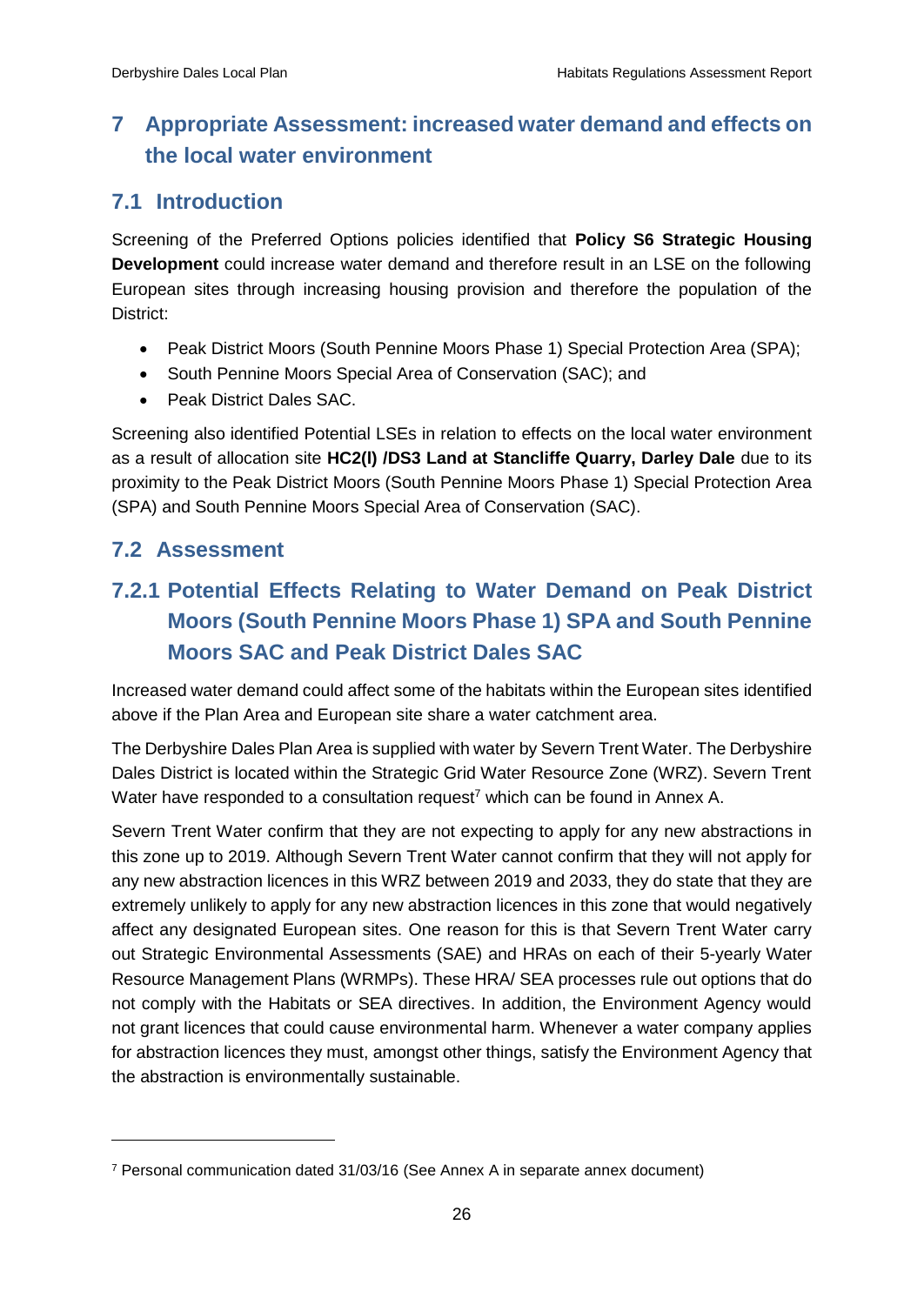In fact, in the short to medium term, the Severn Trent Water WRMP (2014) proposes that the amount of water abstracted from the environment will be reduced, by providing local environmental improvements and by providing alternative sources of water supply where necessary.

<span id="page-34-0"></span>*It is therefore concluded that Policy S6 Strategic Housing Development will not result in an adverse effect on the integrity of any European site with regards to water demand.* 

# **7.2.2 Potential Effects Relating to the Local Water Environment on the Peak District Moors (South Pennine Moors Phase 1) SPA and South Pennine Moors SAC**

As the South Pennine Moors (Phases 1 and 2) SPA and SAC are almost entirely co-located, these two sites have been considered together with regards to the assessment of effects on the local water regime. Habitats within the SPA/SAC could be affected by changes in the local water environment.

Potential LSEs were identified in relation to effects on the local water environment in relation to allocation site **HC2(l) DS3 Land at Stancliffe Quarry, Darley Dale** (see map in Annex C). Allocation **HC2(l**) is located to the south of Northwood in the direction of Darley Dale.

Analysis of the location and elevation of the SPA/SAC against that of the allocation site **HC2(l) DS3 Land at Stancliffe Quarry, Darley Dale** using Ordnance Survey (OS) data suggests that there is no surface water connectivity from the allocation site to the SPA/SAC. As such it is considered unlikely that a surface water impact pathway exists between the allocation site and the European sites. Whilst groundwater connectivity between the allocation site and European sites cannot be discounted, due to the distance involved and the relatively slow movement of groundwater in comparison to surface water allowing for dispersion, it is considered unlikely that a groundwater impact pathway exists.

# <span id="page-34-1"></span>**7.3 Summary and Conclusions**

This section has assessed the potential for adverse effects occurring on European sites in relation to water quality and water demand. *It is concluded that allocation site HC2(l) DS3 Land at Stancliffe Quarry, Darley Dale will not result in an adverse effect on the integrity of South Pennine Moors (Phases 1 and 2) SPA and SAC with regards to the water environment.*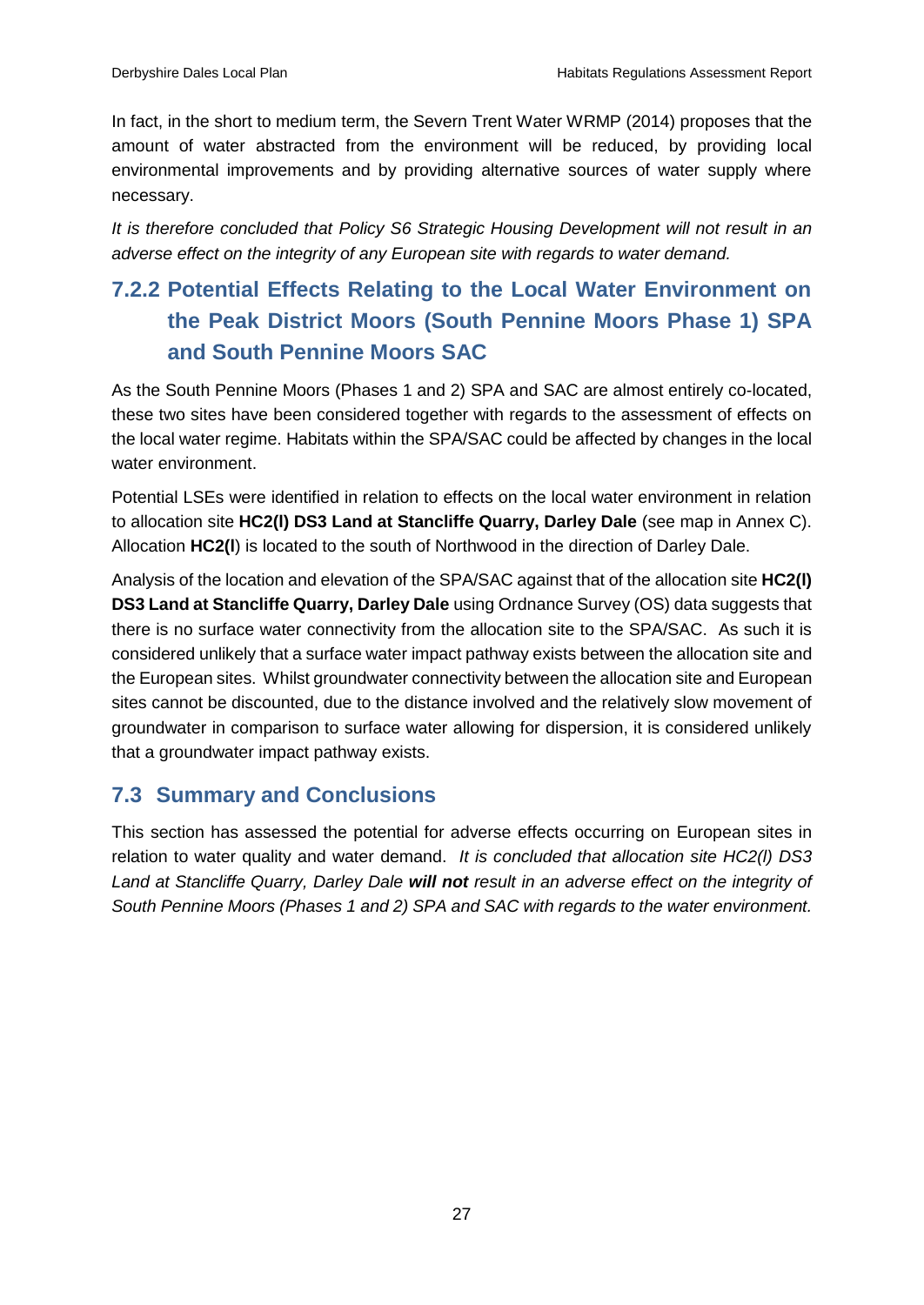# <span id="page-35-1"></span><span id="page-35-0"></span>**8 Appropriate Assessment: increased traffic on air quality**

# **8.1 Introduction**

Screening of the Preferred Options policies identified that **Policy S6 Strategic Housing Development, Policy S8 - Matlock/ Wirksworth / Darley Dale Development Area Strategy** and **Policy EC8 - Promoting Peak District Tourism and Culture** could increase traffic and therefore air pollution and therefore result in an LSE on the following European sites:

- Peak District Moors (South Pennine Moors Phase 1) Special Protection Area (SPA);
- <span id="page-35-2"></span>• South Pennine Moors Special Area of Conservation (SAC);
- Peak District Dales SAC; and
- Gang Mine SAC.

## **8.2 Background**

-

The Local Plan could potentially cause an adverse effect on the European sites identified above if traffic (and therefore emissions to air) were to increase between the settlements in the Plan Areas or beyond the plan area for trips to access employment or other facilities such as cultural or retail. This could result in an increase in nitrogen deposition, which could have an effect on those habitats sensitive to additional nitrogen through eutrophication (i.e. fertilisation), which could lead to effects such as a change in species composition. In terms of employment developments, certain business uses have the potential to have direct impacts on air quality, including emissions of nitrogen compounds. An uncertain effect of construction impacts, including construction traffic, was also noted in the screening of allocation sites and policies and this is addressed within Section 10 as an 'urban effect'.

The Air Pollution Information System (APIS) website (http://www.apis.ac.uk/) was consulted to review the likely sensitivities of designated interest features on these sites to air pollution and to confirm the sites' critical loads for acid and nitrogen deposition. The results are summarised in Annex F.

Natural England has advised that emissions from point sources more than 200m from the boundary of a site can be considered negligible<sup>8</sup> (this does not mean that there is not the possibility of impacts due to increasing emissions from diffuse sources). A GIS exercise was undertaken to identify any European sites within 200m of an A road within the Derbyshire Dales District (including land within the Peak District National Park). This analysis was based on the assumption that only traffic on A roads is significant, except in the case of Gang Mine SAC, as this site is adjacent to a B road that is used for regular commuting, and therefore, this B road was included in the assessment. There are a number of roads that pass through European sites within and immediately adjacent to the Plan Area. The APIS information and GIS exercises have been used to assess potential air quality impacts on each European site in turn.

<sup>&</sup>lt;sup>8</sup> Letter from English Nature to Runnymede Borough Council, dated 16th May 2006, regarding Conservation (Natural Habitats &C.) Regulations 1994 Runnymede Borough Local Development Framework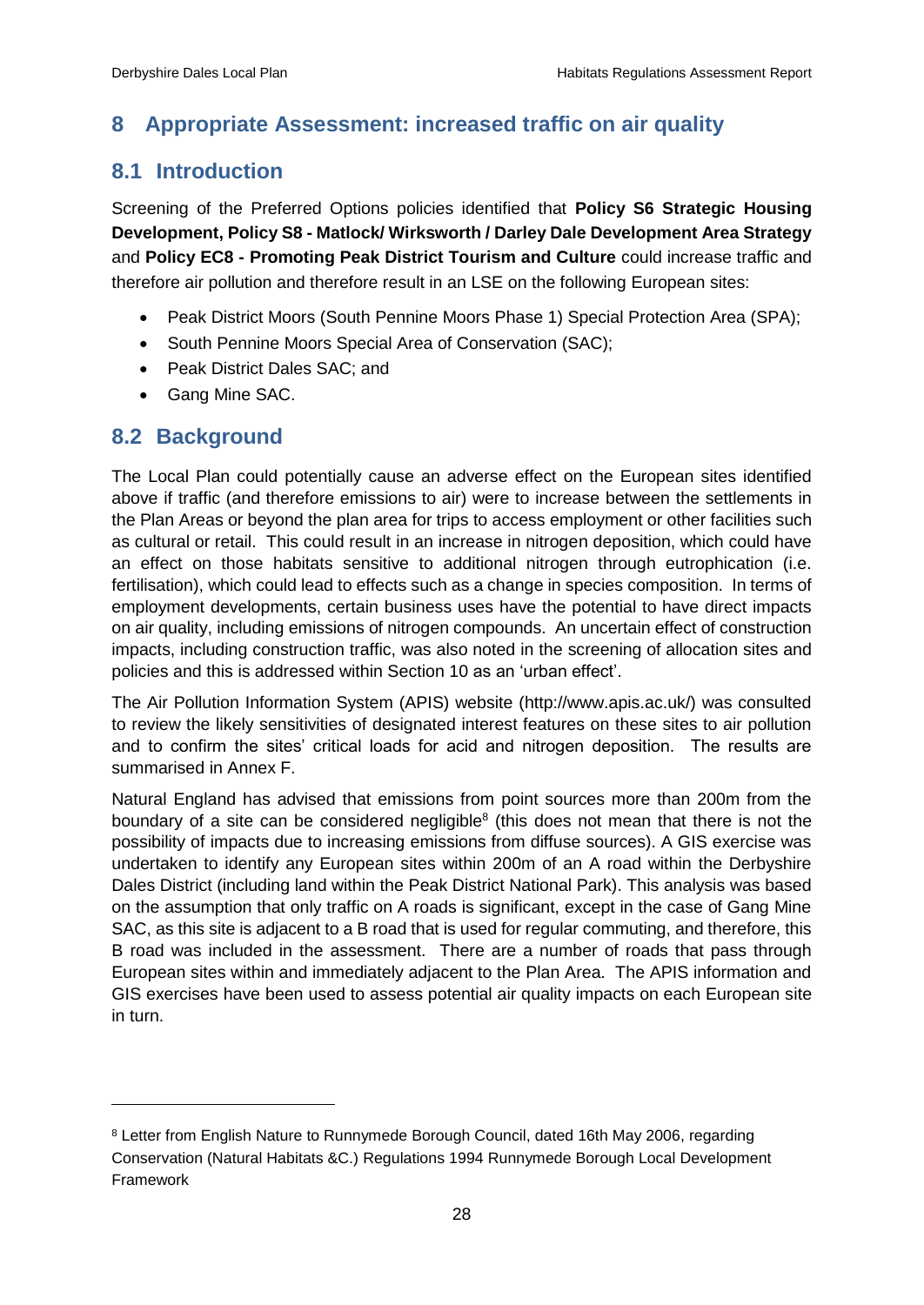# <span id="page-36-1"></span><span id="page-36-0"></span>**8.3 Assessment**

# **8.3.1 Peak District Moors (South Pennine Moors Phase 1) SPA and South Pennine Moors SAC**

A potential effect of increased traffic on nitrogen deposition has been identified in the screening of Draft Local Plan policies. As the South Pennine Moors (Phases 1 and 2) SPA and SAC are almost entirely co-located, these two sites have been considered together as regards the assessment of effects of air quality – this section considers the southern part of these sites, i.e. the area covered by the Phase 1 SPA.

For the SPA, effects of atmospheric nitrogen deposition on designated interest features, i.e. the bird species, are not straightforward to predict. There is no known direct pathway of effect from additional nitrogen deposition (from traffic) to the bird species that are the qualifying features for this site. However, it is possible that there may be indirect effects: either on the habitats on which the birds depend; or on habitats on which the birds' food may depend.

The habitats of these moors are designated under the South Pennine Moors SAC. Air pollution and specifically atmospheric deposition of nitrogen could adversely affect some of the habitats in the SAC. This includes: Northern Atlantic wet heaths with *Erica tetralix* (H4010), European dry heaths (H4030), Blanket bogs (H7130), Transition mires and quaking bogs (H7140) and Old sessile oak woods with *Ilex* and *Blechnum* in the British Isles (H91A0), all of which are over their critical loads for acid and nitrogen deposition<sup>9</sup>. The SAC is large, extending over 64,983.13ha and the proportion of the site lying within 200 m of a road on which traffic levels could potentially increase is relatively small (in the region of 2%, or 1336.86ha). The conclusion of the HRA screening was that it is therefore unlikely (but not impossible) that the integrity of the site as a whole would be affected by traffic-related emissions.

A GIS exercise was undertaken as part of the HRA of the withdrawn Local Plan and was reported within Derbyshire Dales Local Plan Submission Version Habitats Regulations Assessment Report (Environ, May 2014). This exercise identified the roads that pass within 200m of the European sites and also considered the relative locations of the Plan Area and possible major destinations, and using commuter data from the Derbyshire Dales Transport Topic Paper<sup>10</sup>. Information about travel patterns indicates that East Midland towns, such as Derby, are the main destination for travel from Derbyshire Dales<sup>11</sup>. This analysis concluded that, with the exception of the A621 and A625, no other roads within 200m of a European site are a direct route between any Derbyshire Dales main settlements and any major conurbations and possible major destinations. The A621 and A625 are routes between the northern part of the Plan Area (Matlock or Darley Dale) and Sheffield.

-

<sup>9</sup> APIS website www.apis.ac.uk

<sup>10</sup> Derbyshire Dales District Council (2008) Topic Paper 7: Transport, key stakeholder consultation. This was a supporting document to a Key Stakeholder Consultation in January 2008, part of the work for the Derbyshire Dales and High Peak Joint Core Strategy (the preparation of which was later abandoned).

<sup>11</sup> Scott Wilson (March 2010) North Derbyshire Local Development Frameworks: High Peak and Derbyshire Dales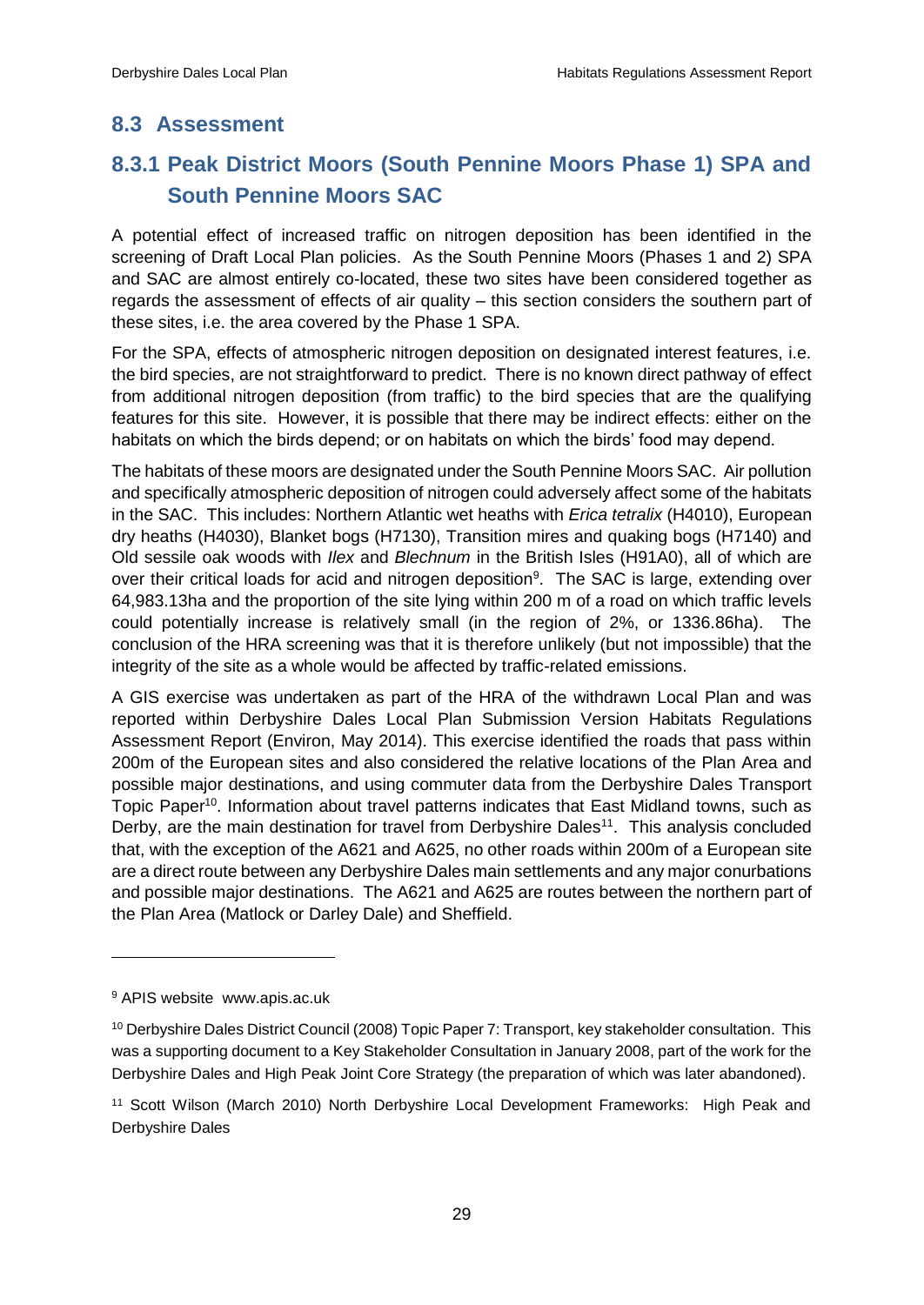To be precautionary, an estimate has been made of the potential in-combination effects on traffic levels on the A621 and A625 with other Local Plans within the wider Peak District. Official 2012-based Sub-National Population Projections project suggest that the District's population will increase by 8.4% between 2013 and  $2033^{12}$ . It has been assumed that the increase in numbers of cars, and also the increase in traffic, might be approximately twice this local increase in population, which would generate an increase in traffic of approximately 16.8% over the Plan Period (see Annex F for details of air quality assessment methodology used). Table 8.1 shows the effects of a 16.8% increase in traffic flows over the plan period on traffic flows on the two roads considered.

| Table 8.1 Traffic flow data on roads used by residents of Derbyshire Dales that are<br>within 200 m of the South Pennine Moors (Phase 1) SPA / SAC |      |     |  |  |  |  |  |  |
|----------------------------------------------------------------------------------------------------------------------------------------------------|------|-----|--|--|--|--|--|--|
| Road<br><b>Potential in-combination</b><br>Baseline AADT <sup>1</sup> (2014)<br>increase of 16.8% in AADT                                          |      |     |  |  |  |  |  |  |
| A621                                                                                                                                               | 5712 | 960 |  |  |  |  |  |  |
| A625<br>891<br>5303                                                                                                                                |      |     |  |  |  |  |  |  |
|                                                                                                                                                    |      |     |  |  |  |  |  |  |

**Notes** 

-

1 AADT = Annual Average Daily Traffic. Traffic counts were obtained from the website of the Department for Transport (see methodology in Annex D)

According to the guidance on air quality assessments given in the Design Manual for Roads and Bridges<sup>13</sup> (DMRB), in terms of nitrogen deposition from traffic emissions, only increases in Annual Average Daily Traffic (AADT) of 1000 or more are considered significant and require further assessment. On the two roads considered, the estimated in-combination increase results in an increased AADT of less than 1000. Therefore, it is possible to conclude that the Local Plan will not have an adverse effect on the South Pennine Moors SAC through air quality.

<span id="page-37-0"></span>*It is therefore concluded that the policies within the Local Plan will not result in an adverse effect on the integrity of the Peak District Moors (South Pennine Moors Phase 1) SPA or South Pennine Moors SAC as regards effects of increased traffic on air quality form traffic.* 

# **8.3.2 Peak District Dales SAC**

All the plant communities that are qualifying interest features for the site are vulnerable to any additional deposition of nitrogen. They are less vulnerable to further acidification. Roads which pass within 200 m of a component of the Peak District Dales SAC, and the SSSI and relevant habitats are shown in Table 8.2, and can be summarised as follows:

 A623 between Chesterfield and Chapel-en-le-Frith passing through Baslow (Cressbrook Dale SSSI);

<sup>&</sup>lt;sup>12</sup> Derbyshire Dales Housing & Economic Development Needs Assessment, prepared by GL Hearn on behalf of Derbyshire Dales District Council, Final Report (September 2015)

<sup>13</sup> DMRB Volume 11 Section 3 Part 1 HA207/07 <http://www.dft.gov.uk/ha/standards/DMRB/vol11/index.htm>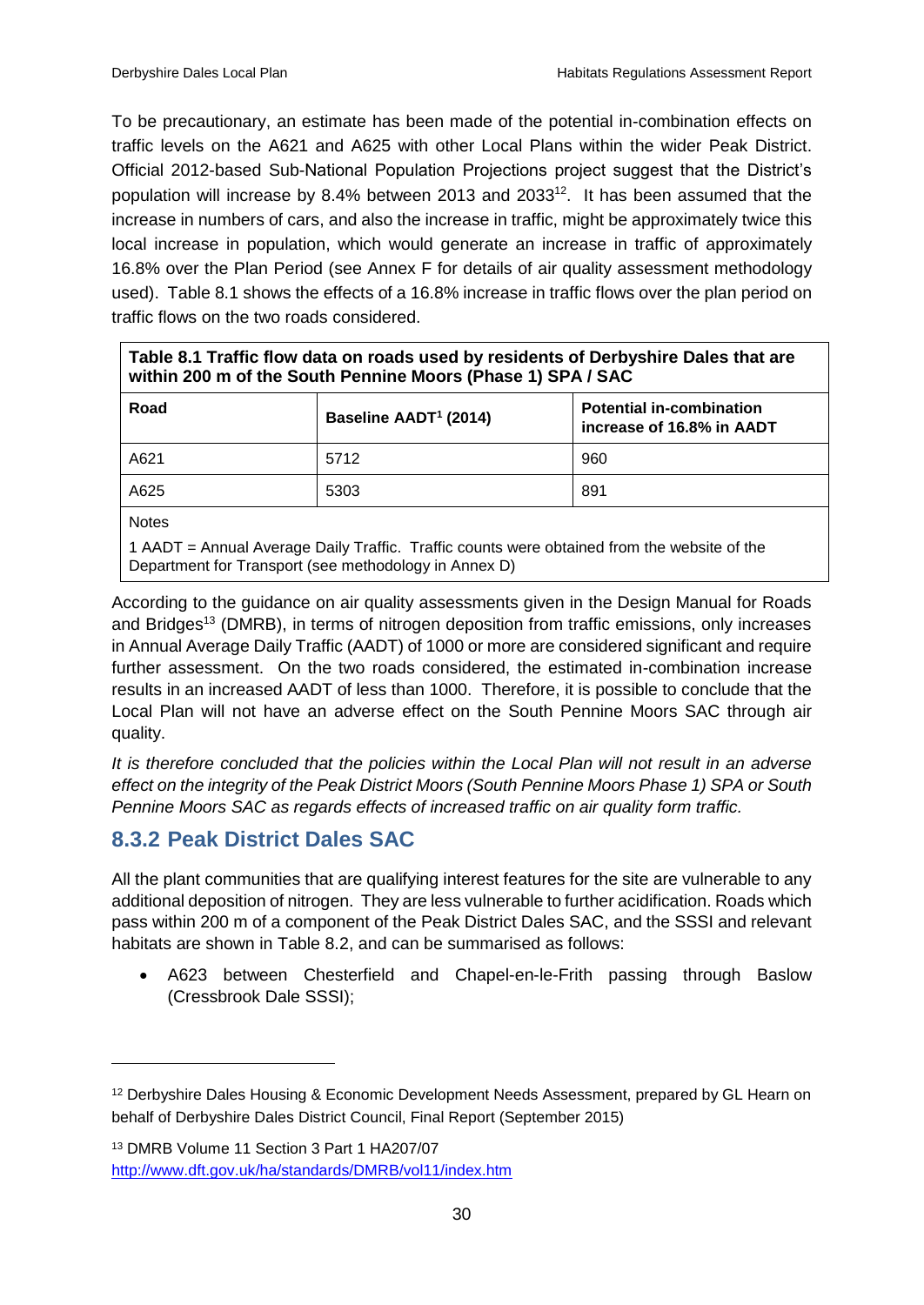$\mathbf{r}$ 

- The A6 between Bakewell and Buxton (Topley Pike and Deep Dale SSSI and the Wye Valley SSSI) and between Matlock and Cromford (Matlock Woods SSSI);
- The A515 between Buxton and Ashbourne (Topley Pike and Deep Dale SSSI); and
- The A5012 between Buxton and Cromford (leading to Matlock and Wirksworth) (Long Dale and Gratton Dale SSSI and Via Gellia Woodlands SSSI).

To be precautionary, an estimate has been made of the potential in-combination effects on traffic levels with other Local Plans within the wider Peak District. Again, it has been assumed that the in-combination increase in numbers of cars, and also the increase in traffic, might be approximately 16.8% over the Plan Period (this is double the predicted population increase; see methodology in Annex F for details). Table 8.2 shows the effects of a 16.8% increase in traffic flows over the plan period on the roads considered.

| Table 8.2 Traffic flows on A roads that pass within 200 m of a component of Peak<br><b>District Dales SAC</b> |                                                           |                                                                     |                                                                                                   |                                      |                                            |                                  |  |  |  |
|---------------------------------------------------------------------------------------------------------------|-----------------------------------------------------------|---------------------------------------------------------------------|---------------------------------------------------------------------------------------------------|--------------------------------------|--------------------------------------------|----------------------------------|--|--|--|
| Component<br><b>SSSI</b>                                                                                      | Road                                                      | <b>Relevant habitat</b><br>for air quality<br>analysis <sup>1</sup> | <b>Critical</b><br>Load <sup>2</sup> ( $kg$<br>N ha <sup>-1</sup> yr <sup>-</sup><br>$\mathbf{1}$ | <b>Baseline</b><br>AADT <sup>3</sup> | <b>Increased</b><br><b>AADT</b><br>(16.8%) | Increase in<br>AADT <sup>4</sup> |  |  |  |
| Cressbrook<br>Dale SSSI                                                                                       | A623                                                      | Sub-Atlantic semi-<br>dry calcareous<br>grassland                   | 15                                                                                                | 6493                                 | 7584                                       | 1091                             |  |  |  |
| Long Dale &<br><b>Gratton Dale</b><br><b>SSSI</b>                                                             | A5012                                                     | Sub-Atlantic semi-<br>dry calcareous<br>grassland                   | 15                                                                                                | 3299                                 | 3853                                       | 554                              |  |  |  |
| A <sub>6</sub><br><b>Matlock</b><br>Woods SSSI                                                                |                                                           | Meso- and<br>eutrophic<br>Quercus<br>woodland                       | 15                                                                                                | 12,687                               | 14818                                      | 2131                             |  |  |  |
| <b>Topley Pike</b><br>and Deep Dale<br>SSSI                                                                   | A515<br>Sub-Atlantic semi-<br>dry calcareous<br>grassland |                                                                     | 15                                                                                                | 6950                                 | 8118                                       | 1168                             |  |  |  |
| A <sub>6</sub><br><b>Topley Pike</b><br>and Deep Dale<br>SSSI                                                 |                                                           | Sub-Atlantic semi-<br>dry calcareous<br>grassland                   | 15                                                                                                | 4881                                 | 5701                                       | 820                              |  |  |  |
| Via Gellia<br>Woodlands<br>SSSI                                                                               | A5012                                                     | Sub-Atlantic semi-<br>dry calcareous<br>grassland                   | 15                                                                                                | 3853                                 | 4500                                       | 647                              |  |  |  |
|                                                                                                               |                                                           | Meso-and<br>eutrophic<br>Quercus<br>woodland                        | 15                                                                                                |                                      |                                            |                                  |  |  |  |

31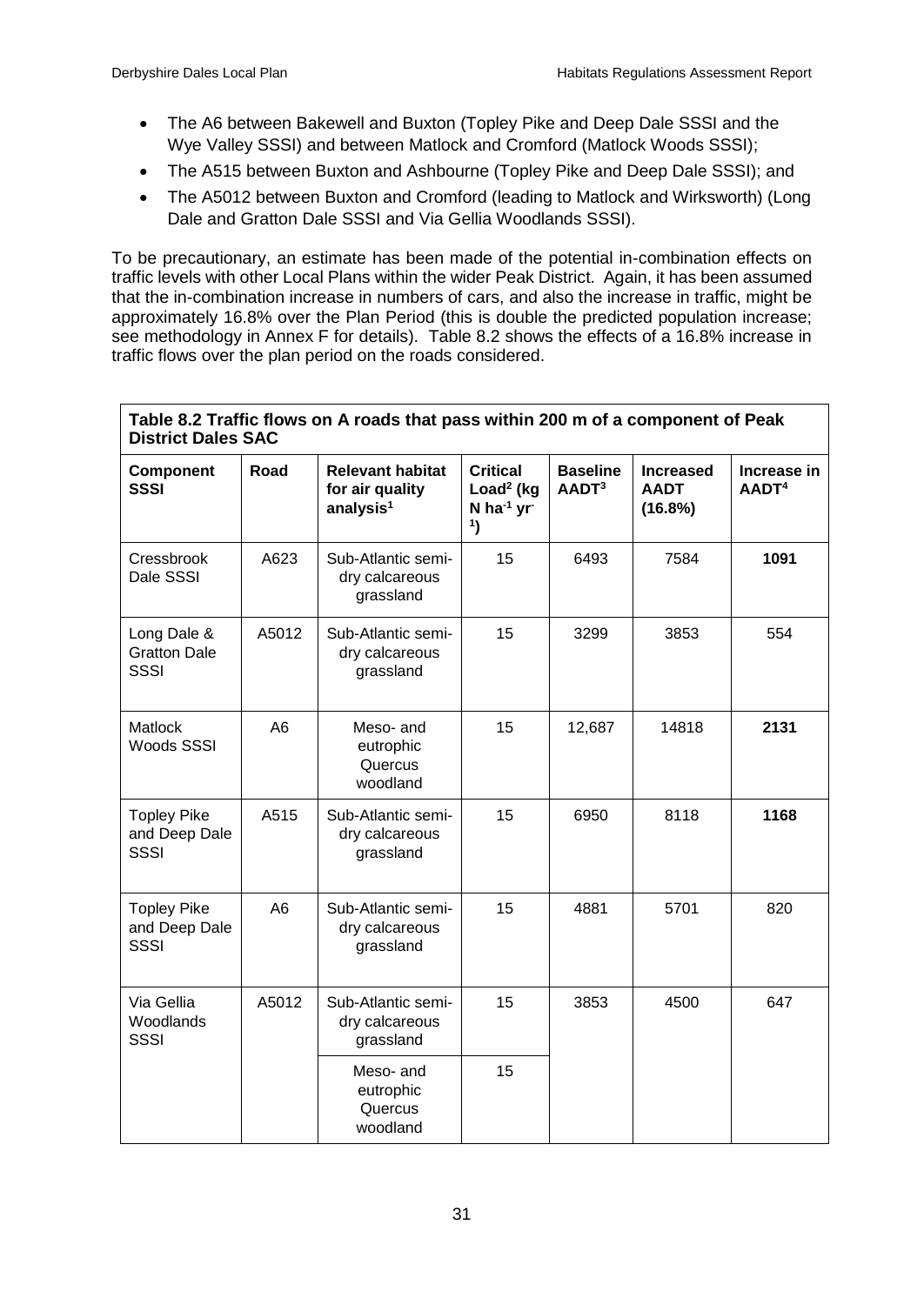| Table 8.2 Traffic flows on A roads that pass within 200 m of a component of Peak<br><b>District Dales SAC</b> |                      |                                                                     |                                                                                        |                                      |                                            |                                  |
|---------------------------------------------------------------------------------------------------------------|----------------------|---------------------------------------------------------------------|----------------------------------------------------------------------------------------|--------------------------------------|--------------------------------------------|----------------------------------|
| <b>Component</b><br>SSSI                                                                                      | Road                 | <b>Relevant habitat</b><br>for air quality<br>analysis <sup>1</sup> | <b>Critical</b><br>Load <sup>2</sup> ( $kg$<br>$N$ ha <sup>-1</sup> yr<br>$\mathbf{1}$ | <b>Baseline</b><br>AADT <sup>3</sup> | <b>Increased</b><br><b>AADT</b><br>(16.8%) | Increase in<br>AADT <sup>4</sup> |
| Wye Valley<br><b>SSSI</b>                                                                                     | A6<br>(section<br>1) | Sub-Atlantic semi-<br>dry calcareous<br>grassland                   | 15                                                                                     | 4881                                 | 5701                                       | 820                              |
|                                                                                                               |                      | Meso- and<br>eutrophic<br>Quercus<br>woodland                       | 15                                                                                     |                                      |                                            |                                  |
| Wye Valley<br><b>SSSI</b>                                                                                     | A6<br>(section<br>2) | Sub-Atlantic semi-<br>dry calcareous<br>grassland                   | 15                                                                                     | 5445                                 | 6360                                       | 915                              |
|                                                                                                               |                      | Meso- and<br>eutrophic<br>Quercus<br>woodland                       | 15                                                                                     |                                      |                                            |                                  |

#### Notes

-

<sup>1</sup> Habitats are those given by the APIS website for air quality assessment, based on the designated habitats of the SAC

<sup>2</sup> Critical Load values taken from APIS. In all cases the recommended number, at the bottom of the range of values, was used.

<sup>3</sup> AADT – Annual Average Daily Traffic. Traffic counts were obtained from the website of the Department for Transport (see methodology in Annex D)

4 Increases in AADT of 1000 or more are considered potentially significant, and are shown in **bold**

According to the DMRB<sup>14</sup>, in terms of nitrogen deposition from traffic emissions, only increases in AADT of 1000 AADT or more are considered significant. On the roads assessed, the A623 past Cressbrook Dale SSSI, the section of the A6 through Matlock near to Matlock Woods SSSI and the A515 at Topley Pike and Deep Dale SSSI are estimated to have an increased AADT of 1000 or more as a result of the in-combination assessment. It is possible to conclude that there will not be adverse effects of increased traffic on air quality on the remaining roads identified in Table 8.2.

An assessment was made of the increase in nitrogen deposition that could result from traffic flow increases along the A623 adjacent to the Cressbrook Dale SSSI, on theA6 near to Matlock Woods SSSI and on the A515 adjacent to Topley Pike and Deep Dale SSSI. The

<sup>14</sup> DMRB Volume 11 Section 3 Part 1 HA207/07

<http://www.dft.gov.uk/ha/standards/DMRB/vol11/index.htm>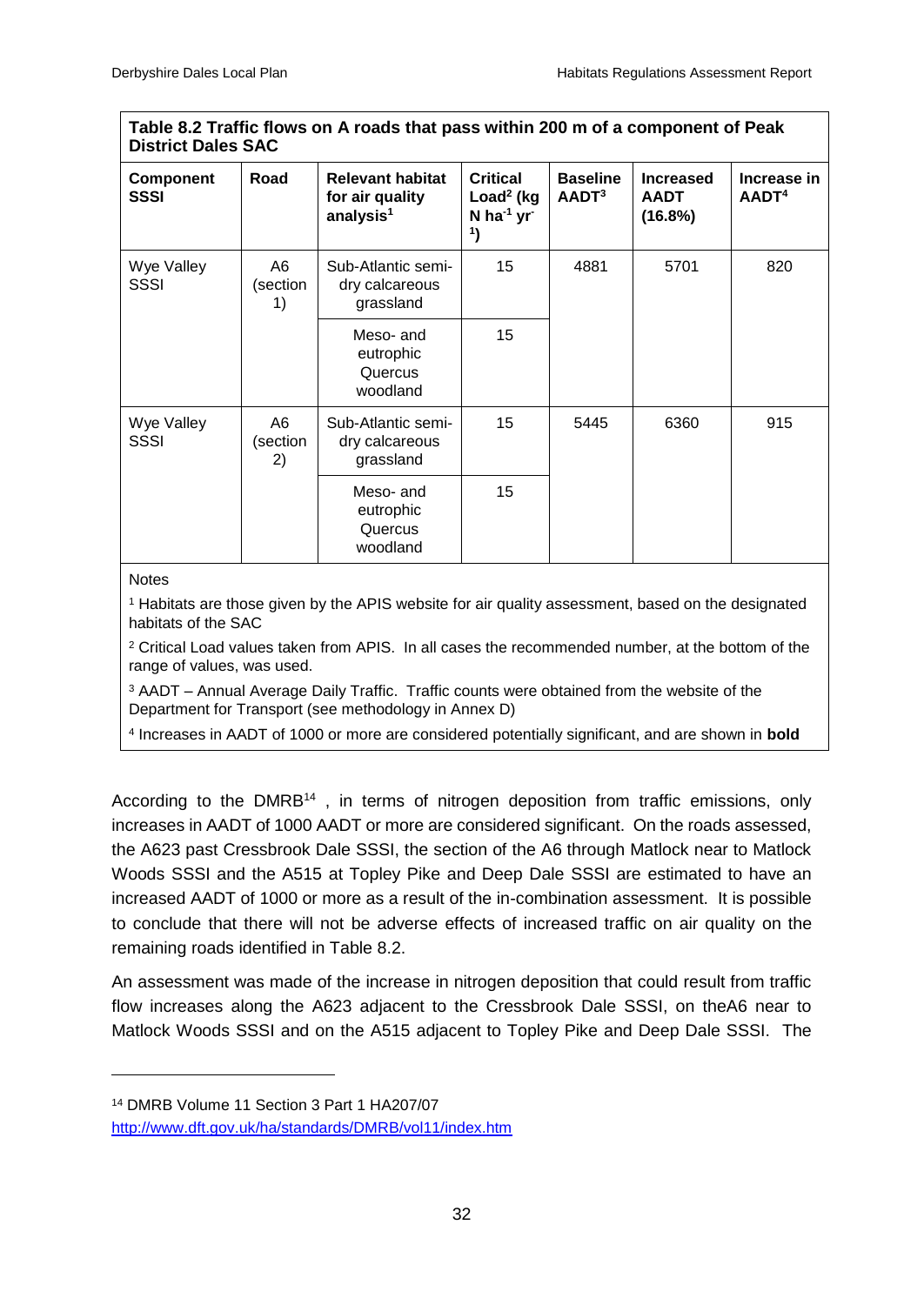methodology for this assessment can be found in Annex D of the HRA Report (April 2016) and the results are presented in Table 8.3 below. The estimated traffic increase of 16.8% is calculated to result in a 0.004 kg N ha<sup>-1</sup> yr<sup>-1</sup> increase in nitrogen deposition at the boundary of Matlock Woods SSSI. This is 0.03% of the Critical Load for the habitat of Matlock Woods and well below the accepted threshold of 1% of the Critical Load<sup>15</sup>. The increase in traffic along the A623 is predicted to result in a change in N-Deposition at the Cressbrook Dale SSSI of 0.002 kg N ha<sup>-1</sup> yr<sup>-1</sup>. At the Topley Pike and Deep Dale SSSI the change in N- deposition is predicted to be 0.03 kg N ha<sup>-1</sup> yr<sup>-1</sup>. At both sites the change is less than threshold of 1% of the relevant critical load. This is not considered to be a significant increase because the change in N-deposition is below the accepted threshold of 1% of the Critical Load as set out within the Environment Agencies Guidance (see details provided in Annex D of the main HRA Report). Below this threshold, it can be concluded that increased nitrogen deposition as a result of increased traffic will not have an adverse effect on the habitat and therefore on site integrity. It also supports the use of the level of increases of 1000 AADT or more to screen out roads that will not have an effect as outlined above. It can therefore be concluded that increases in nitrogen deposition as a result of increased traffic on the other roads assessed where the change is less than 1000 AADT would not be significant and at those where the change is higher than 1000 AADT the impacts are also unlikely to be significant.

*It is therefore concluded that the policies within the Local Plan will not result in an adverse effect on the integrity of the Peak District Dales SAC with regards to effects of increased traffic on air quality.* 

-

<sup>15</sup> Confirmed by Natural England within a personal communication dated 17/01/14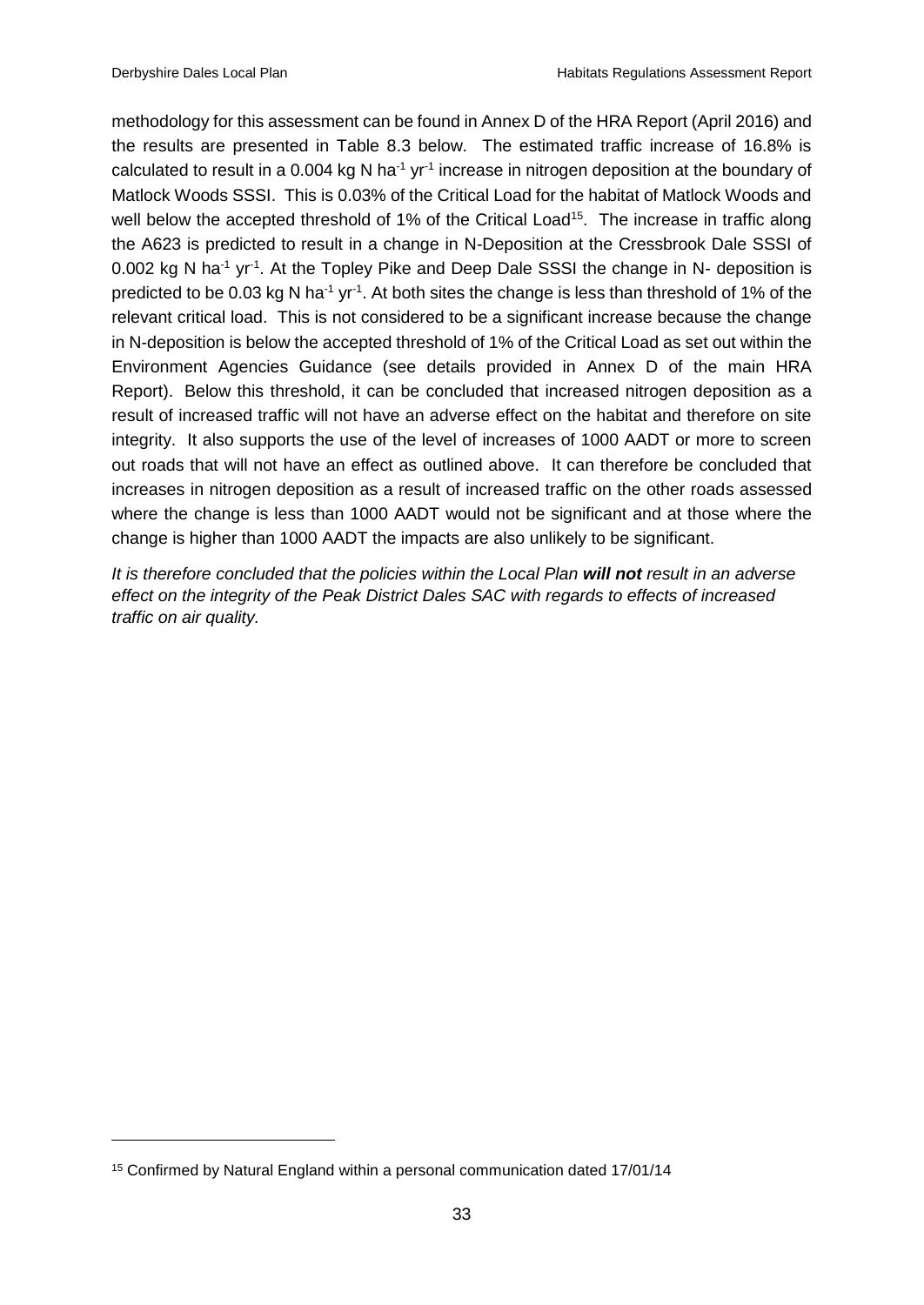| Table 8.3 Effect of estimated increased traffic on A6 on N deposition on Matlock Woods SSSI (Peak District Dales SAC)                                    |                |                                                                                                          |                                      |                                            |                                                             |                                                                                           |                                                                                  |                                                                                                               |                                                                                                   |                                                                                                                     |                                                       |
|----------------------------------------------------------------------------------------------------------------------------------------------------------|----------------|----------------------------------------------------------------------------------------------------------|--------------------------------------|--------------------------------------------|-------------------------------------------------------------|-------------------------------------------------------------------------------------------|----------------------------------------------------------------------------------|---------------------------------------------------------------------------------------------------------------|---------------------------------------------------------------------------------------------------|---------------------------------------------------------------------------------------------------------------------|-------------------------------------------------------|
| Component<br><b>SSSI</b>                                                                                                                                 | Road           | <b>Relevant</b><br>habitat for<br>air quality<br>analysis <sup>1</sup>                                   | <b>Baseline</b><br>AADT <sup>2</sup> | <b>Increased</b><br><b>AADT</b><br>(16.8%) | <b>Background</b><br>NO <sub>2</sub><br>$(\mu g \; m^{-3})$ | <b>Total</b><br>NO <sub>2</sub><br>with<br>baseline<br><b>AADT</b><br>$(\mu g \, m^{-3})$ | Total NO <sub>2</sub><br>with<br>increased<br><b>AADT</b><br>$(\mu g \, m^{-3})$ | <b>Total</b><br>N<br>deposition<br>with<br>baseline<br><b>AADT</b><br>ha <sup>-1</sup><br>(kgN<br>$yr^{-1}$ ) | <b>Total</b><br>N<br>deposition  <br>with<br>increased<br><b>AADT</b><br>(kgN ha-1<br>$yr^{-1}$ ) | <b>Difference</b><br>N<br>in<br>deposition<br>due<br>to<br>increased<br>traffic<br>$ha^{-1}$<br>(kgN<br>$yr^{-1}$ ) | <b>Difference</b><br>$%$ of<br>as<br>critical<br>load |
| Matlock<br>Woods<br>SSSI                                                                                                                                 | A <sub>6</sub> | Meso- and<br>eutrophic<br>Quercus<br>woodland<br><b>Critical Load</b><br>15 kg N ha $^{-1}$<br>$yr^{-1}$ | 12,687                               | 14818                                      | 10.9                                                        | 13.97                                                                                     | 14.01                                                                            | 1.397                                                                                                         | 1.401                                                                                             | 0.004                                                                                                               | 0.03                                                  |
| Cressbrook<br>Dale SSSI                                                                                                                                  | A623           | Sub-Atlantic<br>semi-dry<br>calcareous<br>grassland                                                      | 6493                                 | 7584                                       | 8.7                                                         | 11.34                                                                                     | 11.36                                                                            | 1.134                                                                                                         | 1.136                                                                                             | 0.002                                                                                                               | 0.03                                                  |
| Topley Pike<br>Deep<br>and<br>Dale SSSI                                                                                                                  | A515           | Sub-Atlantic<br>semi-dry<br>calcareous<br>grassland                                                      | 6950                                 | 8118                                       | 8.8                                                         | 9.33                                                                                      | 9.64                                                                             | 0.933                                                                                                         | 0.964                                                                                             | 0.03                                                                                                                | 0.2                                                   |
| 1 Habitate are those given by ADIS website for air quality assessment based on the decignated babitate for the SAC, Critical lead values taken from ADIS |                |                                                                                                          |                                      |                                            |                                                             |                                                                                           |                                                                                  |                                                                                                               |                                                                                                   |                                                                                                                     |                                                       |

<sup>1</sup>Habitats are those given by APIS website for air quality assessment based on the designated habitats for the SAC. Critical load values taken from APIS website.

<sup>2</sup> AADT – Annual Average Daily Traffic. Traffic counts were obtained from the website of the Department for Transport (see methodology in Annex D)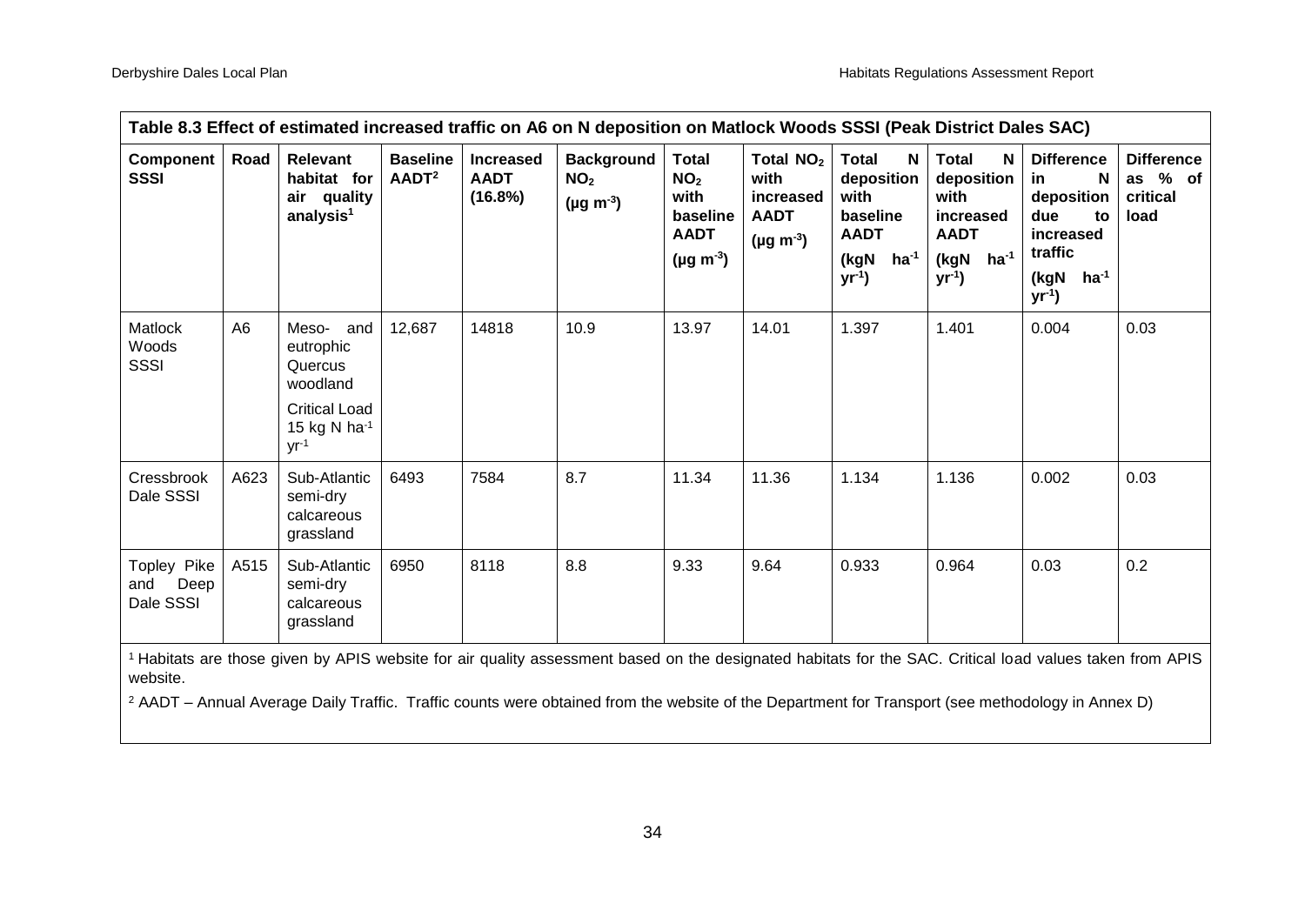## <span id="page-42-0"></span>**8.3.3 Gang Mine SAC**

*Gang Mine SAC SK286557:* The designated interest feature for this site is Calaminarian grasslands of the *Violetalia calaminariae* (H6130), which grow on soils that have relatively high concentrations of heavy metals, usually as a result of historical mining activity. Calaminarian grassland can occur on a wide variety of substrates in the UK including both acid and calcareous rocks/spoil. However, it is predominantly associated with Carboniferous limestone substrates such as in the Peak District and North Pennines. This vegetation is sensitive to the effects of increased levels of nitrogen deposition which generally results in an increase in tall grasses and a decline in diversity. The critical load is 15-25 kg N ha<sup>-1</sup> yr<sup>-1</sup> and the exceedance range is from 14.1 down to 4.1 kg N ha<sup>-1</sup> yr<sup>-1</sup>.

This plant community type is also affected by acidification which may cause toxicity to plants and mycorrhiza, and in particular can have a detrimental effect on any lower plants present in the community (bryophytes and lichens), but the site is not currently over its critical load for acidification. This site is therefore potentially vulnerable to the effects of any further eutrophication that could be caused by increased traffic emissions on the B5036 between Wirksworth and Cromford, leading on to Matlock, which passes within 200 m of the Gang Mine SAC.

To be precautionary, an estimate has been made of the potential in-combination effects on traffic levels with other Local Plans within the wider Peak District. As outlined above, and in Annex F, it has been estimated that there might be an in-combination increase in traffic of approximately 16.8% over the Plan Period, and Table 8.4 shows the potential effects on traffic flows.

| Table 8.4 Potential effects of increased traffic on the B5036 near Gang Mine SAC |       |                                                                     |                                                                              |                                      |                                            |                                  |  |
|----------------------------------------------------------------------------------|-------|---------------------------------------------------------------------|------------------------------------------------------------------------------|--------------------------------------|--------------------------------------------|----------------------------------|--|
| <b>Site</b>                                                                      | Road  | <b>Relevant habitat</b><br>for air quality<br>analysis <sup>1</sup> | Critical<br>Load <sup>2</sup> ( $kg$<br>$N$ ha <sup>-1</sup> yr <sup>-</sup> | <b>Baseline</b><br>AADT <sup>3</sup> | <b>Increased</b><br><b>AADT</b><br>(16.8%) | Increase in<br>AADT <sup>4</sup> |  |
| <b>Gang Mine</b><br><b>SAC</b>                                                   | B5036 | Sub-Atlantic semi-<br>dry calcareous<br>grassland                   | 15                                                                           | 6074                                 | 7094                                       | 1020                             |  |

<sup>1</sup> Habitats are those given by the APIS website for air quality assessment, based on the designated habitats of the SAC

<sup>2</sup> Critical Load values taken from APIS. In all cases the recommended number, at the bottom of the range of values, was used.

<sup>3</sup> AADT – Annual Average Daily Traffic. Traffic counts were obtained from the website of the Department for Transport (see methodology in Annex D) Data is only available for 2008 for this road

4 Increases in AADT of 1000 or more are considered potentially significant.

The estimated increase in AADT on the B5036 is 1020, above the threshold of significance of changes in 1000 AADT or more. Using the same methodology as outlined for the assessment of Peak District Dales SAC (although noting that this is a B road), the effect on nitrogen deposition of this increase in traffic flow was calculated to be an increase of 0.003 N ha<sup>-1</sup> yr<sup>-1</sup>, which is 0.02% of the Critical Load for that habitat. As mentioned above, this is not considered to be a significant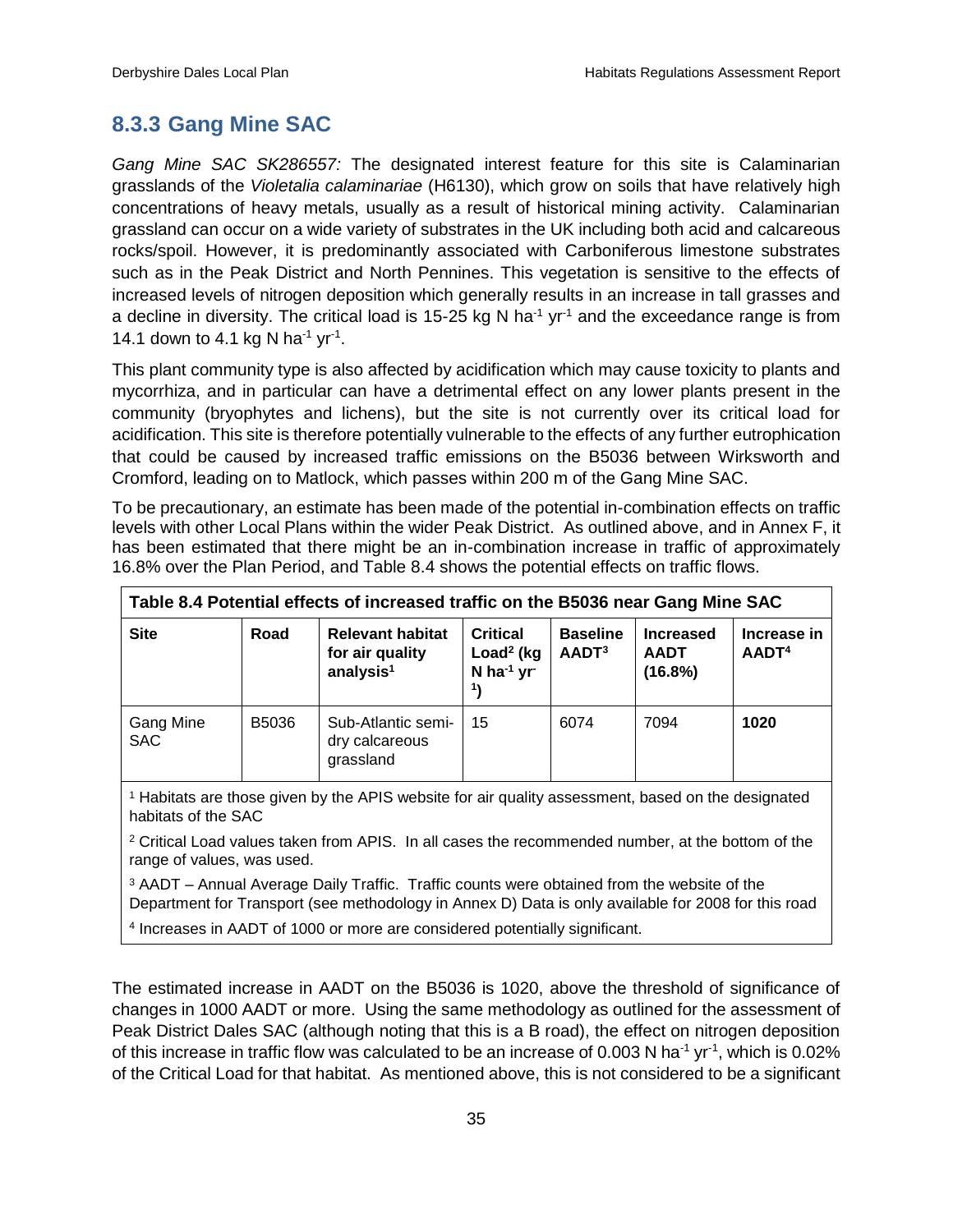increase because the change in N-deposition is below the accepted threshold of 1% of the Critical Load as set out within the Environment Agencies Guidance (see details provided in Annex D of the main HRA Report). Therefore, it is possible to conclude that there will not be adverse effects of increased traffic on air quality on Gang Mine SAC.

*It is therefore concluded that the policies within the Local Plan will not result in an adverse effect on the integrity of the Gang Mine SAC with regards to effects of increased traffic on air quality.* 

## <span id="page-43-0"></span>**8.4 Summary and Conclusions**

The section has set out an assessment of the potential for adverse effects arising in relation to air quality from increased traffic. *It is concluded that the Local Plan will not result in an adverse effect on the integrity of any of the European sites as a result of any traffic increases.*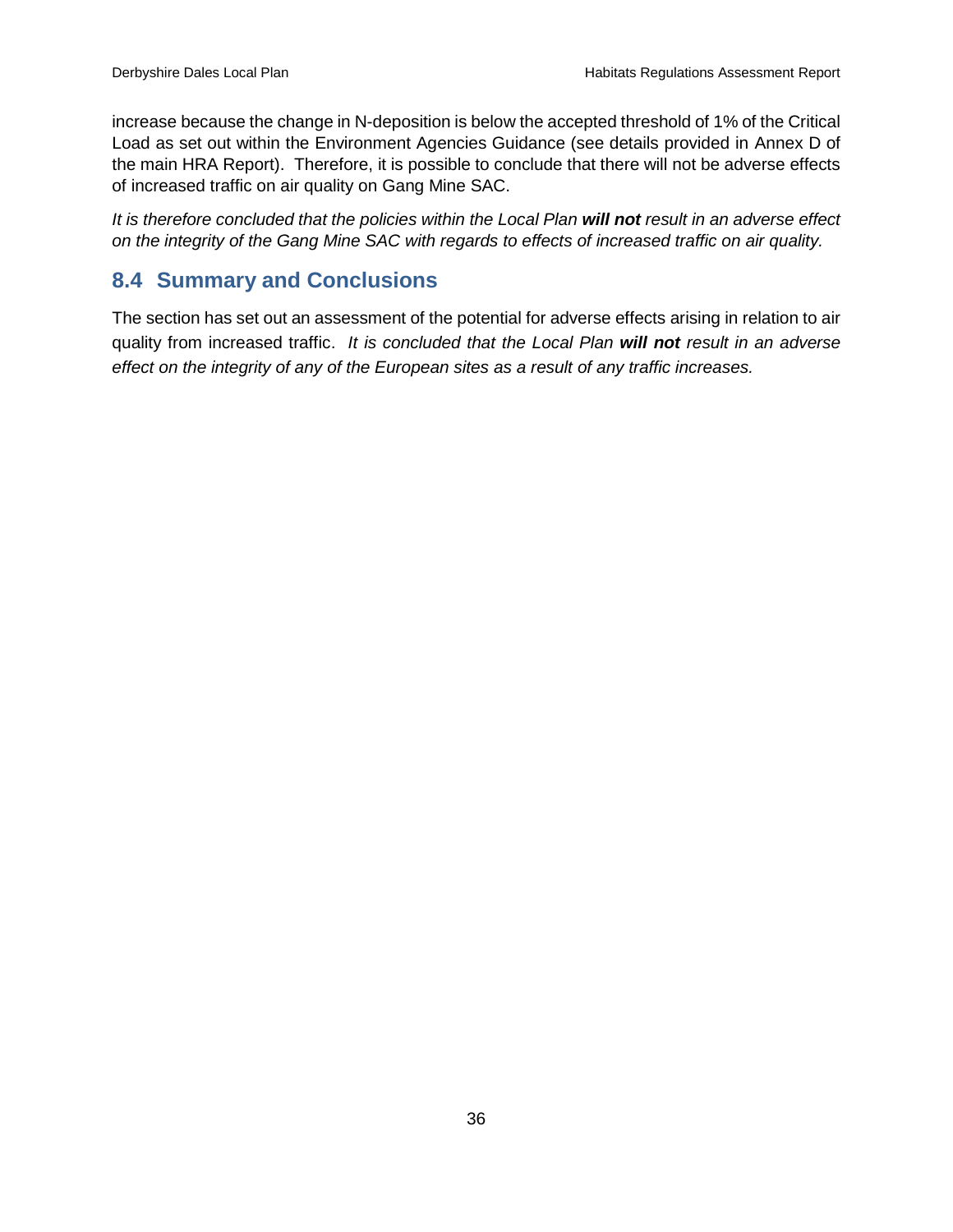## <span id="page-44-0"></span>**9 Appropriate Assessment: increased recreational pressure**

## <span id="page-44-1"></span>**9.1 Introduction**

A potential effect of trampling of habitats or disturbance of birds as a result of increased recreational pressure from housing development and from increased tourism across the Plan Area was identified in the screening regarding the following European sites:

- Peak District Moors (South Pennine Moors Phase 1) SPA;
- South Pennine Moors SAC: and
- Peak District Dales SAC.

Screening identified that these potential effects could result from the following Preferred Options policies which accommodate an increased population within the Plan Area:

- S6 Strategic Housing Development;
- S8 Matlock/ Wirksworth / Darley Dale Development Area Strategy; and
- EC7 Promoting Peak District Tourism and Culture.

Please note that the potential effects of localised increases in recreational pressure are addressed within Section 10 and also include potential effects on Gang Mine SAC and Cannock Chase SAC.

## <span id="page-44-2"></span>**9.2 Background**

# <span id="page-44-3"></span>**9.2.1 Potential Effects from Increasing the Resident Population and Visitors on the Peak District Moors (South Pennine Moors Phase 1) SPA and South Pennine Moors SAC**

As the South Pennine Moors (Phase 1) SPA and SAC are almost entirely co-located, these two sites have been considered together – this section considers the southern part of these sites, i.e. the area covered by the Phase 1 SPA, and when referred to together are termed the 'South Pennine Moors (Phase 1) SPA / SAC'. This section presents a combined AA of the potential effects of increased recreational pressure for the two sites. The possible effects of relevance to this assessment are disturbance of the bird species for which the Phase 1 SPA is designated (either by people or by accompanying dogs), and trampling or erosion of the habitats for which the SAC is designated. (Please note that potential effects of fires and localised recreational effects from specific allocation sites have been considered under the issue of 'Urban Effects' in Section 10).

In order to assess the potential effects from increased recreation pressure, information has been gathered with regards to the potential for the Derbyshire Dales Local Plan to increase visitor numbers and with regards to possible visitor behaviour on the SPA/SAC. The SPA/SAC is located within the Peak District National Park (PNDP) with the exception of some very small areas that extend just beyond the boundary. Therefore, in the absence of visitor data to the European sites,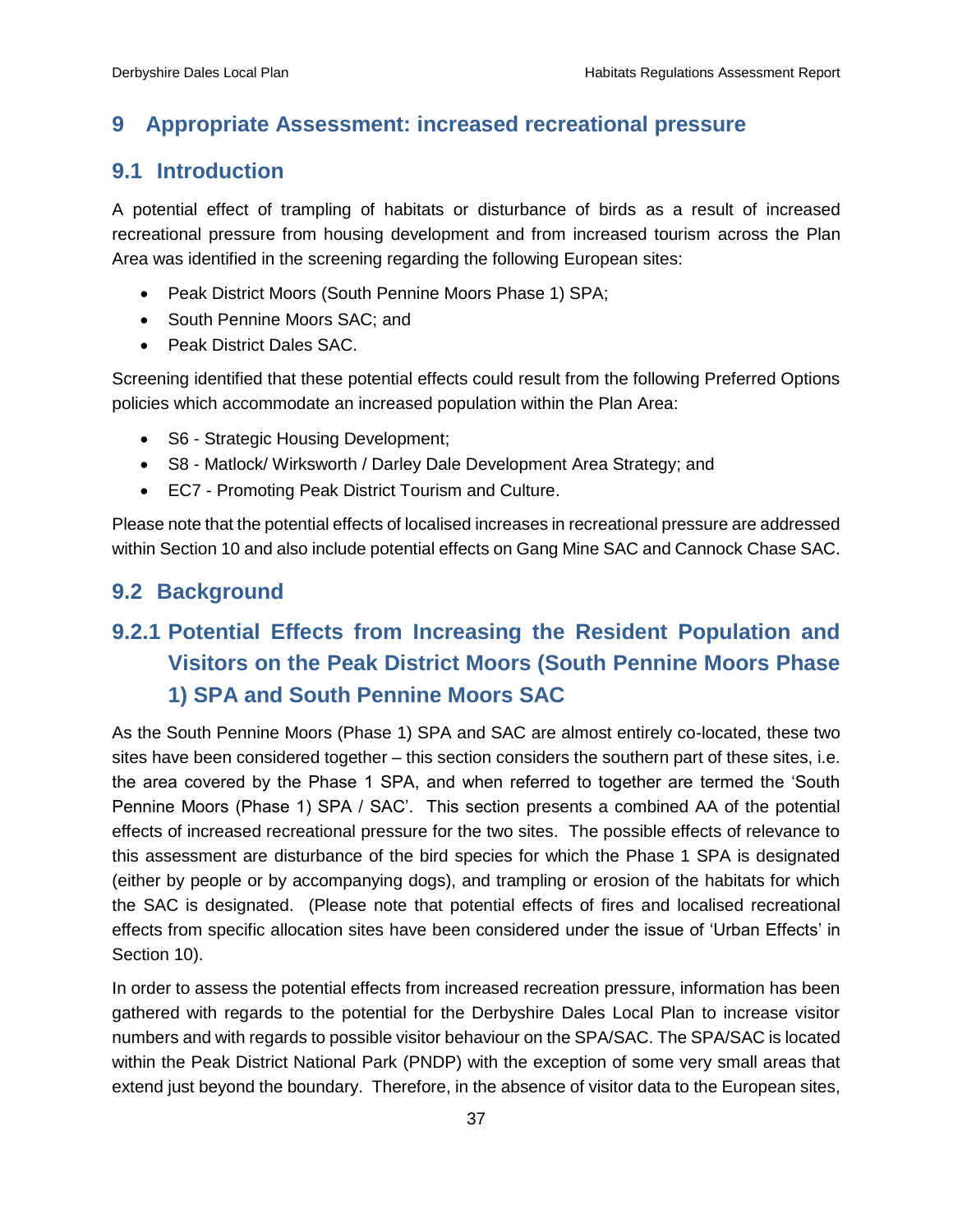data on visitor numbers to the National Park have been used. This section of the assessment also considers the results of a separate HRA of Local Plans of a group of councils known as the 'Greater Nottingham' area, which are pertinent to this assessment. The information regarding the Greater Nottingham HRA includes a summary of the management and mitigation measures currently available to the various organisations responsible for managing the land of the South Pennine Moors (Phase 1) SPA / SAC.

#### **Estimates of visitor numbers**

Data from the Peak District Visitor Survey (2005<sup>16</sup>); the Peak District Visitor Survey 2014<sup>17</sup>; from STEAM analysis<sup>18</sup> by the National Park Authority (accessed via the Park Authority's website<sup>19</sup>); and from population estimates taken from the Sheffield City Region Population demographics forecast study  $20$  (which is based on ONS population data) have been used to estimate the increase in visitor numbers to the Peak District National Park as a result of population increases in the Derbyshire Dales Plan Area. This is outlined in Box 9.1.

It should be noted that the 2014 National Park Visitor Survey used a representative sample of visitors via interviews in the North West of the PDNP to obtain information about visitor behaviour and their perceptions. This part of the PDNP is located closest to Great Manchester and is not in close proximity to the Derbyshire Dales Plan Area which is located near to the south eastern part of the National Park. The Visitor Survey report has implemented a methodology and sample frame to replicate the survey in other areas of the PDNP and therefore the survey provides some useful information for consideration in relation to the Derbyshire Dales area. However, the 2005 Visitor Survey was undertaken at survey points across the whole PDNP and provides data which is more relevant to the Derbyshire Dales District and therefore relates to areas closer to the Derbyshire Dales District. Therefore, information from both the 2005 and the 2014 visitor surveys has been referred to in Box 9.1.

<sup>16</sup> Peak District National Park Visitor Survey, Peak District National Park Authority, 2005

<sup>17</sup> Peak District National Park Visitor Survey 2014 & Non-Visitor Survey 2014, Peak District National Park Authority, 2014

<sup>&</sup>lt;sup>18</sup> STEAM is a tourism economic impact modelling process which approaches the measurement of tourism from the bottom up, through its use of local supply side data and tourism performance and visitor survey data collection.

<sup>19</sup> <http://www.peakdistrict.gov.uk/microsites/sopr/welcoming/tourism> Accessed 30th October 2013.

<sup>&</sup>lt;sup>20</sup> Sheffield City Region Demographic forecasts: 2014—2034, Phase 2. Edge Analytics, April 2015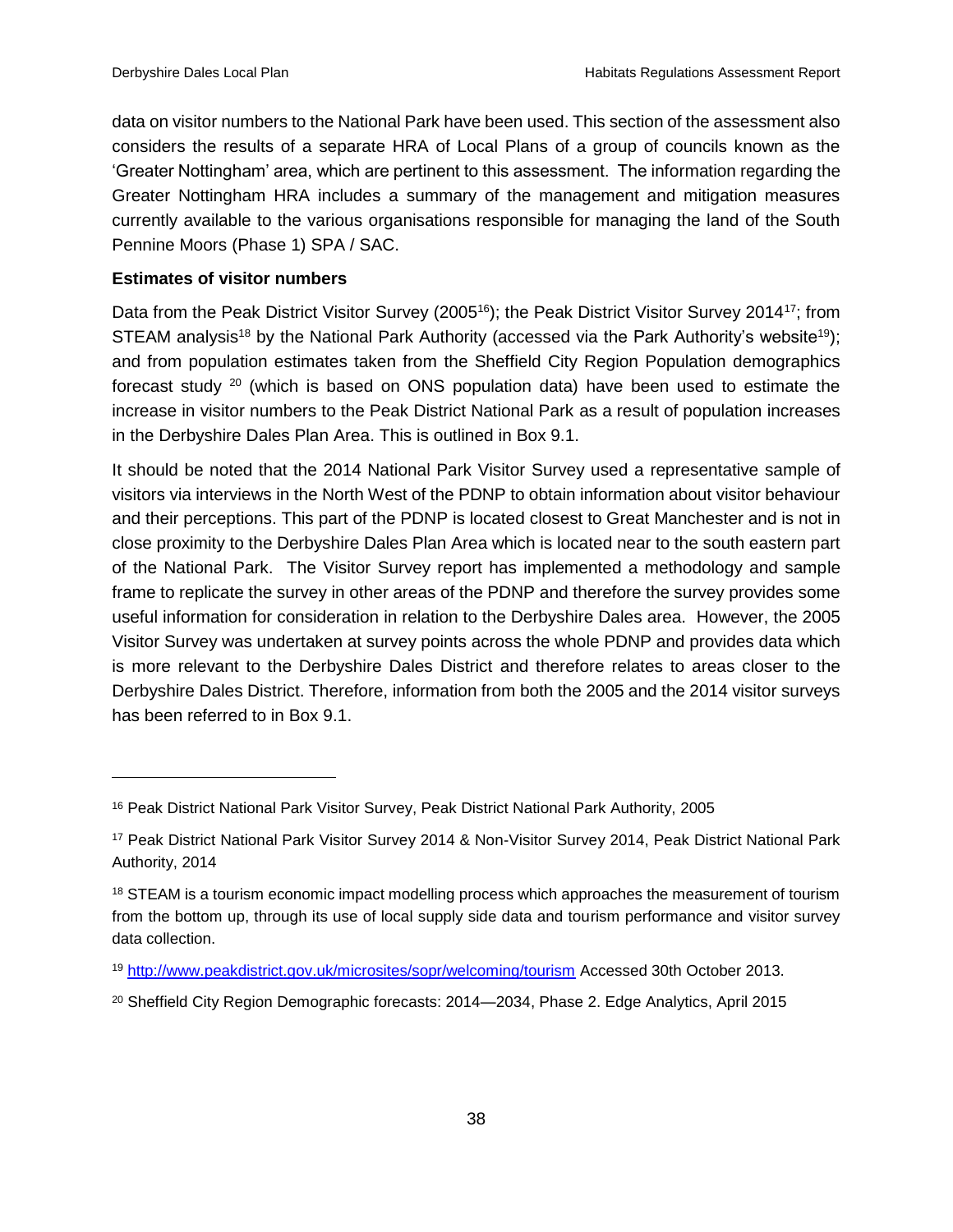## **Box 9.1 Estimation of increase in visitor numbers to the Peak District National Park as a result of population increases in the Derbyshire Dales Plan Area 2013-2033**

- Data from STEAM analysis estimated that the total number of tourist days spent (by visitors spending over 3 hours) in the Park has remained around 12 million per annum for the last five years (STEAM does not capture visitors spending less than 3 hours).
- Approximately half of visitors spend less than 3 hours in the Park<sup>21</sup>. There are 21 million total annual visitors.
- About 8 in 10 visitors to the Peak District National Park are day visitors (2014 Survey). 77% of respondents to the 2005 visitor survey were 'day respondents' = 16.2m.
- One third of respondents to the National Park Visitor Survey 2014 stated they visited because they lived locally and or the area was easy to get to.
- 83% of visitors to the National Park surveyed in 2014 came to the area by car, indicating a slight decrease since 2005 when 85% came by car.
- Overnight visitors make up 16% of the visitors, with two thirds staying inside the National Park (2014 visitor survey).
- 19% of day respondents to the 2005 visitor survey came from a Derby postcode (NB this is a much larger area than Derbyshire Dales Local Plan Area). 19% of 16.2m is 3.1m.
- The population of Derbyshire is 0.76 million, so if this population is responsible for 3.1m visits, that means each resident makes an average of 4.1 visits per year.
- Two thirds of visitors to the National Park are regular visitors (2014 visitor survey).
- It is assumed that as residents of the Derbyshire Dales Plan Area are the closest in the County to the National Park, they would make proportionately more visits, so to be conservative, it has been assumed they might visit twice as often as other residents of the County.

Therefore, it is assumed an average of 8.2 visits per person per year for a resident of the Derbyshire Dales plan area.

• Derbyshire Dales' population totals 71,300 persons as of mid-2013<sup>22</sup>.

 $\overline{a}$ 

<sup>21</sup> Peak District National Park, State of the Park

[www.peakdistrict.gov.uk/mircrosites/sopr/welcoming/tourism](http://www.peakdistrict.gov.uk/mircrosites/sopr/welcoming/tourism) accessed on 27/07/14

<sup>22</sup> ONS 2013 Mid-Year Population Estimates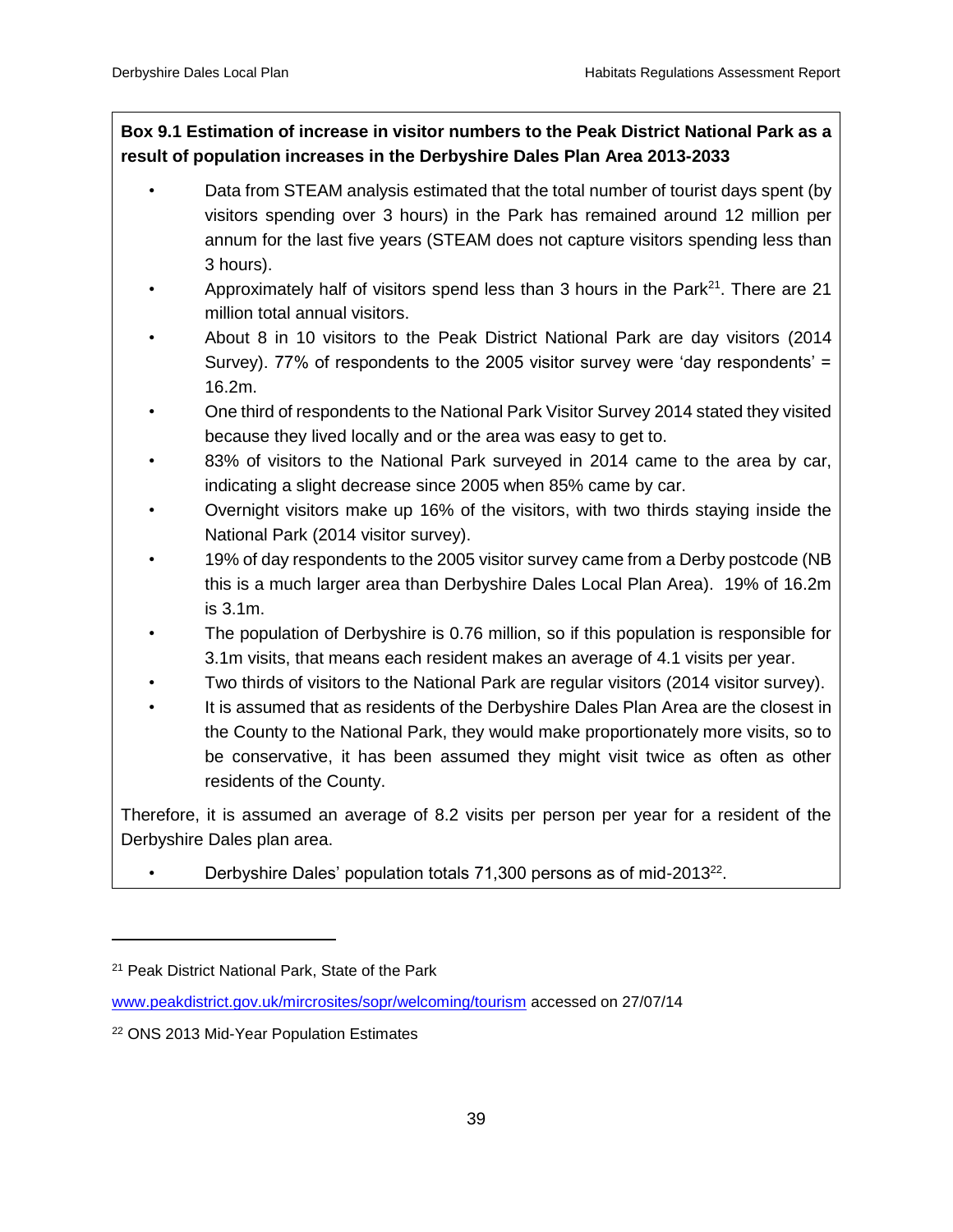• Official 2012-based Sub-National Population Projections project forward population trends seen over the 2006/2007-2012 period. They suggest that the District's population will increase by 8.4% between 2013-33<sup>23</sup>

**An 8.4% increase represents an increased population within the Derbyshire Dales District of 5,989 people by 2033.**

A projected population increase in the Plan Area of 5,989 people by 2033, with an estimated 8.2 visits per person per year by residents in the Plan Area, has been calculated to generate an increase in visits to the National Park of approximately 49,110 visits per year in 2033. Whilst this is not a small number, to put it in context, it represents 0.23% of the current annual total visitor numbers to the Park of approximately 21 million. It should be emphasised that these figures are for visits to the whole of the Peak District National Park, not just the SPA/SAC areas (see below for discussion of the use of the SPA/SAC areas/National Park). It should also be noted that whilst the Local Plan makes provision for more houses, some increase in population would be expected without the Plan. The assumption is taken that all the increase is as a result of the Local Plan in order to consider the worst case scenario.

## **Visitor behaviour and accessibility to the SPA / SAC**

It should be noted that much of the South Pennine Moors SPA/SAC is also Open Access Land, and as such, the public has the right to enter and remain on the access land for the purposes of open-air recreation as permitted by the Countryside and Rights of Way Act ('CRoW', 2000; subject to certain restrictions). Within the area of the SPA/SAC closest to the Plan Area - 'East Moor', there are very few footpaths marked on an OS Explorer map (a total of approximately 3 km of footpaths), and equally few tracks on the ground (as viewed on Google EarthTM). Therefore, to walk (or pursue other recreational activities) in this area, people must travel across the open moor.

It is difficult to predict the proportion of people who would walk across the open moor, away from footpaths. One source of evidence for this is an Access Management Report published by Natural England<sup>24</sup>. A summary of the results from this study is given in Box 9.2.

<sup>&</sup>lt;sup>23</sup> Derbyshire Dales Housing & Economic Development Needs Assessment, prepared by GL Hearn on behalf of Derbyshire Dales District Council, Final Report (September 2015)

<sup>&</sup>lt;sup>24</sup> Countryside and Rights of Way (CROW) Act 2000 (Part 1): National Open Access Visitor Survey (2006-2008), Natural England Commissioned Report NECR036c, published September 2011.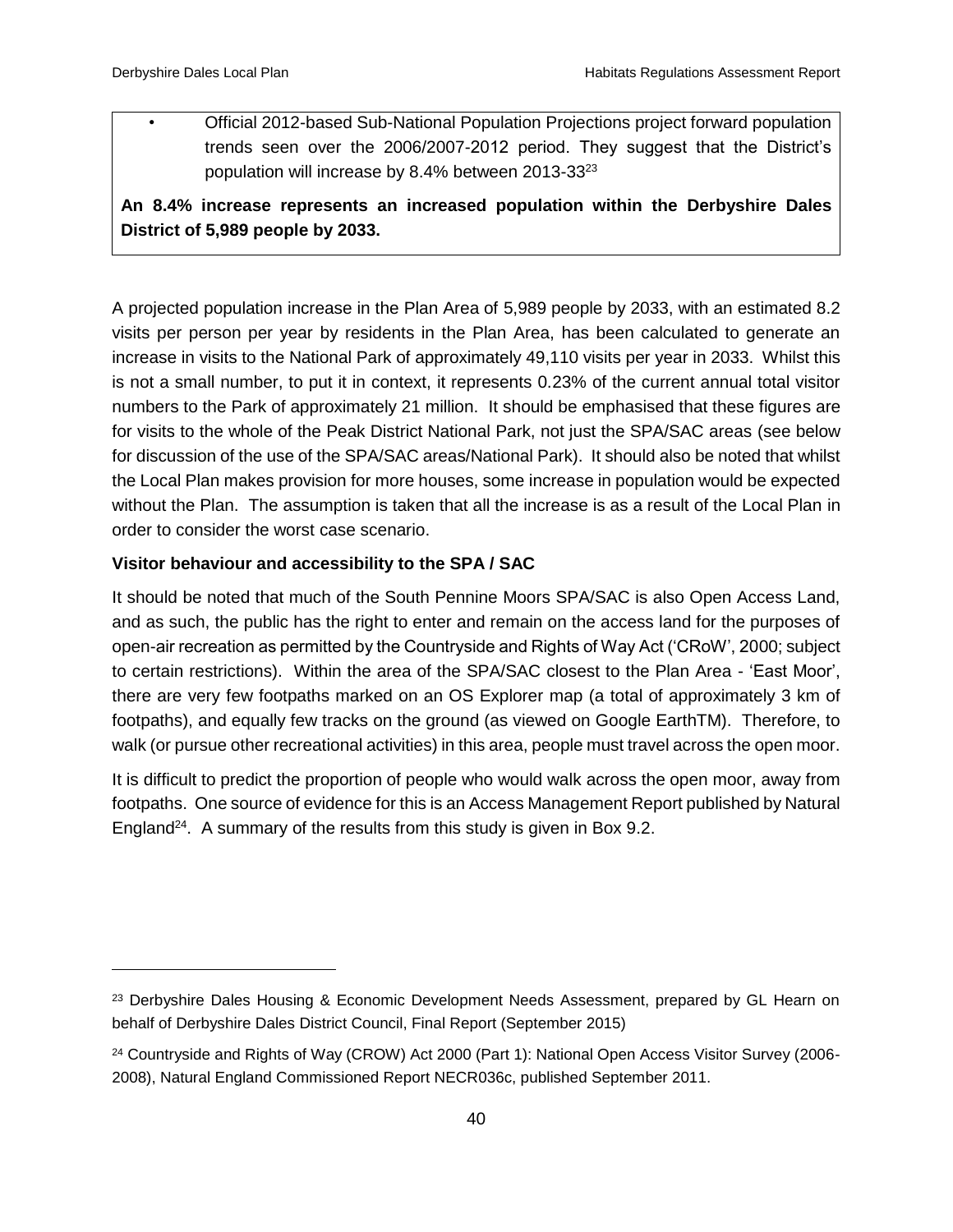## **Box 9.2 Summary of results from Natural England's National Open Access Visitor Survey (NECR036c; 2011)**

This study used a variety of methods to investigate both whether people walked on public rights of way (PRoW), tracks, or open access land, and also how this use may have changed since the introduction of the CRoW Act. The evidence is not straightforward to interpret. One of the methods used was to interview recreational users and ask them to show on a map the route that they had/were going to walk. This data was then digitized and the length and proportion of the walk on the 3 types of area: PRoW; non-PRoW tracks; and open access land calculated. This showed that visitors spent an average of 34% of their walk on open access land (averaged over the three years of the survey). However, an average of 89% of visitors spent at least some part of their walk on open access land, although it should be noted that any activity that wasn't on a PRoW or track was allocated to the 'open access' category, and this included car parks, picnic areas and other areas. As the percentage of visitors spending at least some part of their walk off PROW was much greater than the proportion of a walk off PROW, it was concluded that many visitors only go off PRoW for a short time or distance.

It was also noted that: *"the mapping software assumed a 20m buffer zone around the line of the PRoW or track to calculate the lengths of walk on PRoW or path, with the rest of the walk length then deemed to be on Open Access Land. The spatial analysis of a walk off PRoW or track will include those who are recorded as being just off a path as well as those who are wandering away from paths completely. Visual analysis of the routes plotted and of the observation data suggests that the estimates of usage of Open Access Land from the spatial analysis are high, that is, the majority of people do actually follow the general alignments of established routes, and the number of people who wander completely away from paths and tracks is actually quite small."*

Also: *"Going off PRoW to exercise dogs was mentioned by only 3% of those respondents at moorland sites compared with 8% at lowland sites, and by 4% at sites with biodiversity designations compared with 10% at other sites."*

In terms of how far people walked: *"The average walk length when at a site (i.e. within the boundary of an Open Access Land site) is 2.29km. This is often part of a longer walk however, with the total recorded walk length averaging at 3km. More than a quarter of walks are less than a km in length, and half are between 1 and 3km. Only 6% are more than 7km (4.3miles)."*

One of the areas studied was the South Pennine Moors, although north of the European sites which are being considered in this assessment of the Derbyshire Dales Local Plan - the two locations studied were Ilkley Moor and Bingley Moor. They concluded that there was no direct impact of CRoW, as the areas were being used before CRoW came into force. On Ilkley Moor most users stayed on PRoW in sensitive areas and on Bingley Moor all users interviewed and observed stayed on PRoW, although one dog owner was observed allowing their dog to roam,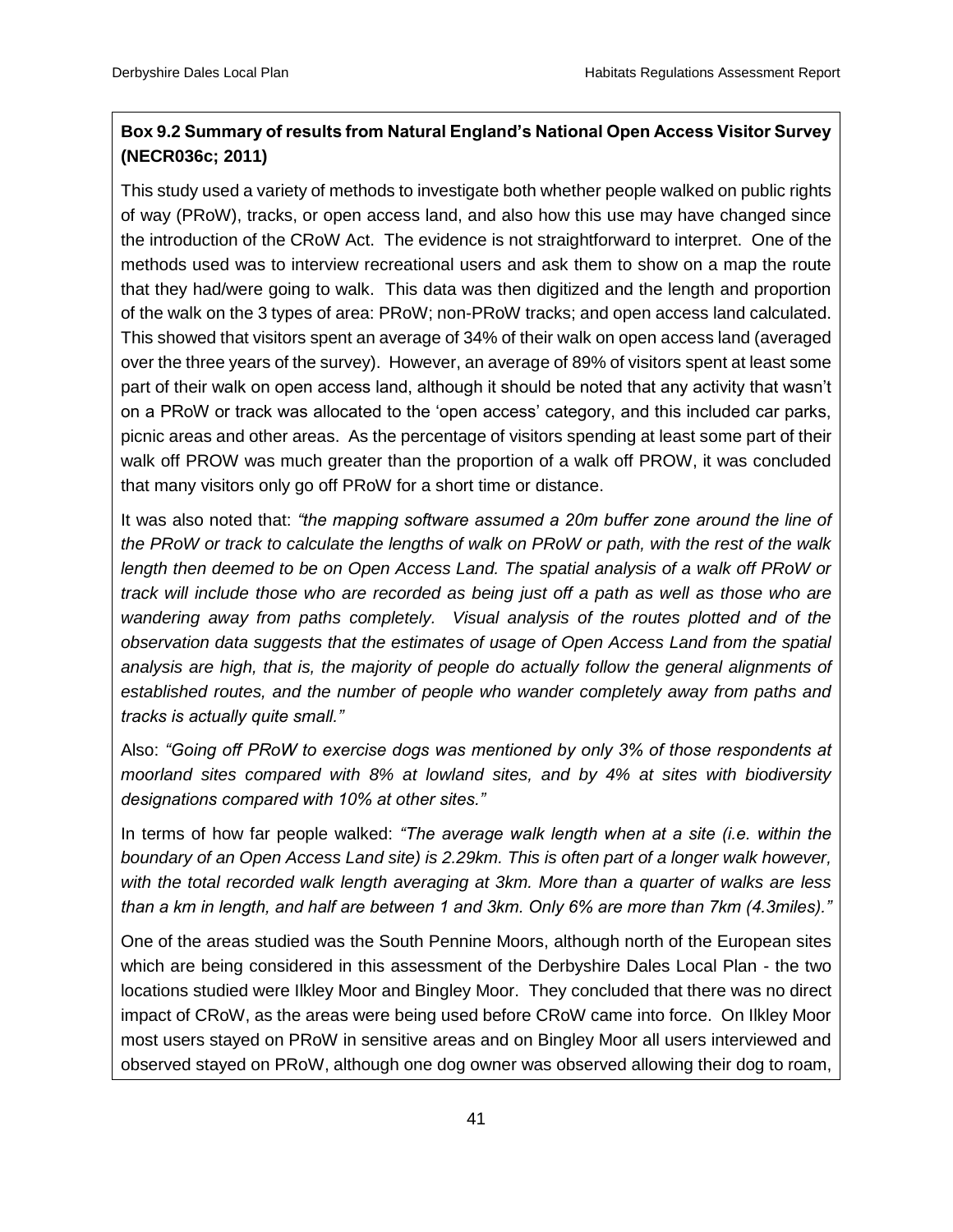in contravention of an exclusion in force at the time. In this area there was pre-existing 'linear' use (on two long distance trails, the Dales Way Link and the Millenium Way).

The study concluded that: *"it appears that CRoW has legitimised usage of land off PRoW rather than changed usage at this early period in the life of the new CRoW rights of access."*

Therefore, while it is difficult to put a number on the percentage of visitors who would walk across the open access land of the moors, i.e. significantly away from the network of footpaths / rights of way, it is suggested in the light of the evidence above, that it would likely be a minority of visitors.

# <span id="page-49-0"></span>**9.2.2 Open Space Provision**

 $\overline{a}$ 

## **Accessibility of open space within the South Pennine Moors SPA / SAC for recreational use**

It is assumed that those people who wish either to access the moorland landscape in particular, or to go for a 'countryside' walk out of their town, would be expected to drive or use public transport. Those driving would need to find a suitable place to park, which would typically mean a car park. The nearest car park to the Plan Area that is adjacent to the SPA/SAC (Eastern Peak District Moors SSSI component) and shown on OS Explorer Map OL24, is approximately 13 km away via road, which would take 18 minutes to drive. From this car park, there are no rights of way up to the moorlands either side of the road. There is a footpath leading north from the car park for approximately 1.5 km to a triangulation point. On the south side, approximately 1 km along the A619 a track leads up onto East Moor, where it runs for approximately 1km across a corner of the moor before joining the opposite boundary. Any other walks or other recreational activities starting from this car park would be across open moorland on open access land.

This combination of relatively few car parks and a sparse distribution of rights of way in the area of the South Pennine Moors SPA / SAC closest to the Derbyshire Dales Plan Area, means that the moorland of the SPA / SAC is not particularly easy to access. Evidence suggests that only a minority of walkers stray far from a footpath or right of way<sup>25</sup>.

## **Current provision of open space accessible to residents of Derbyshire Dales**

As the large majority of the South Pennine Moors (Phase 1) SPA / SAC is within the Peak District National Park, the remainder of the National Park forms the most closely comparable alternative for recreational activities. Following on from the consideration of accessibility above, once people are in their cars, they are not restricted to driving to the nearest location for a walk. The majority of the south-eastern quarter of the Peak District National Park is accessible within 20 minutes'

<sup>25</sup> Countryside and Rights of Way (CROW) Act 2000 (Part 1): National Open Access Visitor Survey (2006- 2008), Natural England Commissioned Report NECR036c, published September 2011.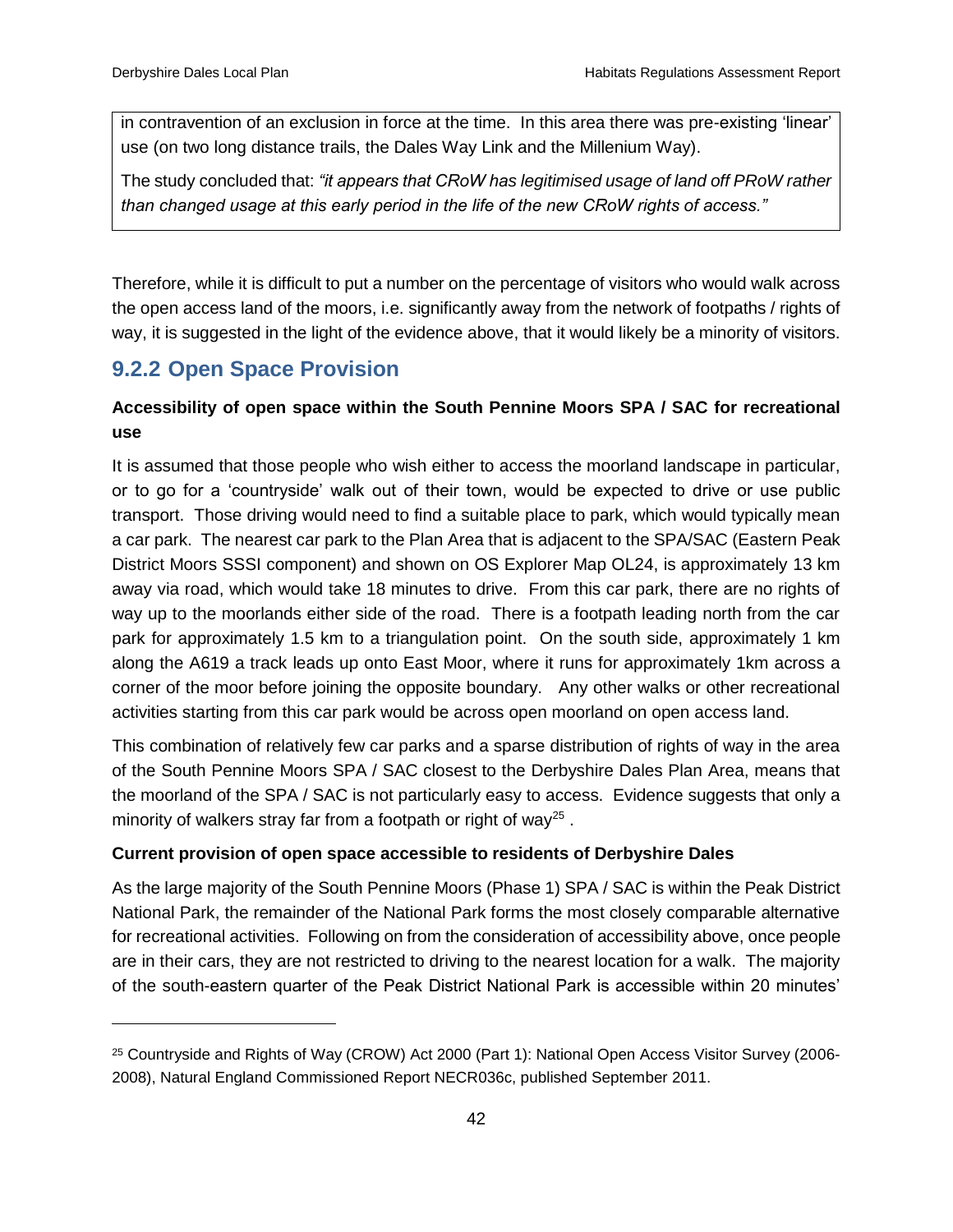drive of Darley Dale (the closest settlement with a housing allocation site to the South Pennine Moors (Phase 1) SPA/SAC). Therefore, residents of the Derbyshire Dales Local Plan Area would be expected to spread out across the Peak District for outdoor recreation activities.

The Peak District National Park Management Plan 2012-2017 (2012)<sup>26</sup> describes how the Peak District National Park Authority is actively managing recreation, rather than discouraging it, including making it more accessible. To support this aim, the National Park Authority also has a strategy for recreation, 'Active in the Outdoors'<sup>27</sup>, which includes an Action Plan.

In the south-eastern quarter of the Peak District are a multitude of footpaths, including a number of long distance trails:

- Derwent Valley Heritage way this passes alongside Darley Dale and Matlock;
- Limestone Way; part of which connects Matlock with Monyash, Miller's Dale and Castleton; and
- Monsal trail this trail is for walkers, cyclists, horse riders and wheelchair users and has received recent investment and promotion. It runs along the route of a disused railway line.

An assessment of open spaces across the combined planning areas of Derbyshire Dales District Council, the Peak District National Park Authority and High Peak Borough Council was carried out in 2009 and reported within the 'Peak sub-region, PPG17 Open space, Sport and Recreation Study'<sup>28</sup>. This was a PPG17-compliant Audit and Needs Assessment and was commissioned to underpin the then Joint Core Strategy (JCS). The JCS was abandoned in 2012 and the authorities are progressing separate Local Plans. Although the study is relatively old and relates to a larger area than just the Derbyshire Dales Plan Area<sup>29</sup>, the visitor survey information is relevant. The study found that within the previous 12 months, 33% of residents had assessed a 'civic space' (e.g. civic and market squares); 32% had accessed 'green corridors' (e.g. footpaths); 27% had accessed publicly accessible parks and 17% had accessed a 'nature area' (also termed 'natural and semi-natural greenspaces'). 36% of residents had not accessed any form of open space during the previous 12 months, the main reason given was 'lack of interest'.

<sup>26</sup> Available at:<http://www.peakdistrict.gov.uk/microsites/npmp/our-vision>

<sup>&</sup>lt;sup>27</sup> Active in the Outdoors 2010-2020, A Recreation Strategy and Action Plan for the Peak District National Park. Peak District National Park Authority, 2010

<sup>&</sup>lt;sup>28</sup> Peak sub-region, PPG17 Open space, Sport and Recreation Study; Open Spaces Assessment Report. Prepared by Knight, Kavanagh & Page, February 2009

<sup>&</sup>lt;sup>29</sup> Note that an updated Open Space, Sport and Recreation Study is currently being commissioned by Derbyshire Dales District Council in liaison with Sport England.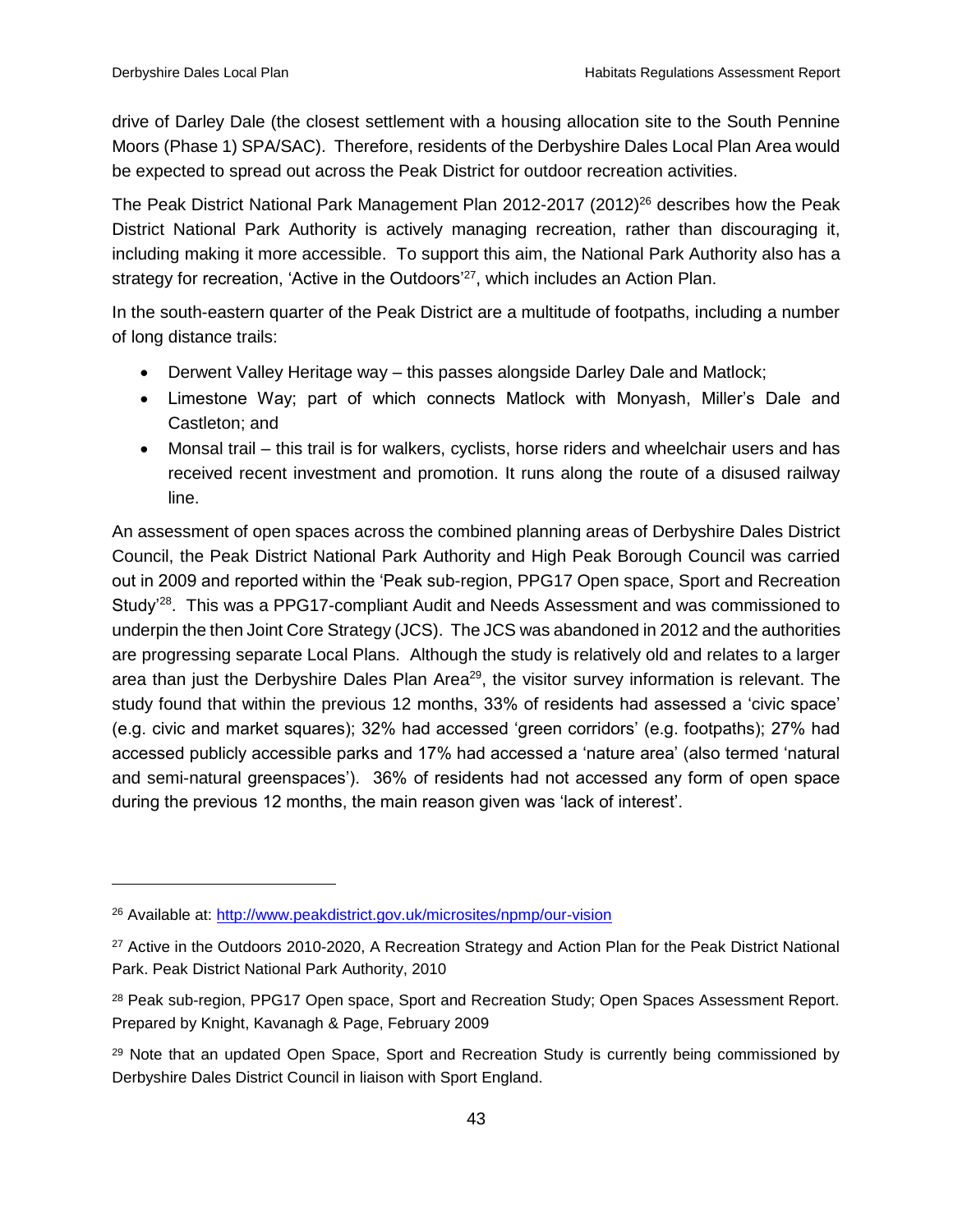In general, the residents of the assessed area felt that open space was well provided, although a concern was expressed about the possible loss of open space to new developments (e.g. which might result in coalescence of neighbouring settlements, which was seen as a negative outcome).

With regards to 'natural and semi-natural greenspaces', although the quality scores were often below a 'green flag' threshold, the study noted that these sites tend to score poorly against criteria such as bins and benches, and that the scoring system may not be appropriate for natural / seminatural spaces. High value was placed on these types of spaces and availability was regarded to be good. Residents were willing to travel 15-30 minutes by bus or car to access nature areas. Whilst the provision of Local Nature Reserves in the Derbyshire Dales area was below the recommended threshold of 1hectare Local Nature Reserve per 1000 population, there are two National Nature Reserves in Derbyshire Dales, and also 20 Derbyshire Wildlife Trust nature reserves across the sub-region, the total area of which exceeded the recommended threshold value. Wildlife Trust reserves do not have the statutory designation of a Local Nature Reserve but were considered by the study to meet a similar need.

Residents considered the provision of parks in the study area to be adequate, both in terms of quality and quantity. This type of open space scored the highest in terms of the value placed on them by residents. It was noted that in addition to the parks officially included in the assessment, the study area had three parks that were outside the scope of the assessment as they had restricted access in terms of times, or an entrance fee. These were Chatsworth Park, Lyme Park and Ilam Hall Parkland. These were considered to be an important recreational resource, and the study concluded that they made a significant contribution to residents' perceptions on open space provision.

Green corridors are sites that offer opportunities for walking, cycling or horse riding, whether for leisure purposes or travel and opportunities for wildlife migration. This also includes river and canal banks, road and rail corridors, cycling routes within towns and cities, pedestrian paths within towns and cities, rights of way and permissive paths. Five green corridors were identified within the study area, plus an extensive public right of way network. Almost a third of residents used green corridors, with 73% of this group doing so at least once per week. Walking or rambling was noted as a popular pastime for residents. The provision of footpaths was felt to be sufficient in terms of quantity, although quality was more varied, and a potential improvement of greater connectivity of paths was noted. Bridleway provision was not as good and it was noted that the existing bridleway network was heavily used.

In summary the current provision of open space within and surrounding the Plan Area is considered to be good.

#### **The future of open space provision: management and improvement**

Through the Peak District National Park Management Plan (2012) and strategy for recreation, 'Active in the Outdoors', the Peak District National Park Authority is actively managing recreation,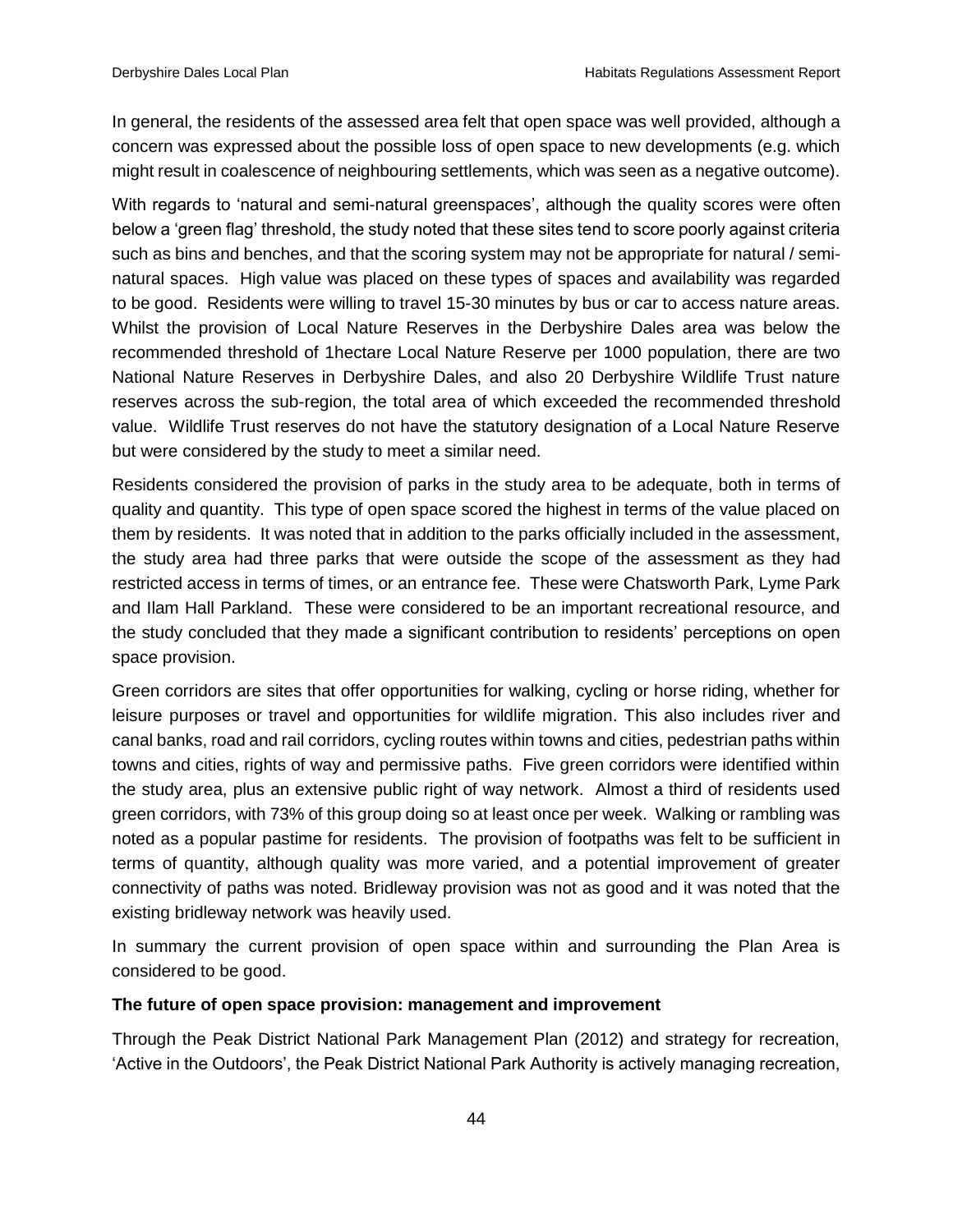while protecting the environmental and historical assets of the National Park, including making it more accessible.

It is considered reasonable to assume that the scale of the increased number of recreational visits calculated above (an average of 8.2 visits per person per year for a resident of the Derbyshire Dales Plan Area – see Box 9.1), as a result of population increase in the Derbyshire Dales Local Plan area, should be accommodated within the scope of the Peak District National Park Management Plan and Recreational Strategy. Considering cumulative effects, it is furthermore assumed that similar increases in visits from neighbouring Local Plan areas would also be accommodated within the National Park's plans.

There are a number of plan-wide Policies in the Derbyshire Dales Local Plan which are relevant to the provision of open space and recreational facilities. These are:

- Policy PD4 Green Infrastructure;
- Policy HC14 Open Space and Outdoor Recreation Facilities; and
- Policy HC17 Promoting Sport, Leisure and Recreation.

Amongst other things, these policies aim to: encourage improvement to existing recreation facilities; provide accessible green spaces within the towns and villages of the Plan Area, especially where new development takes place; safeguard existing open spaces from development; require new residential developments to make provision for appropriately designed green space and recreation facilities; and require a financial contribution (where appropriate) to improve the provision of parks and gardens, allotments and civic space.

There is a legal duty on landowners to maintain access to PRoW and therefore there is reason to believe that the network of footpaths will be at least maintained, if not improved during the Plan Period. Derbyshire County Council produced their first Rights of Way Improvement Plan<sup>30</sup> (RoWIP) in November 2007. Recently, a new Statement of Action has been produced for the period to 2017. This includes aims to provide a more connected, safe and accessible network of paths suitable for all users and improve the use of the network.

Derbyshire County Council also have a number of 'Greenway strategies'<sup>31</sup>, which have identified routes that meet the goals of Natural England and create a user-friendly network to link communities and places of interest across Derbyshire and through the PDNP. The aim of the strategies at this stage is to identify the potential for developing a network of Greenways across Derbyshire. No dedicated funding has been approved to implement the strategies, but it is hoped

<sup>30</sup> <http://www.derbyshire.gov.uk/leisure/countryside/access/improvements/default.asp> accessed 30th October 2013

<sup>31</sup> <http://www.derbyshire.gov.uk/leisure/countryside/access/greenways/strategies/> accessed 30th October 2013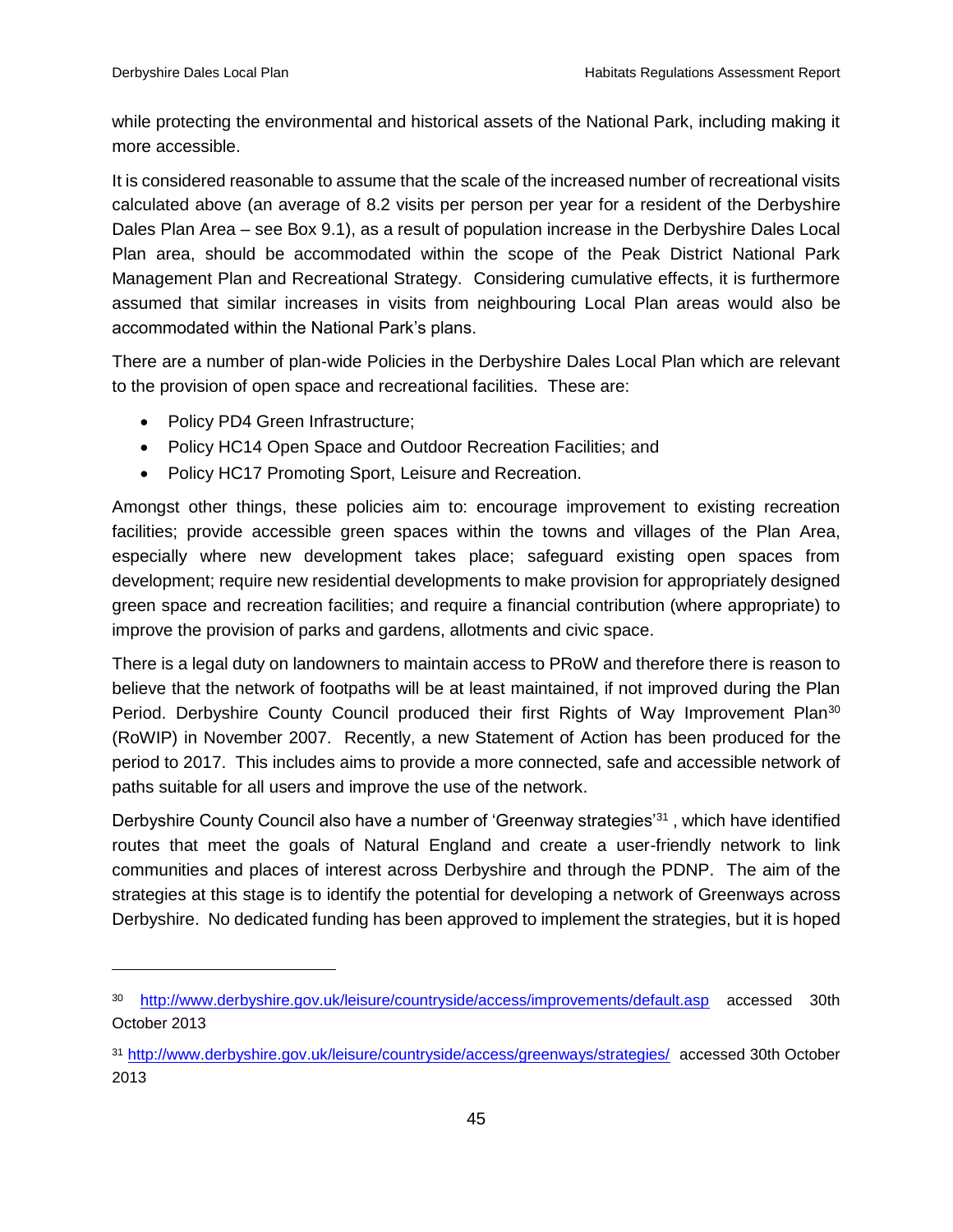that they will provide the basis to safeguard the routes and pursue funding as and when opportunities arise.

## <span id="page-53-0"></span>**9.2.3 The Greater Nottingham Aligned Core Strategy HRA**

Further evidence regarding potential effects of increased recreational effects on the Peak District Moors (South Pennine Moors Phase 1) SPA, the South Pennine Moors SAC and the Peak District Dales SAC can be found within the HRA<sup>32</sup> of the 'Greater Nottingham' Aligned Core Strategy (ACS). This is a group of Councils: Broxtowe Borough Council; Erewash Borough Council; Gedling Borough Council; Nottingham City Council; and Rushcliffe Borough Council. The full HRA can be found through the link in the footnote below, but the section of that assessment regarding effects of recreational pressure on the three European sites referred to above is included as Annex G to this document. In addition, some relevant information of the Greater Nottingham HRA is summarised or reproduced below.

Firstly, it is important to note that the Greater Nottingham HRA assessment was based on the assumption that all the local planning authorities around the Peak District National Park would be providing for a similar population increase. A 7% increase in total visitors was taken as the 'incombination' assessment of the increase in visitors from all areas around the National Park (as the population increase for the Derbyshire Dales District is 8.4% but over a long period it is assumed that a 7% increase up to 2028 is comparable to what could be expected within the Plan Area up to 2033), and therefore the conclusions of that assessment are directly applicable to the HRA of Derbyshire Dales Local Plan.

Discussion for the Greater Nottingham assessment with officers from The Peak District National Park Authority and Natural England concluded: firstly, that a 7% increase in visitors from a 7% increase in population was unlikely, but represented a 'worst-case scenario'; and secondly, that "none of the officers raised immediate concerns about such a potential increase in visitor numbers to the three European sites".

The assessment on the South Pennine Moors (Phase 1) SPA / SAC considered three effects:

- erosion of surface vegetation;
- disturbance of birds; and
- increased fire risk.

The effects of erosion were considered to be negligible, they noted that: *"most visitors do stay on paths"* (although there was no citation for this assertion), and *"the spatial impact therefore would* 

<sup>&</sup>lt;sup>32</sup> Habitats Regulations Appraisal Screening Record for the 'Greater Nottingham' Aligned Core Strategy (ACS), David Tyldesley and Associates, 2010. Obtained through

http://www.nottinghamcity.gov.uk/article/23500/ACS---Examination-Library-Core-Documents (accessed 12 December 2013); Document code CD/REG/11, dated June 2012.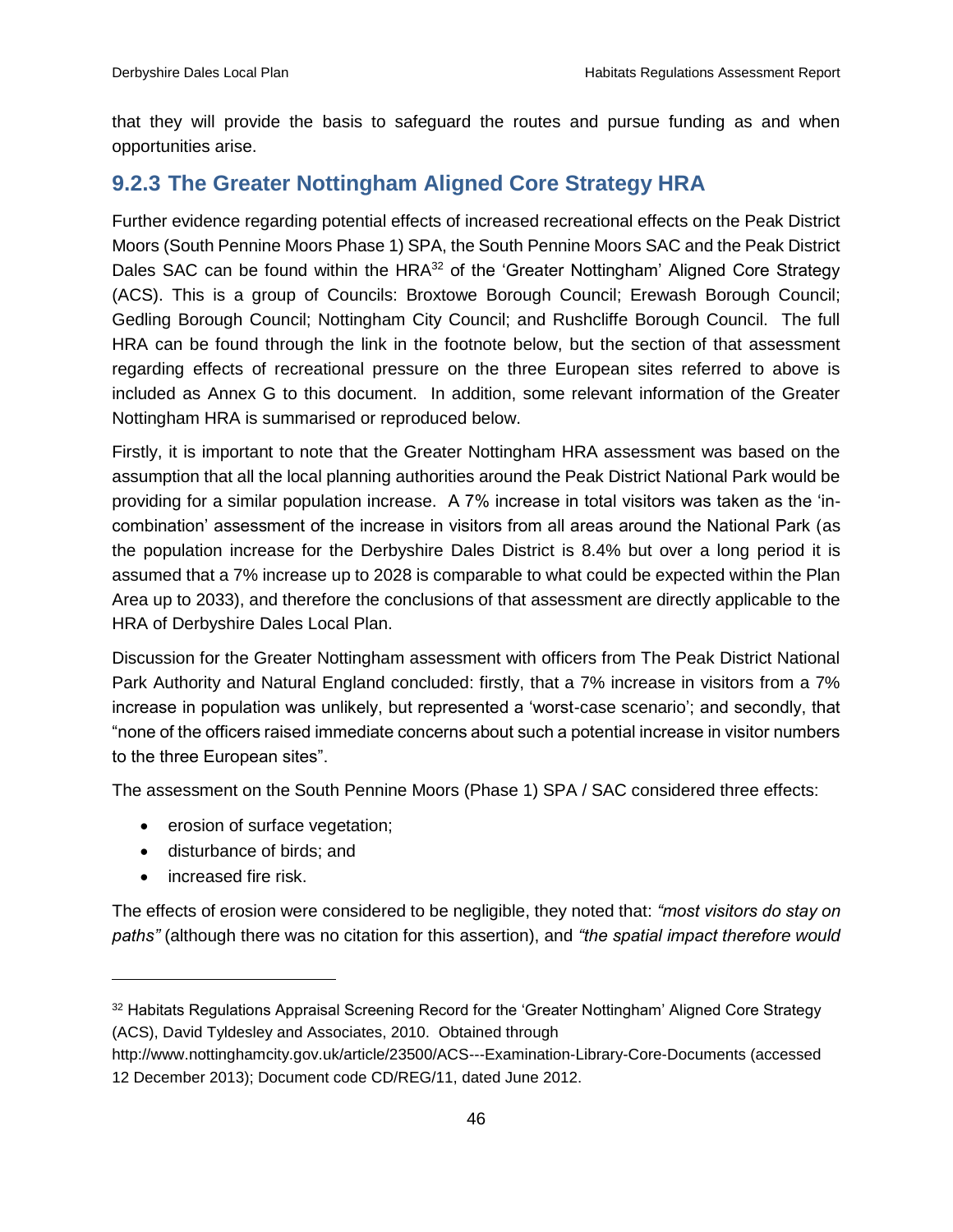*be very localized. The worst affected areas are and would be subject to repair, maintenance and improvement works, limiting the extent of damage."*

Disturbance was noted as *"potentially significant".* However, it was also noted that *"Defining the effects of disturbance as a result of increased visitors is not straightforward and appears not to be proportional to a defined increase in visitor numbers (apart from core 'honey pot' sites)". "Rather, the observed effects of disturbance are more acute when small numbers of people act in such a way as to cause potential harm."*

With regards to fire risk, the Greater Nottingham HRA states *"… an increase in recreation pressure related to an increase in fire risk has the potential to be a significant effect on the moorland European sites."*

Existing management or mitigation measures considered in Greater Nottingham HRA for the South Pennine Moors (Phase 1) SPA / SAC were identified as including but not limited to the following:

- *Moorland management plans*
- *'Soft' visitor management (e.g. controlling parking, positioning access styles, education, ranger patrols and voluntary agreements)*
- *Higher Level Stewardship agri-environment agreements*
- *Natural England powers and measures*
- *Local Access Forum agreements on use by key stakeholders.*

These measures were regarded as inter-related factors and measures all capable of reducing the likelihood of significant effects. Even in light of the 7% increase in visitors to the moors, the officers all felt that the existing raft of management initiatives and powers of the CRoW Act will continue to be sufficient to avoid a significant effect on the European sites, even if experience in the future indicated that these measures, such as closure due to high fire risk, may need to be used more often or for longer. Well tried and tested habitat and access management measures are available to respond to any perceived adverse effect on the European sites before they became significant in conservation terms. In conclusion, the measures were considered sufficient to manage any potential effects resulting from an increase in visitor numbers to the Peak District National Park including the European sites within the Park arising from an increase in population provided for by the ACS, either alone or in combination with other plans or projects.

## <span id="page-54-0"></span>**9.3 Assessment and Conclusions**

In order to assess the potential effects from increased recreation pressure, information has been gathered with regards to the potential for the Derbyshire Dales Local Plan to increase visitor numbers and with regards to possible visitor behaviour on the Peak District Moors (South Pennine Moors Phase 1) SPA and South Pennine Moors SAC. There are very few footpaths or car parks across the south-eastern section of the SPA/SAC nearest the Plan Area, which makes this area of the SPA/SAC relatively inaccessible (although it is open access land). There are a good choice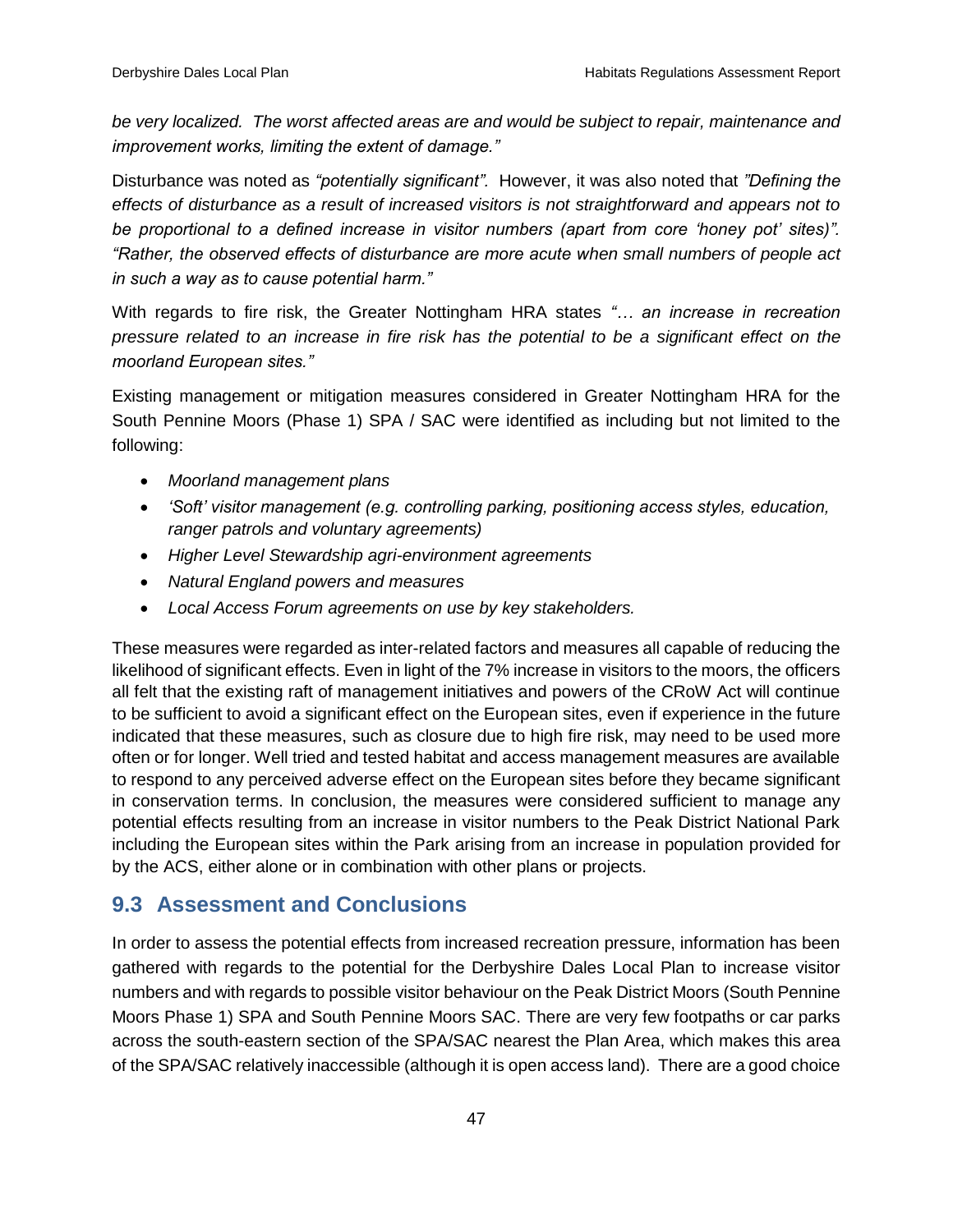*.*

of alternative outdoor recreation facilities, open spaces (including accessible natural green space) and rights of way across the rest of the Peak District National Park, as well as within the Plan Area itself, and more widely across Derbyshire, which are readily accessible to residents of Derbyshire Dales. There is commitment from Derbyshire Dales District Council and Derbyshire County Council to maintain and where possible improve these facilities.

The Peak District National Park Authority has a Management Plan and Recreational Strategy, which supports the aim of increasing accessible recreation opportunities, while protecting the environmental and historical assets of the National Park, and it is considered that the management of the estimated increase in visitor numbers to the National Park resulting from the Derbyshire Dales Local Plan (8.4%), as well as from neighbouring local plans, can be accommodated within these National Park plans. Commitment is given in the Derbyshire Dales Local Plan to require appropriate levels of open space provision as part of new residential developments.

Finally, a separate HRA, of a group of 'Greater Nottingham' councils' Aligned Core Strategy, has concluded no significant effect as the result of an in-combination assessment regarding recreational pressure on the Peak District Moors (South Pennine Moors Phase 1) SPA, the South Pennine Moors SAC and the Peak District Dales SAC resulting from comparable predicted levels of population growth.

*Combining the results of the AA work for the Derbyshire Dales Local Plan presented above, with the conclusions of the HRA Screening Record for the Greater Nottingham Aligned Core Strategy it is therefore concluded that the policies within the Derbyshire Dales Local Plan will not result in an adverse effect on site integrity of the South Pennine Moors (Phase 1) SPA / SAC and the Peak District Dales SAC with regards to recreational pressure as a result of Draft Local Plan Policies S6 - Strategic Housing Development, S8 – Matlock / Wirksworth / Darley Dale Development Area Strategy; and EC7 - Promoting Peak District Tourism and Culture.*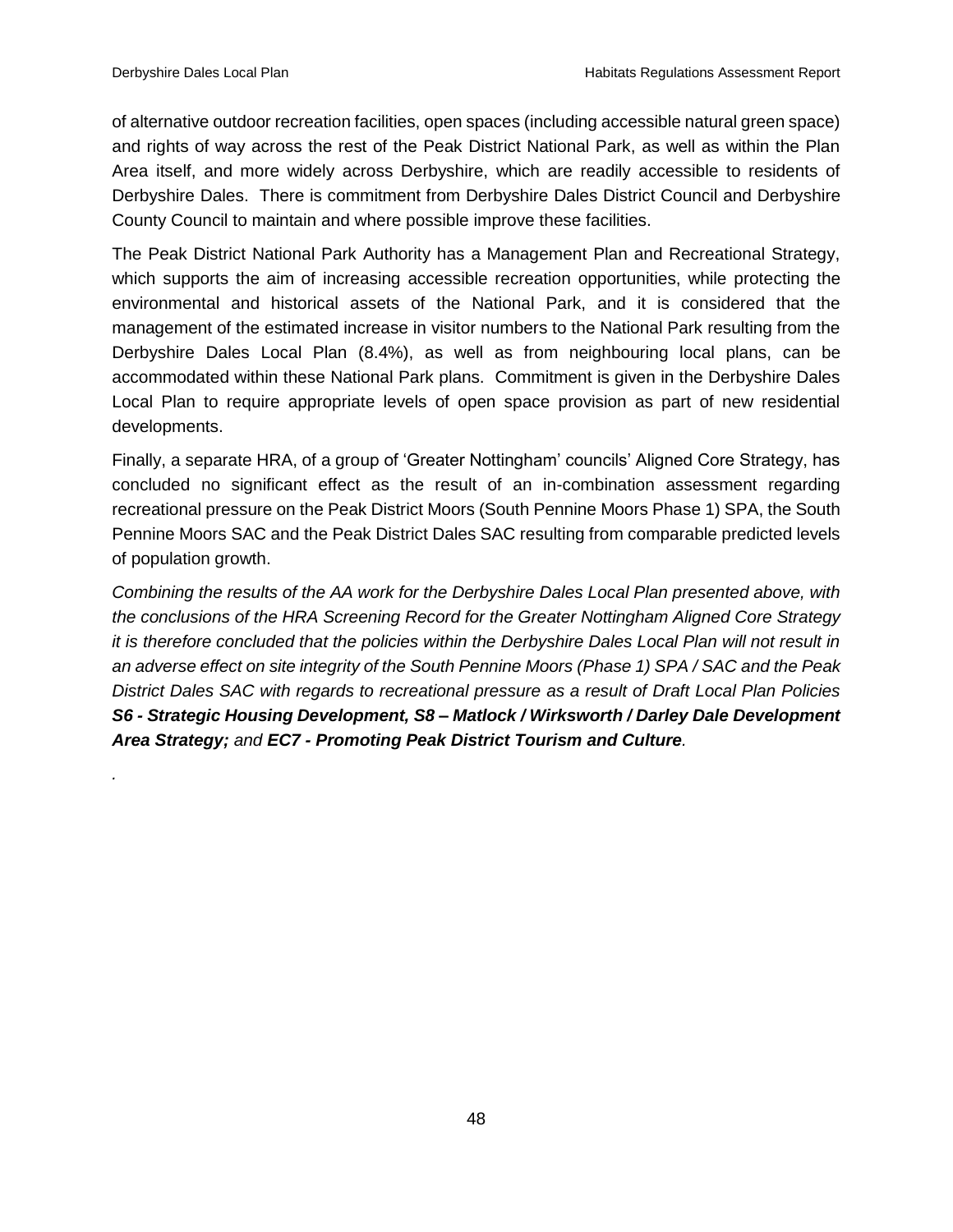## <span id="page-56-0"></span>**10 Appropriate Assessment: urban effects**

## <span id="page-56-1"></span>**10.1 Introduction**

A variety of 'urban effects' can result in adverse effects on European sites, those considered in particular in this section are given below:

- Predation of bird or animal species (mainly by cats);
- Effects of dogs eutrophication (mainly through faeces) and disturbance of grazing livestock;
- Localised recreational pressure;
- Localised effects from construction:
- Fires: and
- Fly tipping / Litter.

These effects could potentially affect the following European sites:

- Peak District Moors (South Pennine Moors Phase 1) SPA;
- South Pennine Moors SAC:
- Peak District Dales SAC;
- Gang Mine SAC; and
- Cannock Chase SAC.

For development which could occur in unspecified locations, it is considered that Local Plan Policy PD3 Biodiversity and the Natural Environment (reproduced within Annex E) provides a high level of protection for European sites from potential urban effects for any development coming forward with the Plan Area.

However, all of the allocation sites have been screened for this potential effect and LSEs have been identified in relation to the following allocation sites due to their proximity to European sites:

- HC2 Housing Land Allocations, in connection with the following allocation sites:
	- HC2(m) Land at Cavendish Cottage, and Doveridge, HC2(n) Land at Derby Road / Hall Drive, Doveridge (Cannock Chase SAC);
	- $-$  HC2(v) Land to the North of Porter Lane / East of main Street, Middleton by Wirksworth (Peak District Dales SAC and Gang Mine SAC); and
- DS3 Land at Stancliffe Quarry, Darley Dale (Peak District Moors (South Pennine Moors Phase 1) SPA and South Pennine Moors SAC).

## <span id="page-56-2"></span>**10.2 Background**

This sub-section gives an outline of the evidence regarding each of these effects, followed by a summary of the effects of relevance to each European site in sub-sections 10.2.1 to 10.2.5: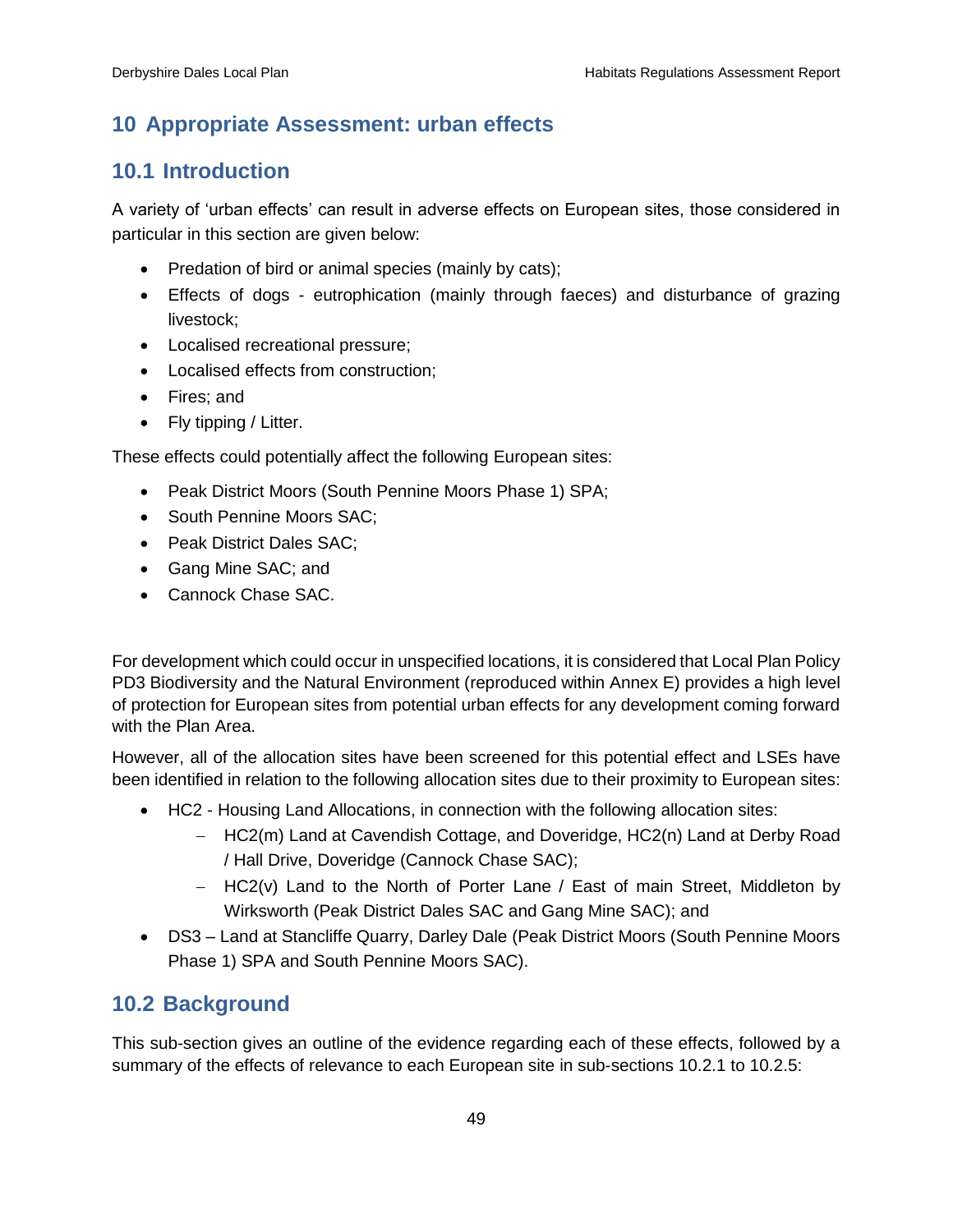- Predation of bird or animal species (mainly by cats);
- Effects of dogs eutrophication (mainly through faeces) and disturbance of grazing livestock;
- Localised recreational pressure;
- Fires; and
- Fly tipping / Litter.

A number of research projects have been carried out regarding recreational pressure and urban effects on the Thames Basin Heaths SPA, and also the Dorset Heathlands SPA. Those HRAs and subsequent work have been used as an evidence base for much HRA assessment on these issues in England since, and both the assessments and the recommended mitigation are often quoted. However, there are a number of important differences between those SPAs and the Peak District Moors (South Pennine Moors Phase 1) SPA that should be noted. Firstly, the landscape and habitats are different – lowland heathland versus upland heathland and moorland. Secondly, the species for which the SPAs are designated are different. Thirdly, the size of the sites is different: Thames Basin Heaths SPA is 8,275 ha; Dorset Heathland SPA is 8,169 ha, whereas the Peak District Moors (South Pennine Moors Phase 1) SPA is considerably larger at 45,271 ha. Finally, the surrounding areas are different: there is significant urban development around the Thames Basin Heaths and Dorset Heathlands, whereas the area immediately surrounding Peak District Moors (South Pennine Moors Phase 1) SPA / SAC is more rural. These differences need to be kept in mind when applying the information from the HRAs regarding the Thames Basin Heaths and Dorset Heathland in this HRA of the Derbyshire Dales Local Plan.

## <span id="page-57-0"></span>**10.2.1 Pet predation**

This is mainly an issue of cats preying on sensitive bird or animal species – in the European sites under consideration, there are no designated animal species, so this issue is confined to the effects on birds on the Peak District Moors (South Pennine Moors Phase 1) SPA.

## <span id="page-57-1"></span>**10.2.2 Effects of dogs**

 $\overline{a}$ 

Two possible effects of dogs on European sites have been considered: firstly, that of eutrophication from dog faeces causing fertilisation, potentially resulting in a change in species composition of habitats sensitive to nitrogen; and secondly, of effects of dogs worrying grazing livestock. While this latter effect is an indirect effect, it can have a substantial effect if grazing is an important component of the management regime (often recommended for grasslands), and if farmers decide they will not allow their livestock to graze on certain land because of problems of dogs worrying their animals. This would upset the management programme. Both these effects are discussed in detail in Taylor et al<sup>33</sup>.

<sup>33</sup> Ken Taylor, Ros Taylor (Asken Ltd) Penny Anderson, Kath Longden, Paul Fisher (Penny Anderson Associates) (2005). 'Dogs, access and nature conservation.' English Nature Research Reports, Report Number 649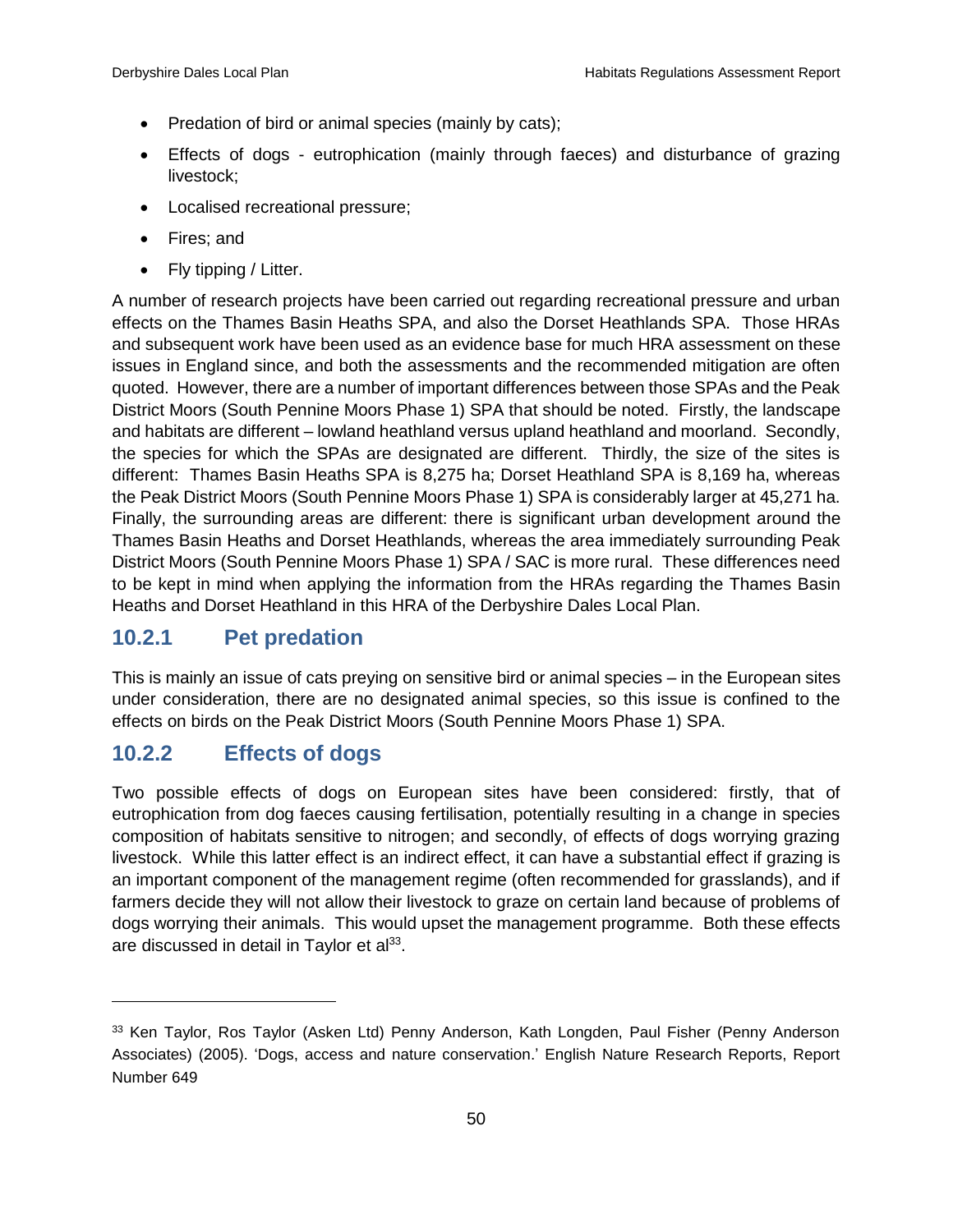## <span id="page-58-0"></span>**10.2.3 Localised recreational pressure**

Localised recreational pressure is as a result of people living sufficiently close to a European site to be able to walk directly to it from their house. It is often associated with localised dog-walking, but 'footfall' effects of habitat trampling are possible from the people themselves, with or without a dog.

# <span id="page-58-1"></span>**10.2.4 Localised effects from construction on air quality and water quality**

Construction within the Plan Area could create air and water pollution which could have adverse effects on the habitats within the European sites. This has been identified as a potential adverse effect of certain allocation sites due to their proximity to European sites or, in the case of water quality, the presence of a potential impact pathway, such as a stream, which creates a hydrological connection between an allocation site and a European site.

## <span id="page-58-2"></span>**10.2.5 Fires**

 $\overline{a}$ 

Fires can have significant effects, both on heathland and grassland habitats, and on the birds or animals that live on these habitats. Effects can be temporary, but they can also be long-term or even permanent.

There is evidence available on fires<sup>34 35</sup>, although much of this is based on research on the lowland heathland in the Dorset Heaths. The principle causes of 'wild' fires are: deliberate fire-setting; camp fires that have got out of control; planned fires that have got out of control (e.g. part of moorland management for grouse); and bonfires that have got out of control.

There is some evidence that a significant proportion of deliberate fire setting is by school-aged children. Within the Kirby & Tantram research, a zone of 500m was used, and it was found that the degree of development within this zone correlated with incidence of fires (on Dorset Heathlands). The explanation given for the choice of this distance was previous reports suggesting that this is the maximum likely access distance for average users of greenspace<sup>36</sup>  $37$ . On a precautionary basis, where there are potential effects on fire-setting from developments close to a European site, it is recommended that project-level HRA be carried out within at least a zone of 500 m from the European site, based on the issue of fire-setting alone. However, other

<sup>34</sup> J. C. Underhill-Day, (2005) 'A literature review of urban effects on lowland heaths and their wildlife', English Nature Research Reports, Number 623

<sup>35</sup> J.S. Kirby & D.A.S Tantram (1999) 'Monitoring heathland fires in Dorset: Phase 1' Report to Department of the Environment, Transport and the Regions: Wildlife and Countryside Directorate

<sup>36</sup> Harrison, C, Burgess, J, Millward, A, Dawe, G. 1995. Accessible greenspace in towns and cities: A review of appropriate size and distance criteria. English Nature Research Report No. 153. English Nature, Peterborough.

<sup>37</sup> Box, J. & Harrison, C. 1993. Natural spaces in urban places. Town 19 Country Planning, 62(9): 231-235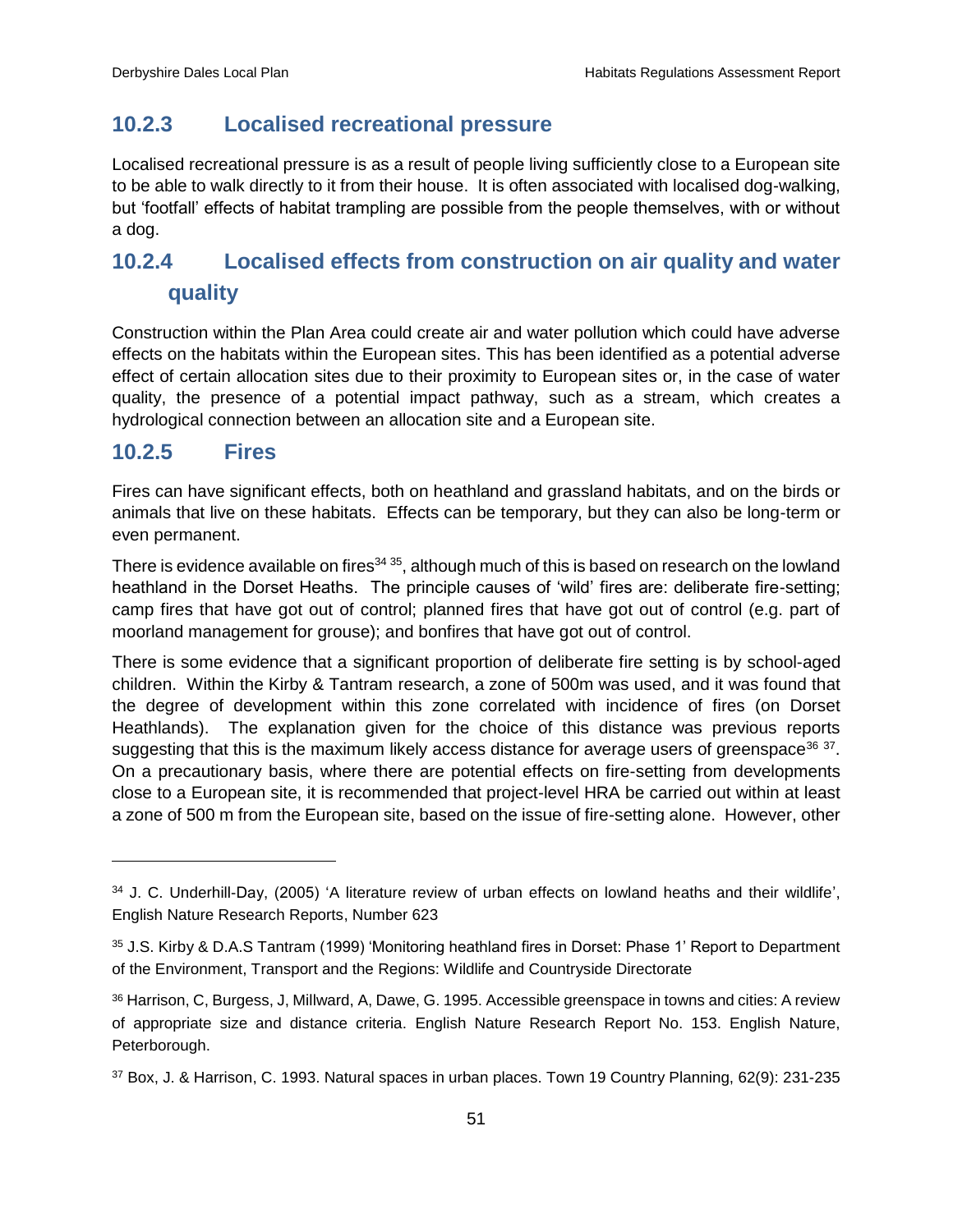urban effects (primarily dog walking) have a larger zone of influence, and the proposed mitigation against urban effects is for the larger zone – of 1.6 km – which captures all urban effects identified.

# <span id="page-59-0"></span>**10.2.6 Fly-tipping / litter**

This issue was discussed with a representative of the organisations responsible for management of the relevant European sites. The general conclusion from these conversations was that fly tipping / littering is considered more of a localised and visual problem, and not likely to result in an adverse effect on the integrity of the European sites considered.

## <span id="page-59-1"></span>**10.3 Assessment**

# <span id="page-59-2"></span>**10.3.1 Peak District Moors (South Pennine Moors Phase 1) SPA and South Pennine Moors SAC**

As the South Pennine Moors (Phases 1) SPA and SAC are almost entirely co-located, these two sites have been considered together and when referred to together are termed the 'South Pennine Moors (Phase 1) SPA / SAC'. This sub-section presents a combined AA of the potential effects of increased recreational pressure for the two sites and pet predation on the SPA.

One of the urban effects – pet predation – is restricted to the SPA. Cat predation was a cause of concern on the Thames Basin Heaths SPA, although, as noted above, there are a number of important differences between the Thames Basin Heaths SPA and the Peak District Moors (South Pennine Moors Phase 1) SPA, and these are particularly relevant to the issue of cat predation. Evidence was available both that cats visit lowland heathland, and also that cats had been recorded taking some (adult) heathland species including Dartford warbler<sup>38</sup>, which is one of the birds for which the Thames Basin Heaths SPA is designated.

However, no data has been found regarding how frequently domestic cats visit upland moorland. An opinion from the Peak District Park Authority Ranger Service<sup>39</sup> was that they would not expect cats to roam over the entirety of the moorlands, but that they would likely be confined to a relatively narrow band around the perimeter. Neither has any data been found regarding cat predation of the species of interest in the Peak District Moors (South Pennine Moors Phase 1) SPA: merlin, short-eared owl, golden plover, peregrine falcon or dunlin. In the absence of scientific evidence, and based on common sense, it is expected that predation of these species by domestic cats would be significantly less than of species such as the Dartford Warbler. This is partly based on size<sup>40</sup>: Dartford Warbler is 12 cm in length, whereas merlin is 28 cm, short-eared owl is 38 cm, golden plover is 28 cm, peregrine falcon is 42 cm and dunlin is 18 cm. Furthermore, three of the

<sup>38</sup> Underhill-Day (2005); and see Annex G for further details.

<sup>39</sup> Andy Farmer, South Area Manager Ranger Team, Peak District National Park Authority 18 December 2013, *pers comm* by phone

<sup>40</sup> Sizes are from tip of beak to tip of tail and were obtained from British Trust for Ornithology website: <http://www.bto.org/about-birds/birdfacts>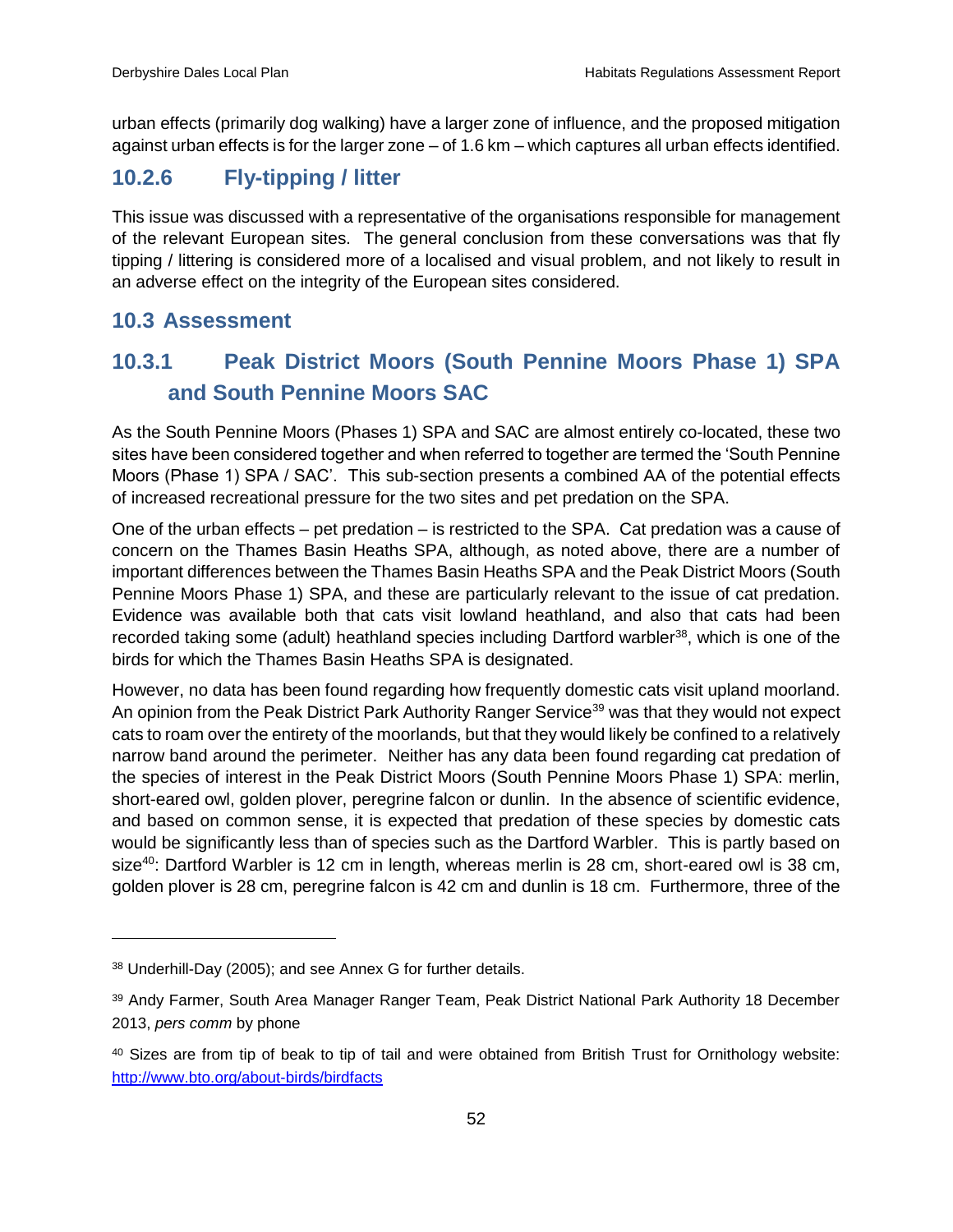$\overline{a}$ 

designated species of the South Pennine Moors Phase 1 SPA are birds of prey, and it is considered highly unlikely that a domestic cat would successfully kill these adult birds.

Four of the designated birds of the Peak District Moors (South Pennine Moors Phase 1) SPA are ground-nesting (except peregrines, which nest in a scrape usually on a rocky ledge), and there is insufficient evidence to rule out the possible effect of cats attacking young birds in the nest. However, it is considered unlikely that domestic cats would have a significant effect on the populations of the designated bird species, in view of the fact that domestic cats are expected to be restricted to the edges of the SPA, and the Derbyshire Dales Plan Area shares a border of less than 4 km with the south-western tip of the SPA. It has therefore been considered a 'minor' issue within urban effects and unlikely to result in an adverse effect on the site integrity of the SPA alone.

The two site allocations closest to the SPA are allocation site **DS3 – Land at Stancliffe Quarry, Darley Dale**. The site is approximately 1.4km. These distances are around the upper limits of the principles of cat roaming which have formed the basis of the Thames Basin Heath Delivery Framework<sup>41</sup> which prevents any development within 400m of the Thames Basin Health SPA boundaries as this is considered to be the distances that most cats will roam.

*Due to the small proportion of the South Pennine Moors (Phase 1) SPA boundary which is located within the Derbyshire Dales District and the distances to the allocation site, it is concluded that neither allocation site nor the Draft Local Plan as a whole will result in an adverse effect on the South Pennine Moors (Phase 1) SPA from pet predation.* 

The effects of dogs are not considered to be significant on the South Pennine Moors (Phase 1) SPA / SAC, given the size of the sites, the fact that a majority of walkers seem to stay on or near footpaths and the degree of management of walking activities within the Peak District National Park (see Section 9 on recreational pressure for more details).

Fires can have significant effects, both on the vegetation (particularly summer fires) and on ground-nesting birds (particularly spring fires). These European sites are almost entirely within the Peak District National Park, and the Peak District National Park Authority has very good arrangements for preventing and fighting fires. There is a Fires Operation Group within the Park, with a high national reputation: this includes the Peak District National Park Authority, all the local fire services, landowners and organisations renting the land, and gamekeepers. They share equipment and knowledge, fight fires and raise awareness. On a precautionary basis, as there are potential effects from fire-setting from developments close to the SPA/SAC, it is recommended that project-level HRA be carried out for developments close to European sites within at least 500 m from the SPA/SAC based on the issue of fire-setting alone.

<sup>41</sup> Thames Basin Heaths Special Protection Area Delivery Framework Thames Basin Heaths Joint Strategic Partnership Board, 2009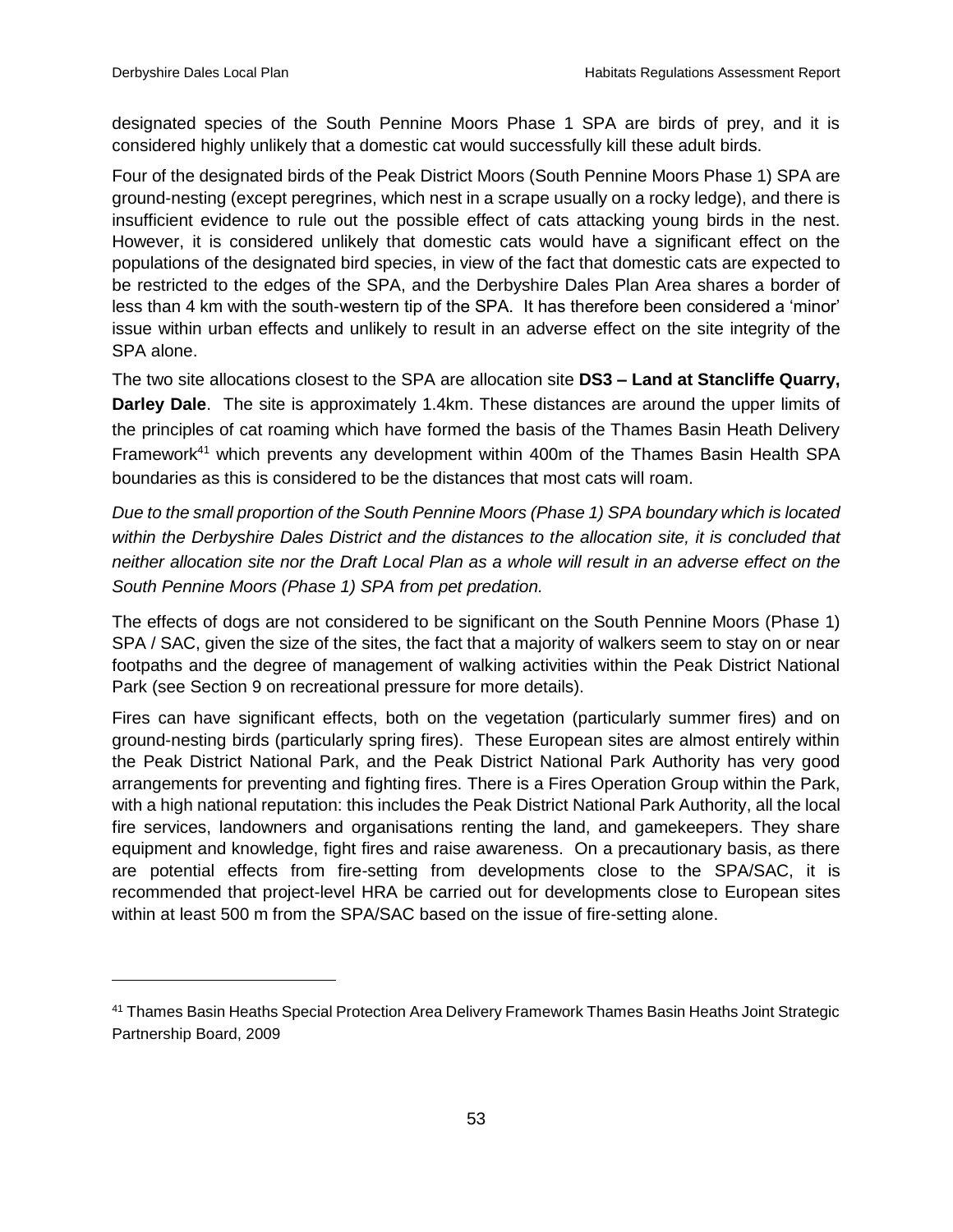Evidence from a Manager from the Peak District National Park Authority<sup>42</sup>, was that fly-tipping does occur, and is unsightly, but only at a local scale, and was not considered likely to result in a significant impact on the habitats as a whole. Therefore, it is concluded that fly-tipping would not result in an adverse effect on site integrity of the SPA/SAC.

The wording of Local Plan Policy PD3 Biodiversity and the Natural Environment is reproduced in Annex E. This is a strongly worded policy which provides protection to European sites from adverse effects of development proposals. In addition, any potential effects from construction activities associated with any development sites within the Plan Area will also be controlled via Local Plan Policy PD9 Pollution Control and Unstable Land. In accordance with Policy PD3, the District Council will screen all development proposals for potential adverse effects on European sites and along with Policy PD9, will ensure that proposals are not permitted which would cause harm to any European sites.

**Policy DS3 Land at Stancliffe Quarry, Darley Dale** allocates land for residential development comprising approximately 100 dwellings. This site is located near to the settlement of Northwood, approximately 1.4km from the boundary of the SPA and SAC. It was identified in the screening exercise that development of the land at Stancliffe Quarry for residential use might result in increased recreational pressure on the Peak District Moors (South Pennine Moors Phase 1) SPA and South Pennine Moors SAC in this area from localised and regular recreation.

Analysis of this area using Ordnance Survey (OS) data suggests that in order to reach the boundary of the SPA/SAC, residents would need to walk approximately 1.5km on a lane and path up a steep gradient. Policy DS3 requires provision of open space as a part of the scheme. Given than open space will be provided on site which could be used for daily recreation and given the distance and gradients involved in accessing the SPA/SAC, it is suggested that residents will not visit the SPA/SAC on a daily basis and therefore, it is concluded that allocating this site for housing development is not going to increase recreational pressure on the SPA/SAC.

*It is therefore concluded that Policy DS3 Land at Stancliffe Quarry, Darley Dale will not result in an adverse effect on the integrity of any European site with regards to recreational pressure.* 

*In summary, it is concluded that the Local Plan will not result in any adverse urban effects on the South Pennine Moors (Phase 1) SPA / SAC.*

## <span id="page-61-0"></span>**10.3.2 Peak District Dales SAC**

 $\overline{a}$ 

There are possible effects of dog walking on two components of the Peak District Dales SAC that lie within or adjacent to the plan area: Matlock Woods SSSI; and Via Gellia Woodlands SSSI. Effects on Matlock Woods SSSI are unlikely as the woodland habitat is less sensitive to effects from eutrophication and also that habitat does not require grazing as a management practice. Some of the units of the Via Gellia Woodlands SSSI are calcareous or neutral grassland, both of

<sup>42</sup> Andy Farmer, South Area Manager Ranger Team, Peak District National Park Authority 18 December 2013, *pers comm* by phone.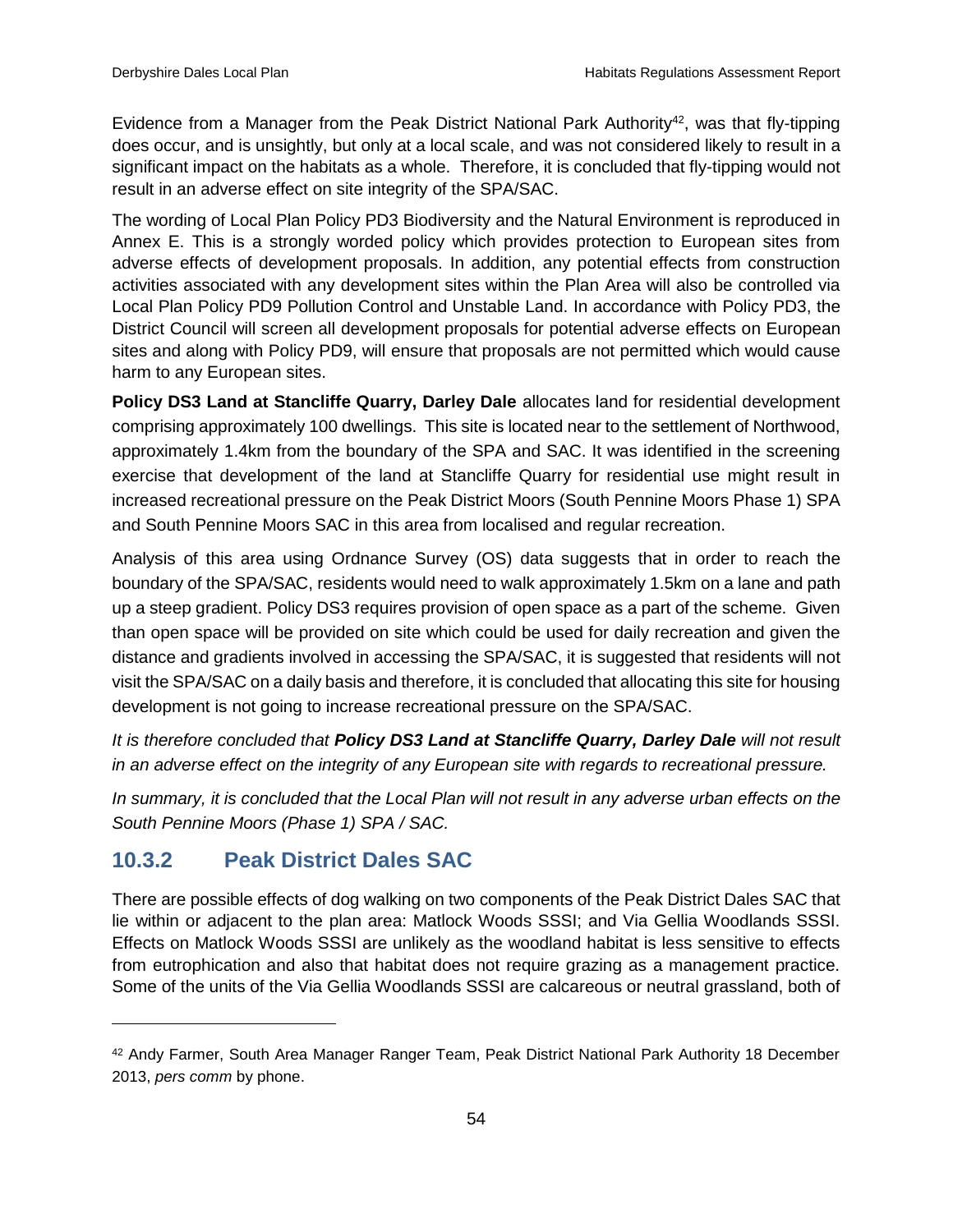which can experience species composition changes as a result of eutrophication. Grazing may also be required or beneficial for maintenance of those habitats, and therefore there is the potential for dogs to disturb the grazing animals. Mitigation is suggested to reduce the likelihood of significant numbers of additional dogs having an effect on the site.

Fires could cause adverse effects on the habitats of this SAC.

Fly-tipping was considered to be a localised issue, and not likely to result a significant impact on the habitats of the SAC as a whole. Therefore, it is concluded that fly-tipping would not result in an adverse effect on site integrity of the SAC.

**Allocation reference HC2(v) Land to the North of Porter Lane / East of Main Street, Middleton by Wirksworth** is a site which lies approximately 1km to the south of the Via Gelia Woodland SSSI component site of the Peak District Dales SAC. In order to access the Via Gelia Woodland residents of this site would most likely drive along Main Street in Middleton, however, there is no formal carpark for accessing the Via Gelia Woodland and therefore it is considered that the SSSI is relatively inaccessible to residents of this site and is not likely to be used for regular recreation.

*It is concluded that Allocation reference HC2(v) Land to the North of Porter Lane / East of Main Street, Middleton by Wirksworth will not increase recreation pressure on the Via Gelia Woodland SSSI component site of the Peak District Dales SAC.*

## <span id="page-62-0"></span>**10.3.3 Gang Mine SAC**

There are possible effects of increased numbers of visitors resulting in trampling of the habitats of the site. Gang Mine SAC is a small site at approximately 8 ha, and is managed as a nature reserve by Derbyshire Wildlife Trust. Other than one area where visitors are not allowed (around a dewpond), it is open access land with a number of public footpaths. Local increases in the population, particularly those people living close enough to the site to walk regularly to it, could result in a significant effect on the habitats through trampling.

There are possible effects of dog walking on the grassland habitat of Gang Mine SAC, which can experience species composition changes as a result of eutrophication. Grazing may also be required or beneficial for maintenance of the habitats, and therefore there is the potential for dogs to disturb the grazing animals.

The closest site allocation is **HC2(v) Land to the North of Porter Lane / East of Main Street, Middleton by Wirksworth.** This is a small residential allocation site with a capacity of 24 dwellings situated in an area with some limited existing residential uses. The site is approximately 400m to the north east of Gang Mine SAC from the nearest point of the allocation. An LSE was identified in screening because the proximity poses a risk of increasing recreational pressure and other urban effects on the SAC. However, there are no direct public rights of way leading from the allocation site which could be used to access Gang Mine SAC by foot. In order to access Gang Mine from the allocation site, residents would have to walk along the B5035 which is enclosed with dry stone walls and has no walkway. This route would add another 100m to the walking route in order to reach the SAC. Due to the low accessibility of the allocation site to Gang Mine SAC, it is considered that the risk of an adverse effect from recreation is low.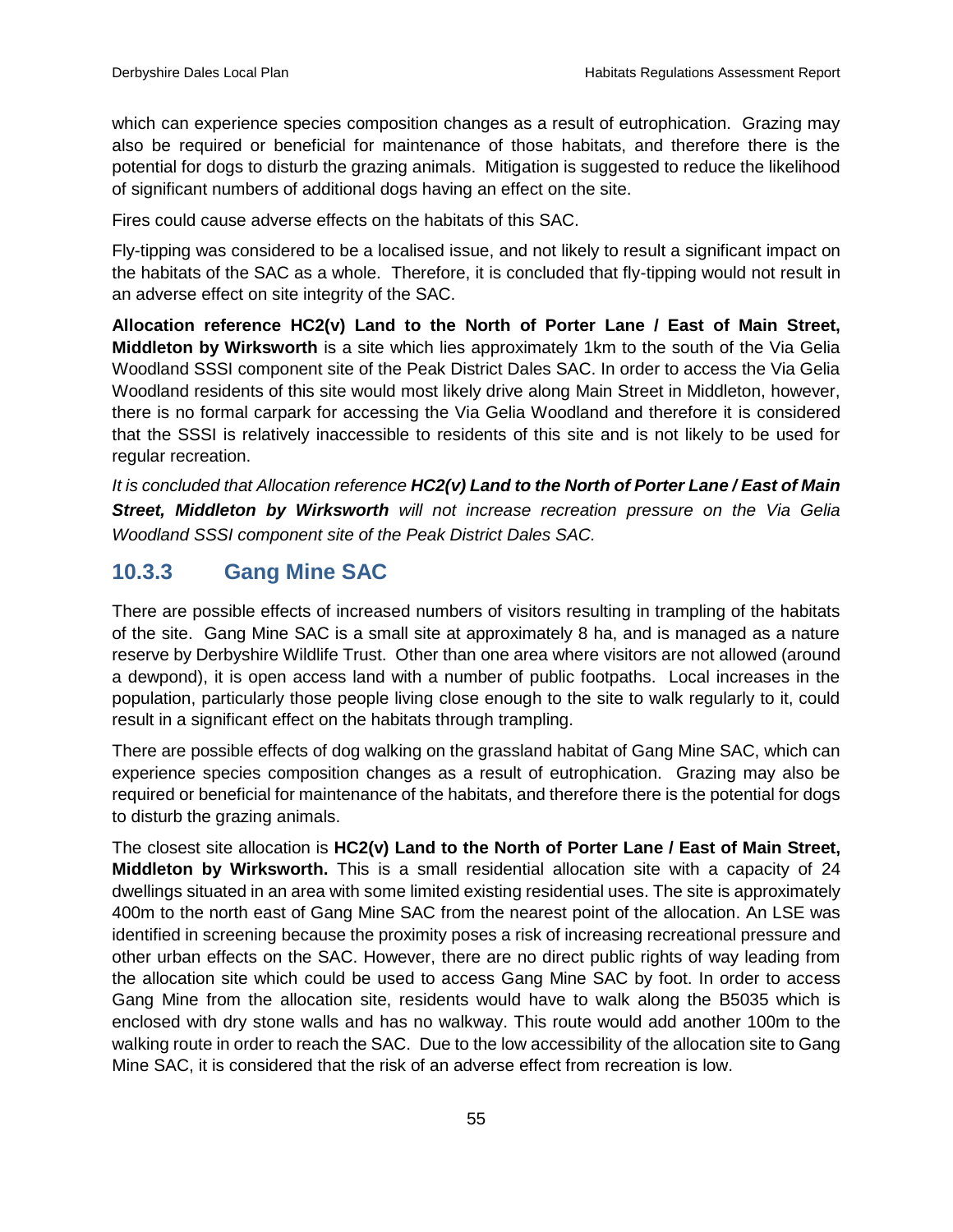$\overline{a}$ 

There could be potential effects on Gang Mine from fire setting – Derbyshire Wildlife Trust, who manage this site, have advised that it would likely result in a change in species composition after the fire<sup>43</sup>. There have not been any problems with fires to date. Due to the low accessibility of the SAC from the allocation site it is not considered likely that residents will frequently access the site and the risk of the allocation site increasing resulting in incidents of fire setting on the SAC is low.

Fly-tipping was considered to be a localised issue, and not likely to result in a significant impact on the habitats of the SAC as a whole. It was confirmed by the Derbyshire Wildlife Trust that there has not been problems with fly-tipping in the past. Therefore, it is concluded that fly-tipping would not result in an adverse effect on site integrity of the SAC.

*It is concluded that the allocation sites HC2(v) Land to the North of Porter Lane / East of Main Street, Middleton by Wirksworth will not result in adverse effects on Gang Mine SAC with regards to recreational pressure, fire setting and fly tipping.*

## <span id="page-63-0"></span>**10.3.4 Cannock Chase SAC**

A 15km 'zone of influence' was identified in the Cannock Chase Visitor Impacts Mitigation report  $(2012)^{44}$  within which new housing developments had the potential to result in increased recreational pressure on the Cannock Chase SAC. The report recommends that developer contributions be required within this zone, and noted that large developments, defined as developments of over 100 houses, outside the 15 km zone may also require Appropriate Assessment (AA) in relation to this SAC, subject to advice from Natural England.

The 15km zone of influence extends into the south western corner of the Derbyshire Dales District but does not include any of the main District settlements. The village of Doveridge falls just outside the zone, approximately 17km from Cannock Chase SAC.

The Preferred Options Policy HC2 includes the following allocations for housing or mixed use developments in Doveridge:

| Table 10.1: Allocation sites in Doveridge |                                            |                         |  |  |  |
|-------------------------------------------|--------------------------------------------|-------------------------|--|--|--|
| Reference                                 | Location                                   | <b>No. of Dwellings</b> |  |  |  |
| HC2(m)                                    | Land at Cavendish Cottage, Doveridge       | 46                      |  |  |  |
| HC2(n)                                    | Land at Derby Road / Hall Drive, Doveridge | 85                      |  |  |  |

<sup>43</sup> Julia Gow, Reserves Officer, Derbyshire Wildlife Trust, 20 December 2013, *pers comm*, by phone

<sup>44</sup> J Underhill-Day and D Liley, (2012) Cannock Chase SA Visitor Impacts Mitigation Report (2012) Footprint Ecology, unpublished.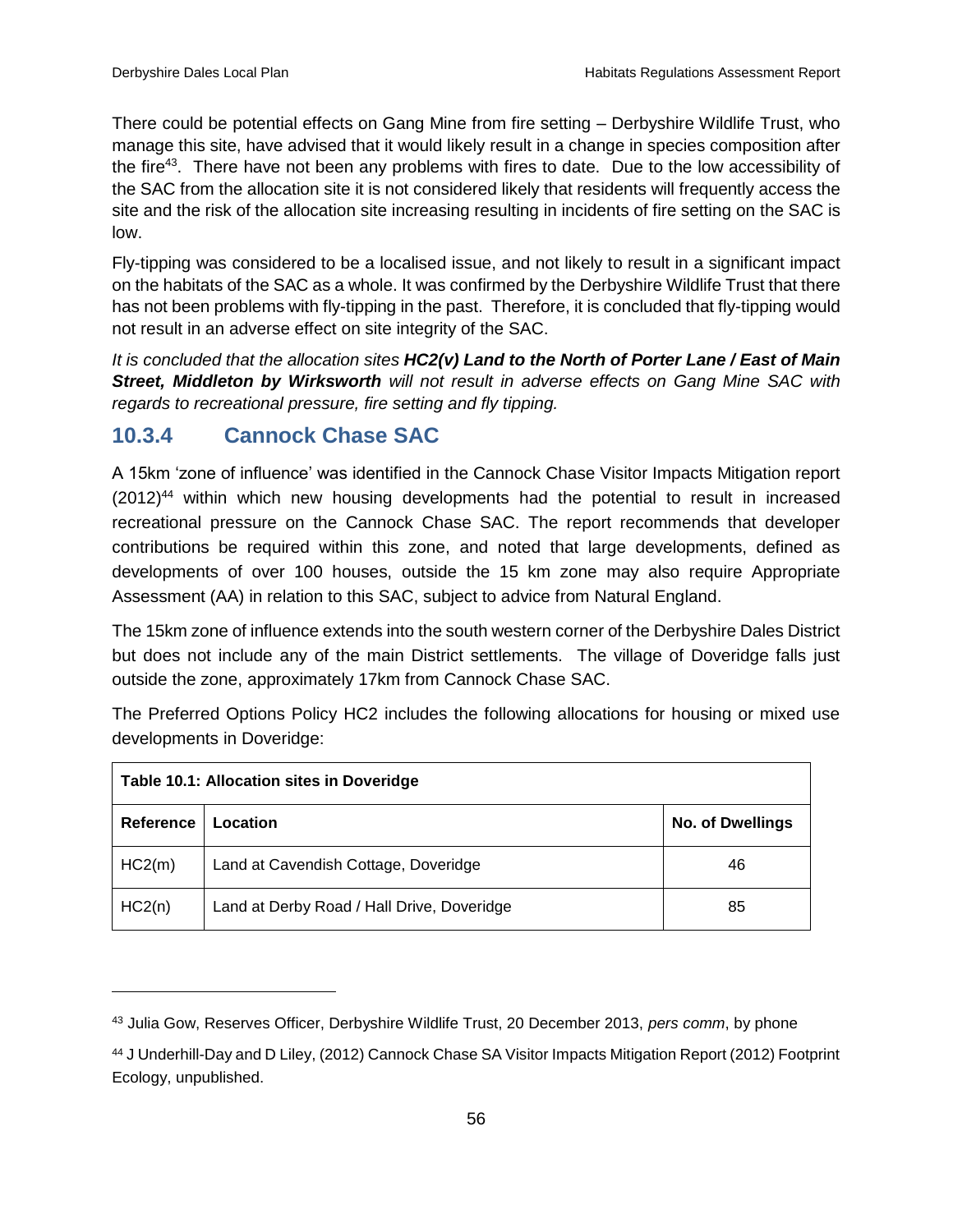None of the potential development sites in Doveridge is over 100 dwellings. However, the combined capacity of the 3 allocation sites in Doveridge is 131 dwellings and therefore, in accordance with the precautionary principle, a potential LSE was identified when the policy was screened.

Natural England was contacted for advice with regards to the LSE identified. A response was received which stated:

- "*[Doveridge] village is outside the 15km zone.*
- *The developments in question are each less than 100 homes, though in total they would exceed that figure.*
- *The 'caveat' re HRA of schemes above 100 homes beyond the 15km zone for Cannock Chase SAC is precautionary and expresses the need to be 'open minded' about the potential scope for major development (say an urban extension or something of that scale) to generate additional recreation pressure that requires HRA consideration 'alone'. Although the 100 homes threshold implies that scale of housing is a useful indicator, in practice, the evidence base also tells us that transport links are a key factor (almost everyone who visits Cannock Chase SAC does so by car). So while a major residential development outside the 15Km zone boundary might need to be screened, one that was also well served with good A roads in the direction of Cannock Chase SAC would need a very careful look.*
- Taking the above bullet point into consideration it is unlikely that the 3 separate *developments at Doveridge would generate these sorts of impacts – scale and transport links being key factors.*

*Another point relates to [green infrastructure (GI)]. If Derbyshire Dales is planning to take a proactive stance on GI provision then the chances of adverse effects on existing open spaces would seem that much less. If the Plan is encouraging new and enhanced GI areas then the HRA screening could cite this work as 'diverting' at least some visitors from more well established sites (including Cannock Chase SAC)."*

Local Plan Policy PD4 is reproduced within Annex E. This policy demonstrates a proactive approach to the provision of GI through new developments and sets requirements for delivery.

*On the basis of the advice provided by Natural England and the fact the Local Plan is taking a proactive approach to the provision of GI through development, it is concluded that no adverse effect will result from the allocation sites located at Doveridge.* 

## <span id="page-64-0"></span>**10.4Summary and Conclusions**

This section has considered the potential for the following allocation sites to result in adverse urban effects on the Peak District Moors (South Pennine Moors Phase 1) SPA, the South Pennine Moors SAC, Peak District Dales SAC, Gang Mine SAC and Cannock Chase SAC: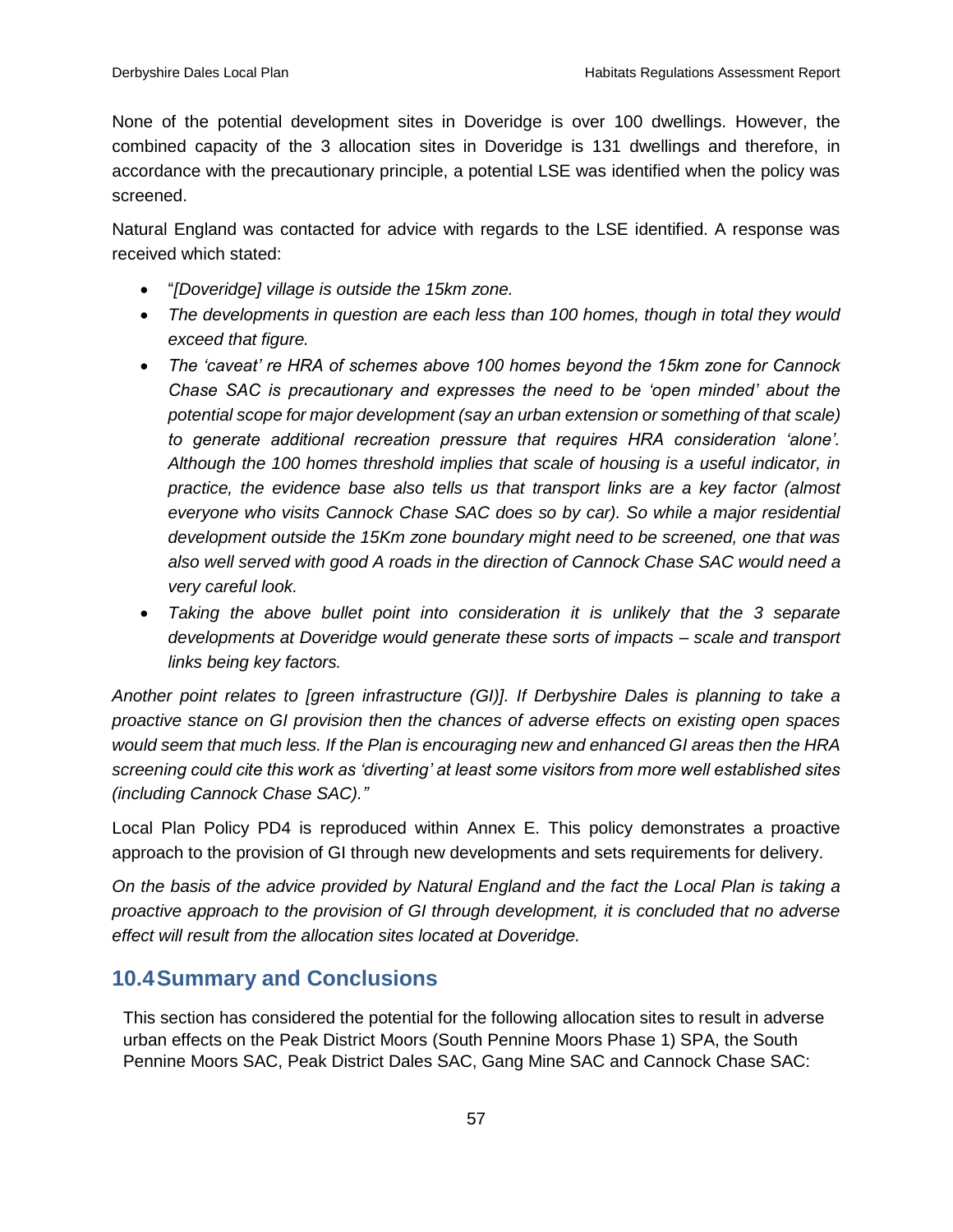- HC2 Housing Land Allocations, in connection with the following allocation sites:
	- HC2(m) Land at Cavendish Cottage, and Doveridge, HC2(n) Land at Derby Road / Hall Drive, Doveridge (Cannock Chase SAC);
	- $-$  HC2(v) Land to the North of Porter Lane / East of main Street, Middleton by Wirksworth (Peak District Dales SAC and Gang Mine SAC); and
- DS3 Land at Stancliffe Quarry, Darley Dale (Peak District Moors (South Pennine Moors Phase 1) SPA and South Pennine Moors SAC).

Each of the European sites and allocation sites has been considered in turn and no adverse effects on the European sites have been identified.

*It is therefore concluded that the allocation sites identified above will not have any adverse effects on the Peak District Moors (South Pennine Moors Phase 1) SPA, the South Pennine Moors SAC, Peak District Dales SAC, Gang Mine SAC and Cannock Chase SAC with regards to urban effects.*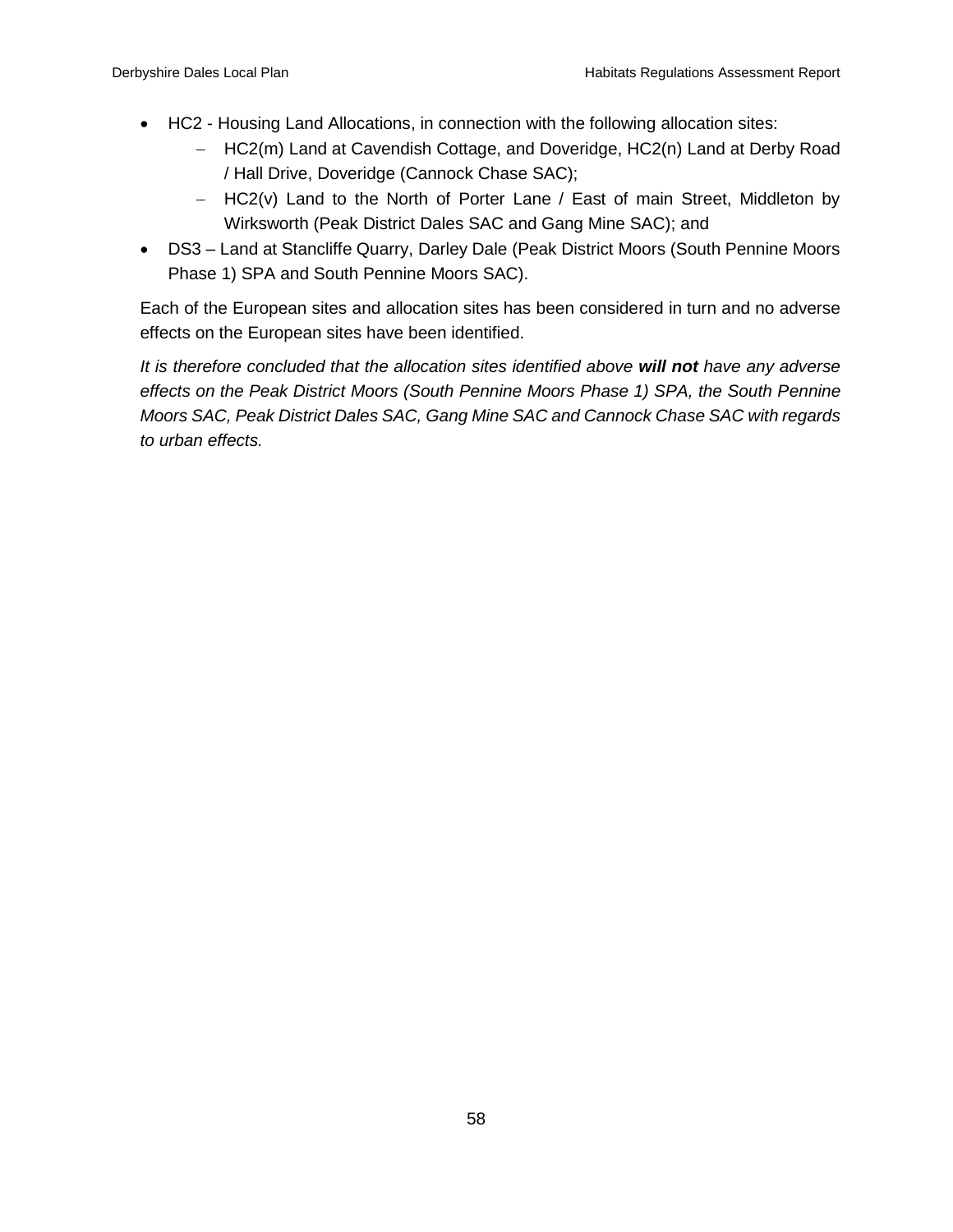## <span id="page-66-0"></span>**11 Mitigation and Conclusions**

Derbyshire Dales District Council prepared a Local Plan between 2009 and 2014 before a decision was made to withdraw that plan from Examination in order to reconsider the Objectively Assessed Housing Need (OAHN). The withdrawn Plan was at an advanced stage and mitigation identified within the HRA had been incorporated into the policy wording. The Derbyshire Dales Local Plan has been drafted using relevant policy wording previously developed and as such the policies have performed reasonably well in the HRA.

Annex D presents the detailed findings of the screening of the Preferred Options policies and identifies where mitigation has been built into specific policies already, particularly in relation to a number of the large allocation sites proposed for mixed use developments.

In addition, Local Plan Policy PD3 Biodiversity and the Natural Environment, reproduced in Annex E, provide a high level of protection of European sites and does not allow any harm to European sites from developments within the District. This policy has been drafted on the basis of the mitigation put forward in the HRA of the withdrawn Local Plan.

However, a number of LSEs were identified in relation to the Derbyshire Dales Local Plan Draft Plan policies. The potential for adverse effects in relation to the integrity of the European sites has been considered and their ability to achieve their conservation objectives has been assessed in this document.

The following LSEs were identified:

**Policy S6 Strategic Housing Development** could increase recreational pressure, increase water demand and air pollution from traffic through provision of housing to accommodate growth in the population of the Plan Area. LSEs were identified in relation to:

- Peak District Moors (South Pennine Moors Phase 1) Special Protection Area (SPA);
- South Pennine Moors Special Area of Conservation (SAC);
- Peak District Dales SAC;
- Gang Mine SAC; and
- Cannock Chase SAC.

Development in the Matlock, Wirksworth and Darley Dale areas could increase recreational, air quality, urban effects and construction impacts on these European sites which are located nearby. LSEs were identified as a result of **Policy S8 Matlock / Wirksworth / Darley Dale Development Area Strategy** on the following European sites:

- Peak District Moors (South Pennine Moors Phase 1) Special Protection Area (SPA);
- South Pennine Moors Special Area of Conservation (SAC);
- Peak District Dales SAC; and
- Gang Mine SAC.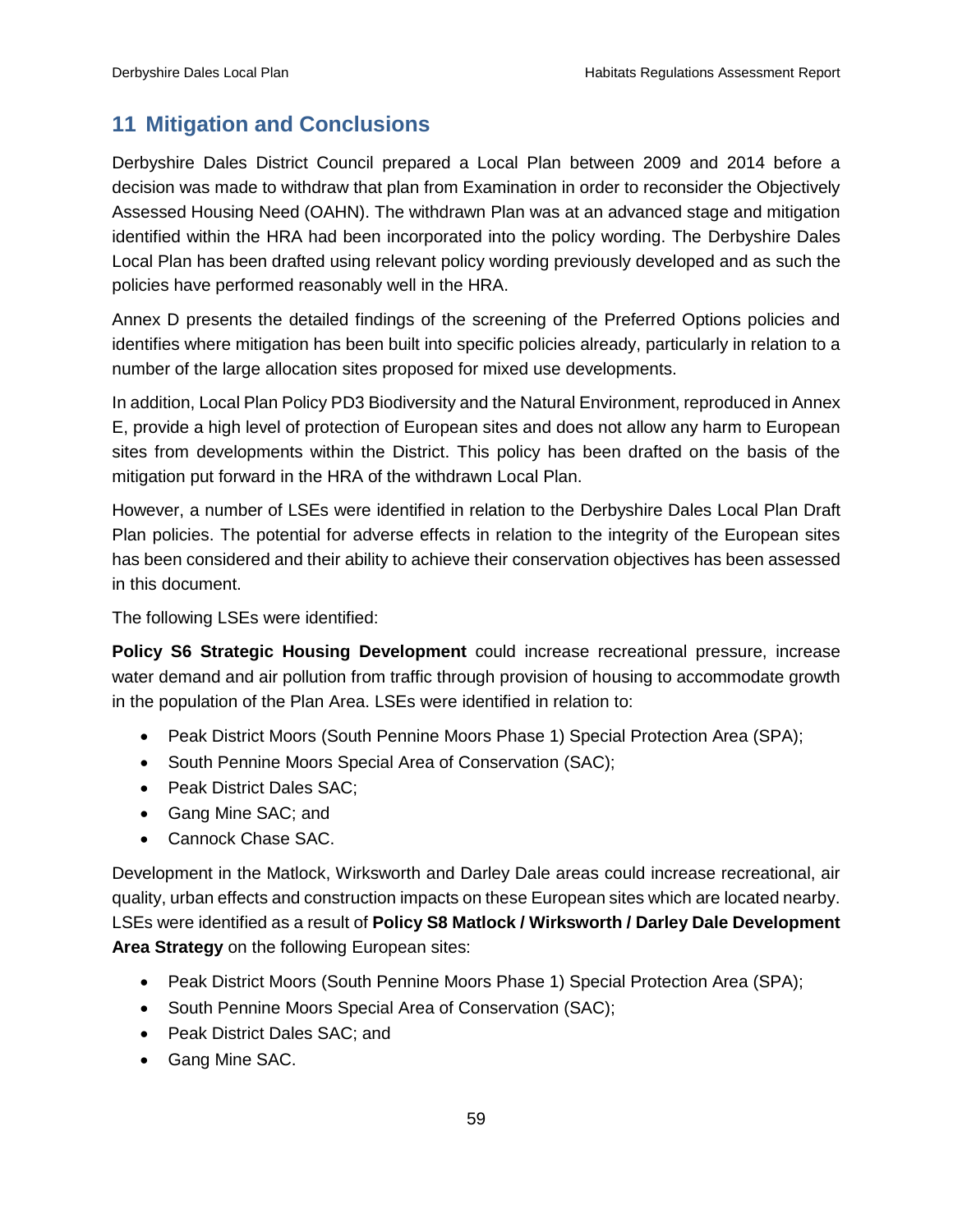LSEs were identified as a result of **Policy HC2 Housing Land Allocations** on the following European sites:

- Peak District Moors (South Pennine Moors Phase 1) Special Protection Area (SPA);
- South Pennine Moors Special Area of Conservation (SAC);
- Peak District Dales SAC:
- Gang Mine SAC; and
- Cannock Chase SAC.

LSEs were identified with regards to operational effects in relation to the allocation sites:

- **HC2(m) Land at Cavendish Cottage, Doveridge** and **HC2(n) Land At Derby Road / Hall Drive, Doveridge Doveridge** (increasing recreational pressure on Cannock Chase SAC approx. 17km away); and
- **HC2(v) Land to the North of Porter Lane / East of main Street, Middleton by Wirksworth** (recreational pressure and other urban effects on Peak District Dales SAC and Gang Mine SAC approx.300m away).

LSEs were identified as a result of **Policy EC8 Promoting Peak District Tourism and Culture** because this policy seeks to increase visitors to the District which could increase air pollution from traffic and recreational pressure on these European sites located within the National Park. LSEs were identified on the following European sites:

- Peak District Moors (South Pennine Moors Phase 1) Special Protection Area (SPA);
- Peak District Dales SAC: and
- South Pennine Moors Special Area of Conservation (SAC).

The HRA has assessed the potential for adverse effects to occur on all of the European sites included within this study for the following types of effects:

- Water demand and changes to local water environments:
- Increased recreational pressure;
- Increased air pollution from traffic; and
- Urban effects<sup>45</sup>.

 $\overline{a}$ 

Following the assessment of potential effects, the HRA has been able to conclude that the Derbyshire Dales Local Plan **will not result in any adverse effects** on any European sites **with regards to water demand and changes to the water environment, increased recreational pressure, urban effects and effects of increased traffic on air quality.**

<sup>45</sup> A variety of localised effects from developments including fire setting, fly tipping, recreational pressure, construction and pet predation.